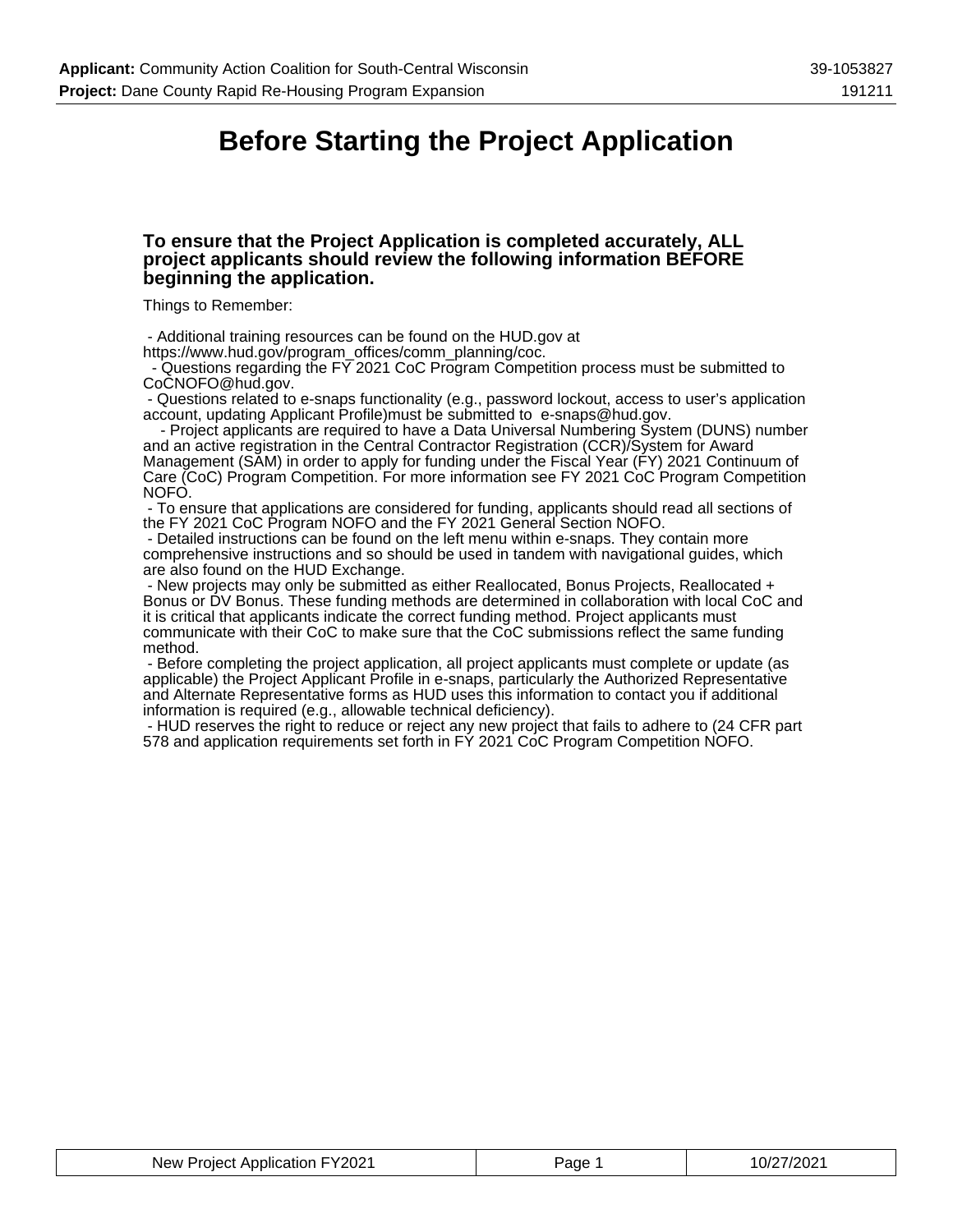# **1A. SF-424 Application Type**

| 1. Type of Submission:                          |  |
|-------------------------------------------------|--|
| 2. Type of Application: New Project Application |  |
| If Revision, select appropriate letter(s):      |  |
| If "Other", specify:                            |  |
| 3. Date Received: 10/27/2021                    |  |
| 4. Applicant Identifier:                        |  |
| a. Federal Entity Identifier:                   |  |
| 5. Federal Award Identifier:                    |  |
| 6. Date Received by State:                      |  |
| <b>7. State Application Identifier:</b>         |  |

| New Project Application FY2021 | Paɑe | 10/27/2021 |
|--------------------------------|------|------------|
|--------------------------------|------|------------|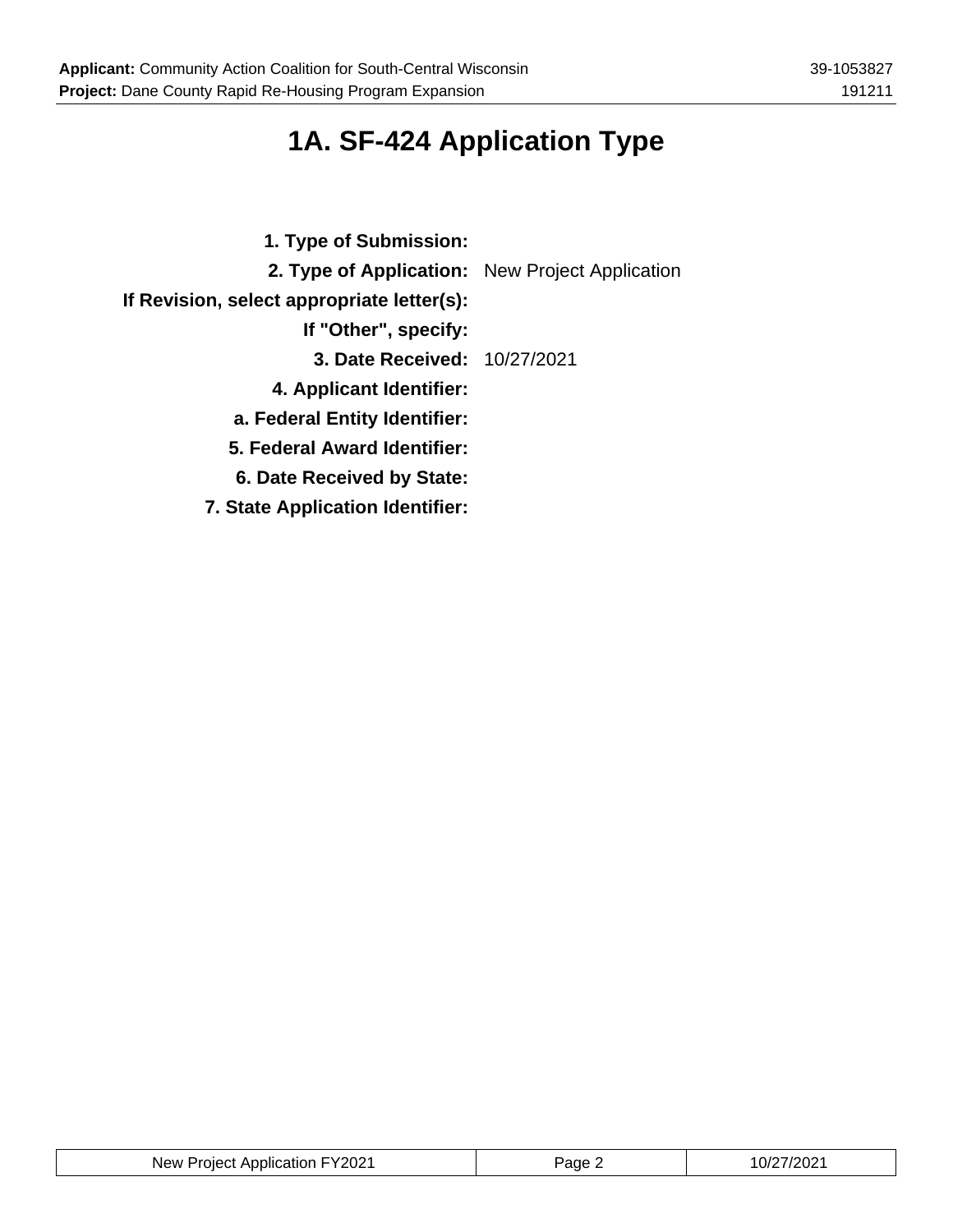# **1B. SF-424 Legal Applicant**

| 8. Applicant                                             | <b>a. Legal Name:</b> Community Action Coalition for South-Central<br>Wisconsin |  |
|----------------------------------------------------------|---------------------------------------------------------------------------------|--|
| b. Employer/Taxpayer Identification Number<br>(EIN/TIN): | 39-1053827                                                                      |  |
| c. Organizational DUNS:                                  | PLUS <sub>4:</sub><br>078935681                                                 |  |
| d. Address                                               |                                                                                 |  |
|                                                          | <b>Street 1: 1717 N Stoughton Road</b>                                          |  |
| <b>Street 2:</b>                                         |                                                                                 |  |
|                                                          | City: Madison                                                                   |  |
| <b>County: Dane</b>                                      |                                                                                 |  |
|                                                          | <b>State: Wisconsin</b>                                                         |  |
|                                                          | <b>Country: United States</b>                                                   |  |
| Zip / Postal Code: 53704                                 |                                                                                 |  |

| e. Organizational Unit (optional)                                                                        |                                                                                   |
|----------------------------------------------------------------------------------------------------------|-----------------------------------------------------------------------------------|
|                                                                                                          | <b>Department Name:</b> Community Action Coalition for South-Central<br>Wisconsin |
| <b>Division Name: Madison</b>                                                                            |                                                                                   |
| f. Name and contact information of person to<br>be<br>contacted on matters involving this<br>application |                                                                                   |
| <b>Prefix: Ms.</b>                                                                                       |                                                                                   |
| <b>First Name: Mollie</b>                                                                                |                                                                                   |
| <b>Middle Name:</b>                                                                                      |                                                                                   |
|                                                                                                          | <b>Last Name: Hockersmith</b>                                                     |
| Suffix:                                                                                                  |                                                                                   |
|                                                                                                          | <b>Title:</b> Planning and Budgeting Coordinator                                  |

**Organizational Affiliation:** Community Action Coalition for South-Central

| New Project Application FY2021 | Page : | 7/2021<br>'0/2 |
|--------------------------------|--------|----------------|
|--------------------------------|--------|----------------|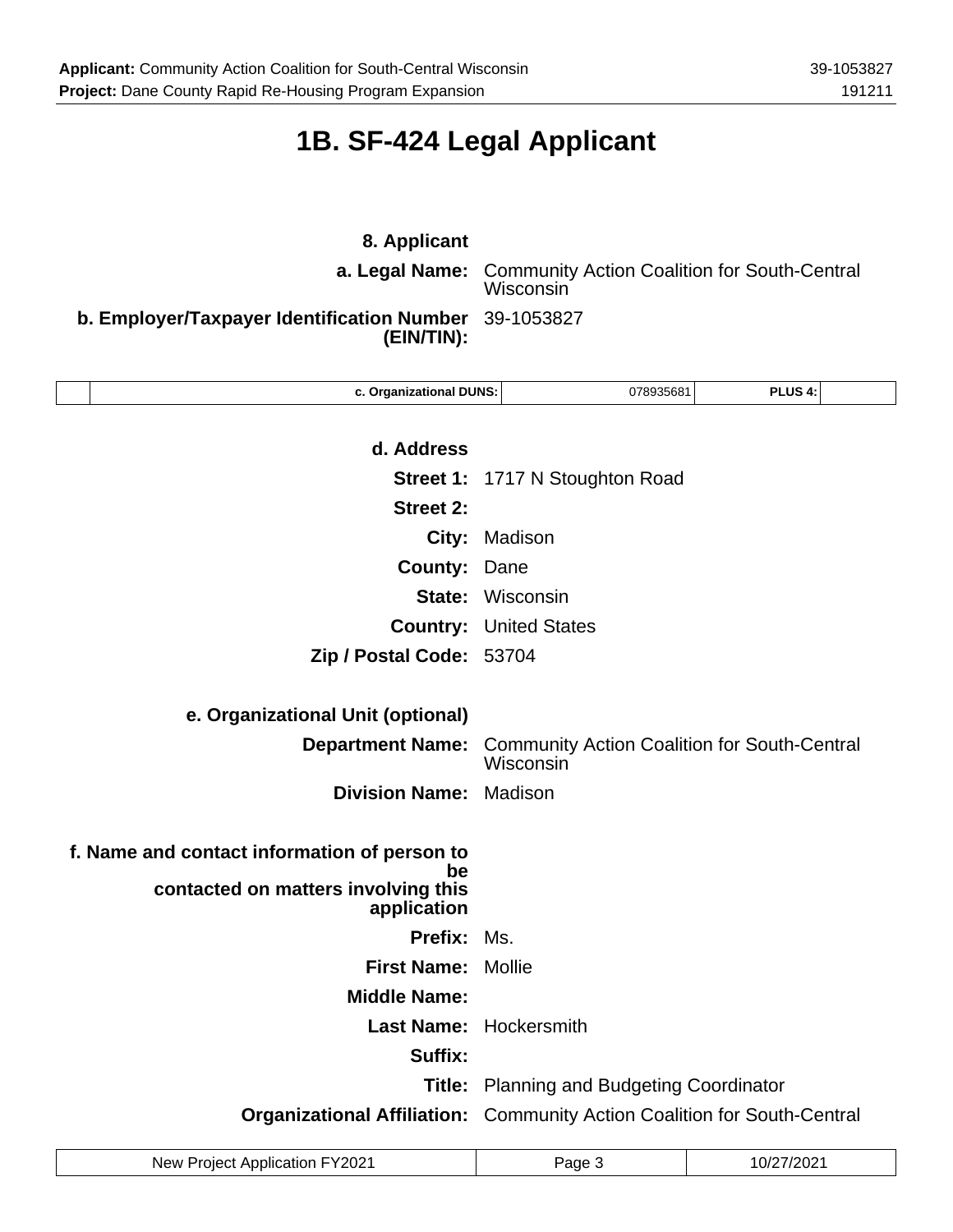|                                         | Wisconsin                         |
|-----------------------------------------|-----------------------------------|
| <b>Telephone Number:</b> (608) 487-5932 |                                   |
| <b>Extension:</b>                       |                                   |
|                                         | <b>Fax Number:</b> (608) 246-4760 |
|                                         | <b>Email:</b> mollieh@cacscw.org  |

| FY2021<br>New Project Application | Page | 10/27/2021 |
|-----------------------------------|------|------------|
|-----------------------------------|------|------------|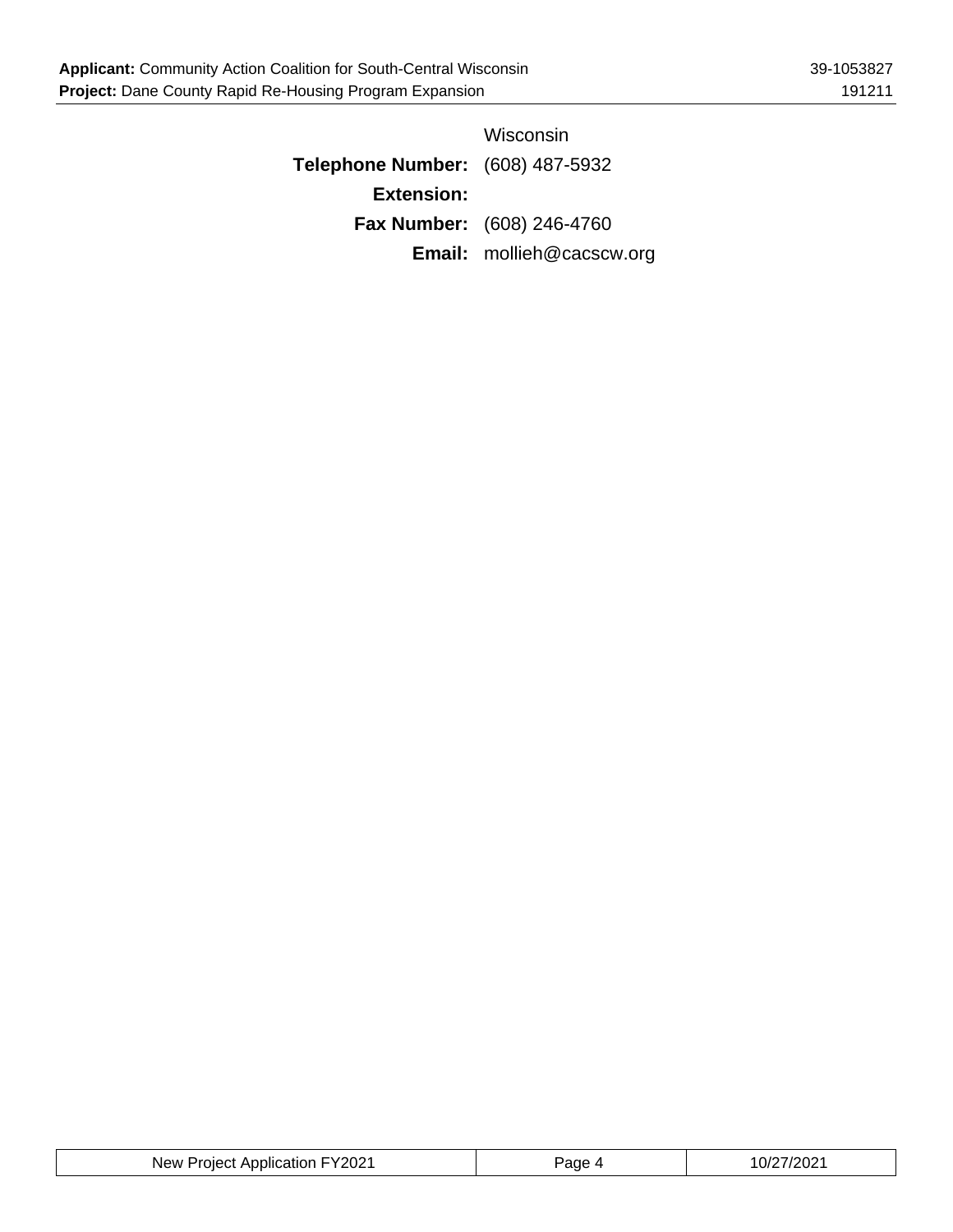٦

# **1C. SF-424 Application Details**

|                                                                  | 9. Type of Applicant: M. Nonprofit with 501C3 IRS Status                |
|------------------------------------------------------------------|-------------------------------------------------------------------------|
|                                                                  | 10. Name of Federal Agency: Department of Housing and Urban Development |
| 11. Catalog of Federal Domestic Assistance CoC Program<br>Title: |                                                                         |
| CFDA Number: 14.267                                              |                                                                         |
| <b>12. Funding Opportunity Number: FR-6500-N-25</b>              |                                                                         |
|                                                                  | <b>Title: Continuum of Care Homeless Assistance</b><br>Competition      |
| <b>13. Competition Identification Number:</b>                    |                                                                         |

**Title:**

| FY2021<br>New<br><b>Project Application</b><br>ane? | 7/2021<br>10/2 |
|-----------------------------------------------------|----------------|
|-----------------------------------------------------|----------------|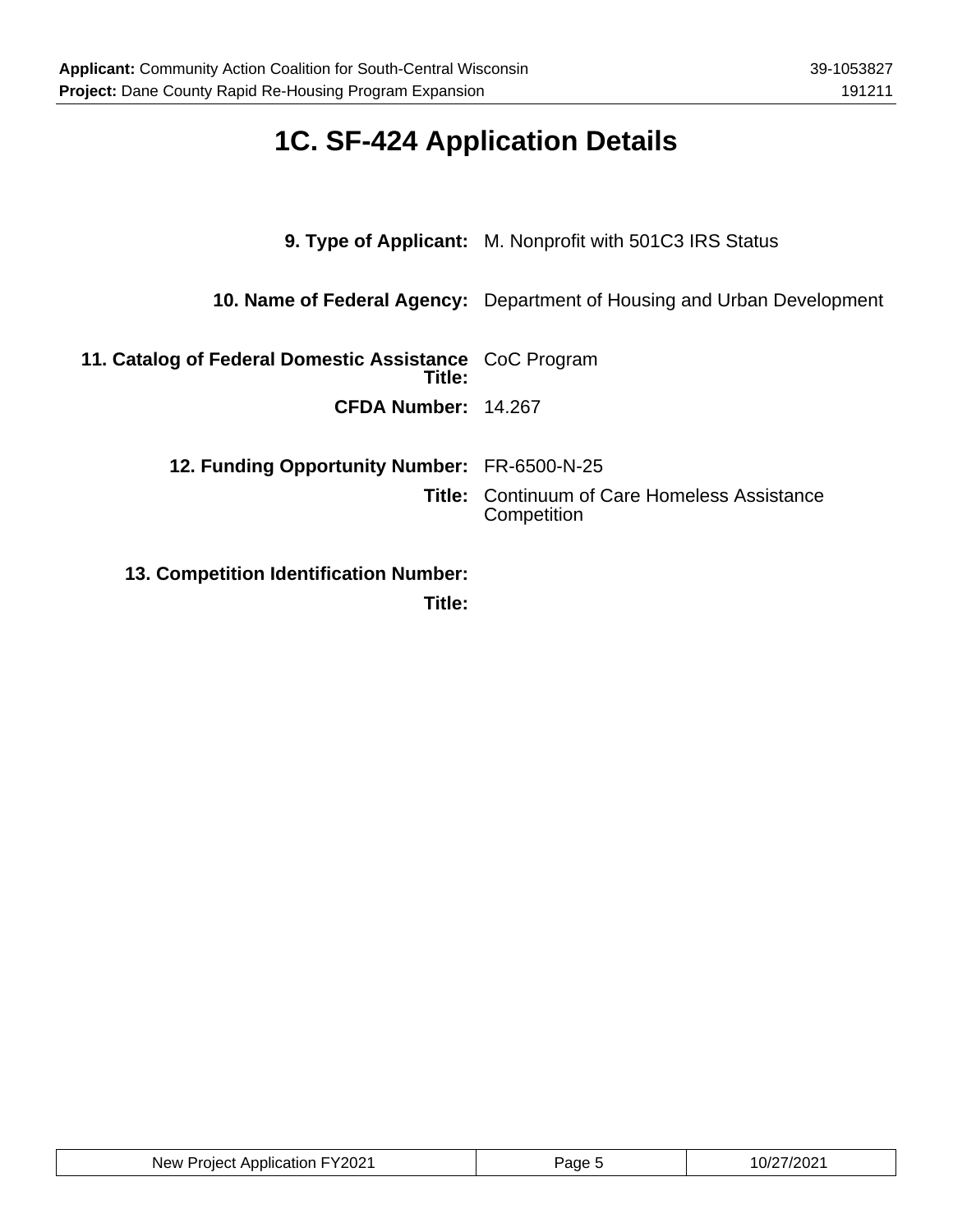# **1D. SF-424 Congressional District(s)**

| 14. Area(s) affected by the project (state(s) Wisconsin<br>only):<br>(for multiple selections hold CTRL key) |                                                   |
|--------------------------------------------------------------------------------------------------------------|---------------------------------------------------|
| 15. Descriptive Title of Applicant's Project:                                                                | Dane County Rapid Re-Housing Program<br>Expansion |
| 16. Congressional District(s):                                                                               |                                                   |
| <b>16a. Applicant:</b> WI-005, WI-002                                                                        |                                                   |
| <b>16b. Project: WI-002</b><br>(for multiple selections hold CTRL key)                                       |                                                   |
| 17. Proposed Project                                                                                         |                                                   |
| a. Start Date: 10/01/2022                                                                                    |                                                   |
| <b>b. End Date: 09/30/2023</b>                                                                               |                                                   |
| 18. Estimated Funding (\$)                                                                                   |                                                   |
| a. Federal:                                                                                                  |                                                   |
| b. Applicant:                                                                                                |                                                   |
| c. State:                                                                                                    |                                                   |
| d. Local:                                                                                                    |                                                   |
| e. Other:                                                                                                    |                                                   |
| f. Program Income:                                                                                           |                                                   |
| g. Total:                                                                                                    |                                                   |

| New Project Application FY2021 | Page | 10/27/2021 |
|--------------------------------|------|------------|
|--------------------------------|------|------------|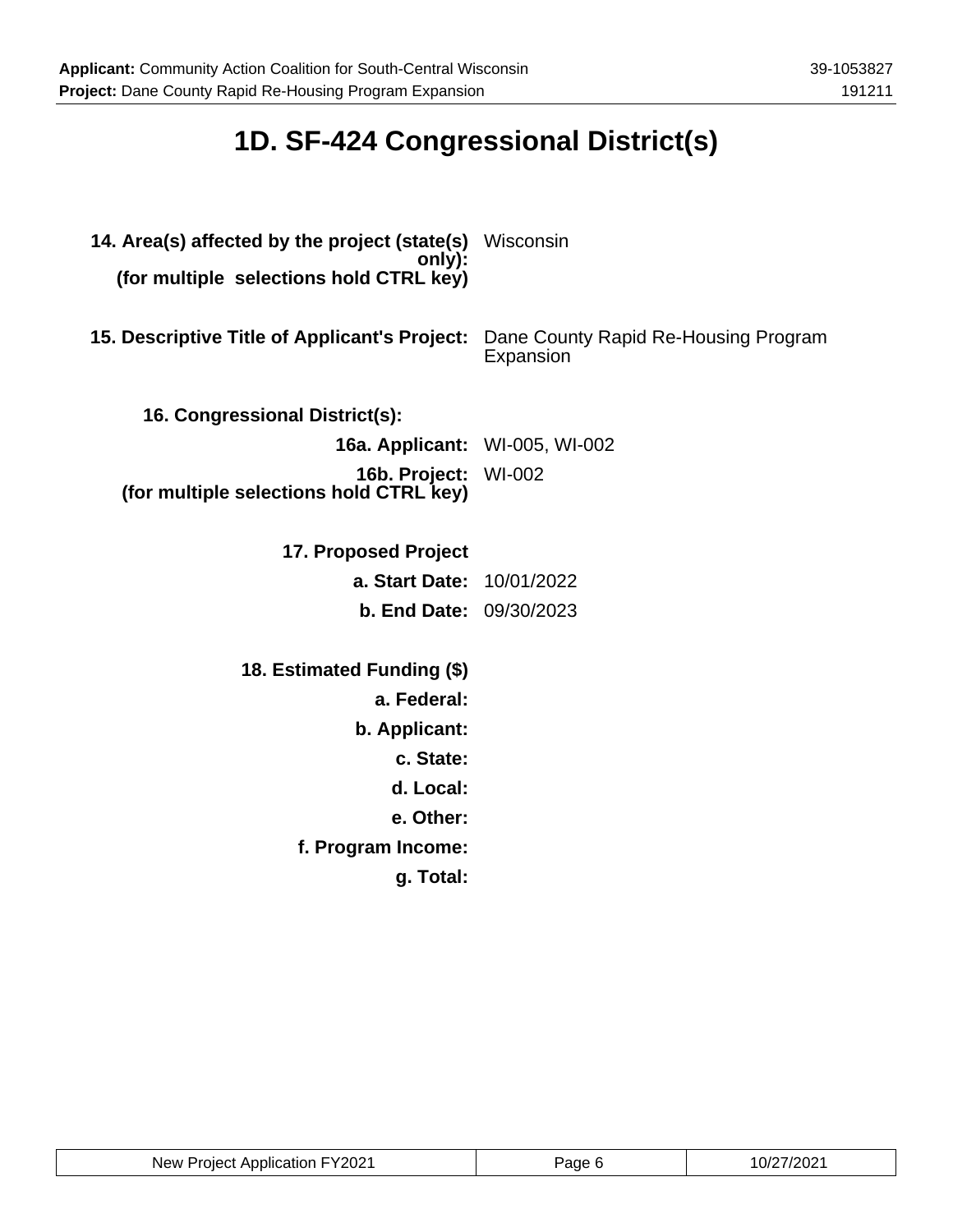### **1E. SF-424 Compliance**

**State Executive Order 12372 Process?** been selected by the State for review.

**19. Is the Application Subject to Review By** b. Program is subject to E.O. 12372 but has not

**If "YES", enter the date this application was made available to the State for review:**

**20. Is the Applicant delinquent on any Federal** No **debt?**

**If "YES," provide an explanation:**

| New Project Application FY2021 | Page | 10/27/2021 |
|--------------------------------|------|------------|
|--------------------------------|------|------------|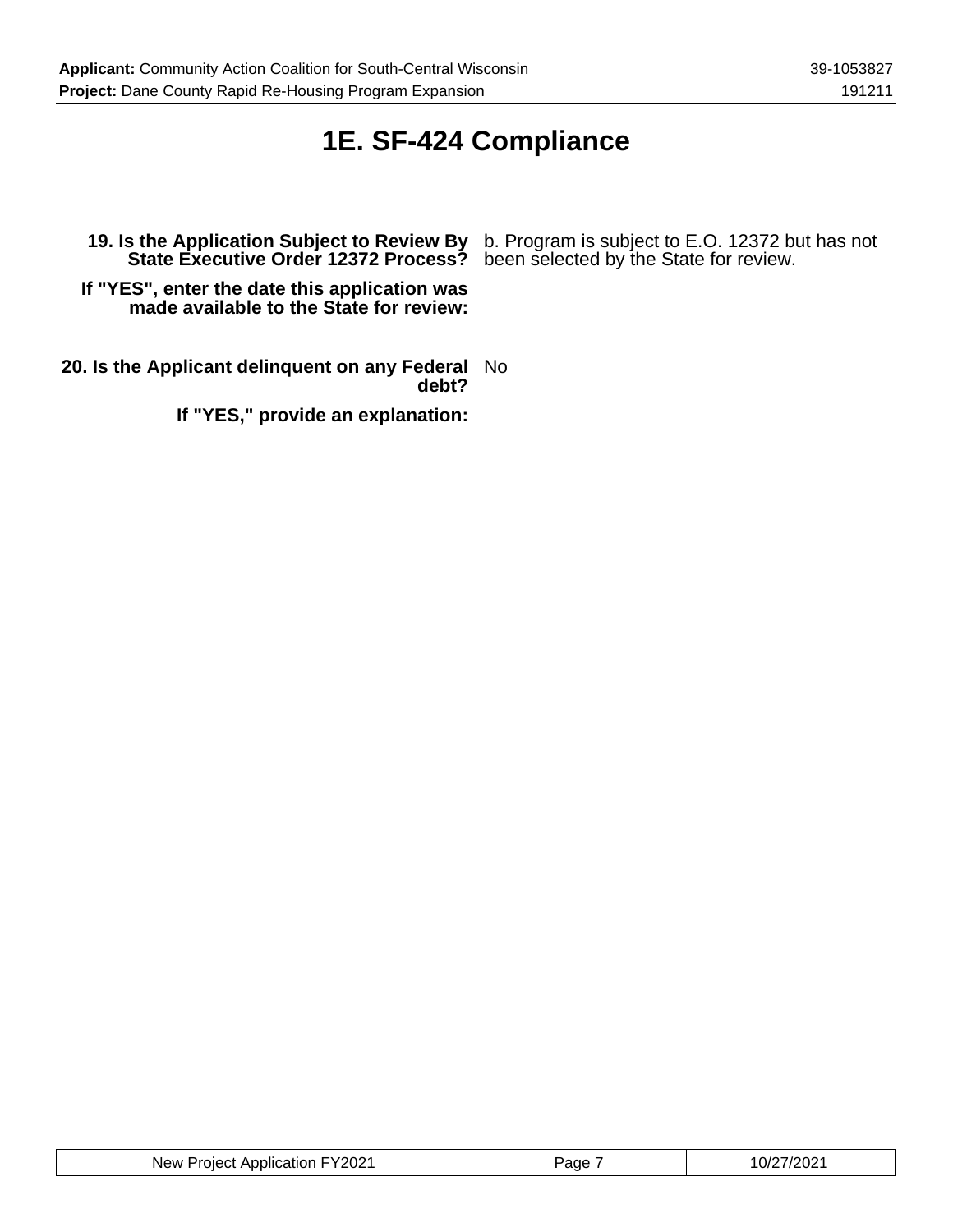### **1F. SF-424 Declaration**

**By signing and submitting this application, I certify (1) to the statements contained in the list of certifications\*\* and (2) that the statements herein are true, complete, and accurate to the best of my knowledge. I also provide the required assurances\*\* and agree to comply with any resulting terms if I accept an award. I am aware that any false, fictitious, or fraudulent statements or claims may subject me to criminal, civil, or administrative penalties. (U.S. Code, Title 218, Section 1001)**

**I AGREE:** X

**21. Authorized Representative**

| <b>Prefix: Ms.</b>                                                |                                                                                       |
|-------------------------------------------------------------------|---------------------------------------------------------------------------------------|
| First Name: Amber                                                 |                                                                                       |
| <b>Middle Name:</b>                                               |                                                                                       |
| <b>Last Name: Duddy</b>                                           |                                                                                       |
| Suffix:                                                           |                                                                                       |
|                                                                   | <b>Title:</b> Executive Director                                                      |
| <b>Telephone Number:</b> (608) 246-4730<br>(Format: 123-456-7890) |                                                                                       |
| <b>Fax Number:</b><br>(Format: 123-456-7890)                      | (608) 246-4760                                                                        |
|                                                                   | <b>Email:</b> cac@cacscw.org                                                          |
|                                                                   | Signature of Authorized Representative: Considered signed upon submission in e-snaps. |
| Date Signed: 10/27/2021                                           |                                                                                       |

| New Project Application FY2021 | Page 8 | 10/27/2021 |
|--------------------------------|--------|------------|
|--------------------------------|--------|------------|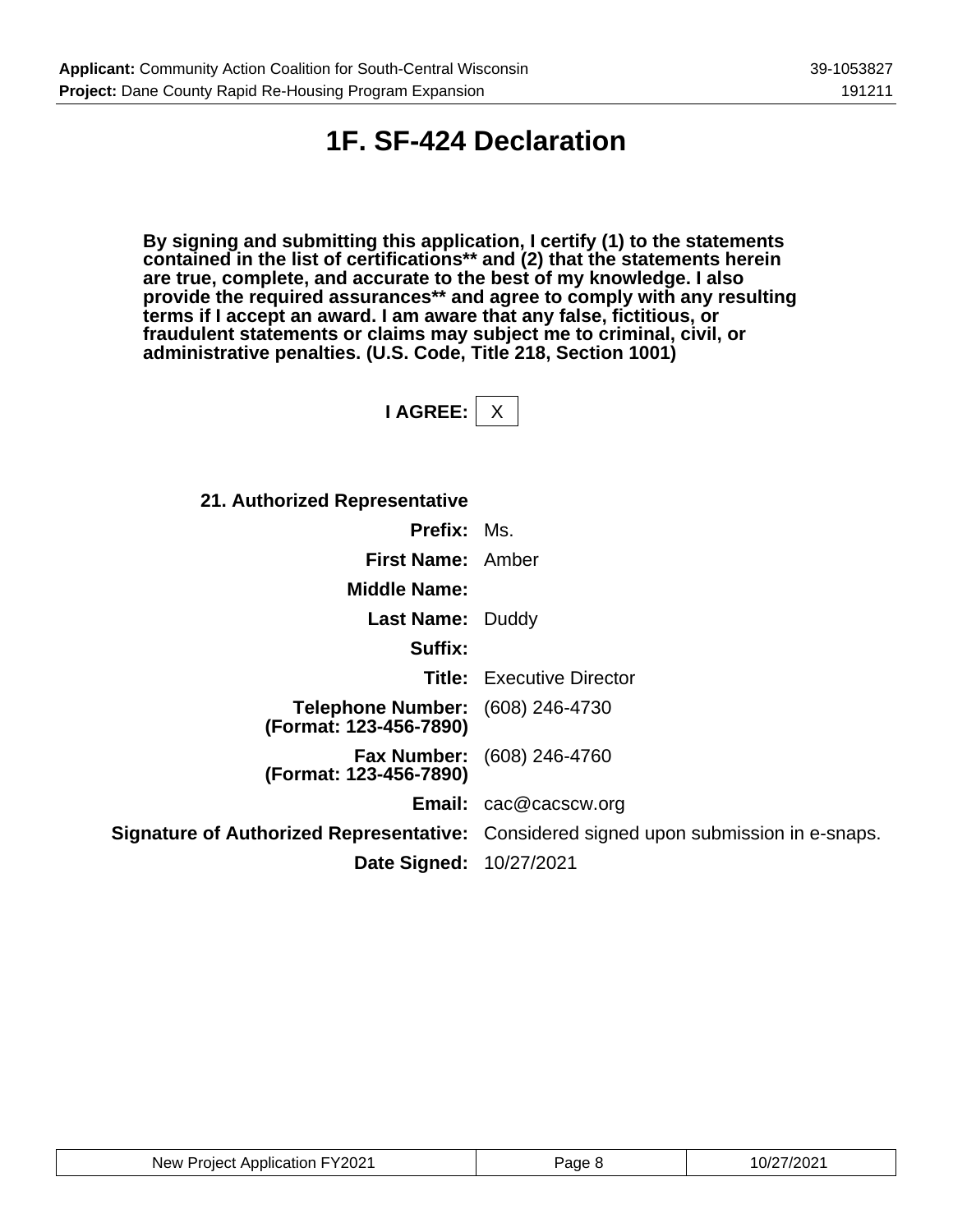## **1G. HUD 2880**

#### **Applicant/Recipient Disclosure/Update Report - form HUD-2880 U.S. Department of Housing and Urban Development OMB Approval No. 2506-0214 (exp.02/28/2022)**

### **Applicant/Recipient Information**

#### **1. Applicant/Recipient Name, Address, and Phone**

|                                  | <b>Agency Legal Name:</b> Community Action Coalition for South-Central<br>Wisconsin          |
|----------------------------------|----------------------------------------------------------------------------------------------|
| <b>Prefix: Ms.</b>               |                                                                                              |
| <b>First Name: Amber</b>         |                                                                                              |
| <b>Middle Name:</b>              |                                                                                              |
| <b>Last Name: Duddy</b>          |                                                                                              |
| Suffix:                          |                                                                                              |
|                                  | <b>Title:</b> Executive Director                                                             |
|                                  | <b>Organizational Affiliation:</b> Community Action Coalition for South-Central<br>Wisconsin |
| Telephone Number: (608) 246-4730 |                                                                                              |
| <b>Extension:</b>                |                                                                                              |
|                                  | <b>Email:</b> cac@cacscw.org                                                                 |
|                                  | City: Madison                                                                                |
| <b>County: Dane</b>              |                                                                                              |
|                                  | <b>State: Wisconsin</b>                                                                      |
|                                  | <b>Country: United States</b>                                                                |
| Zip/Postal Code: 53704           |                                                                                              |
|                                  |                                                                                              |

**2. Employer ID Number (EIN):** 39-1053827

**3. HUD Program:** Continuum of Care Program

| New Project Application FY2021 | Page 9 | 10/27/2021 |
|--------------------------------|--------|------------|
|--------------------------------|--------|------------|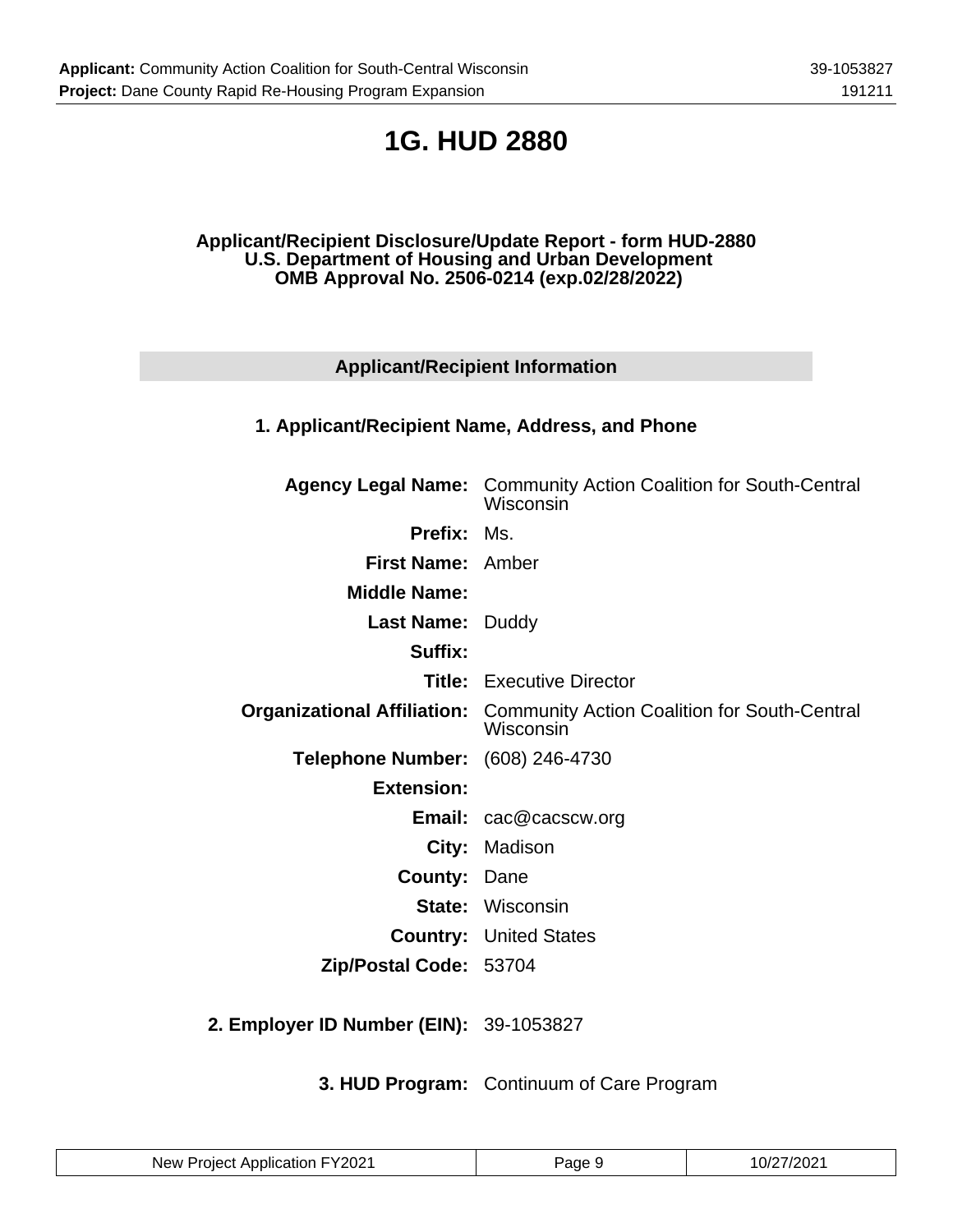### **4. Amount of HUD Assistance Requested/Received**

#### **4a. Total Amount Requested for this project:** \$49,791.00

(Requested amounts will be automatically entered within applications)

#### **5. State the name and location (street address, City and State) of the project or activity.**

Refer to project name, addresses and CoC Project Identifying Number (PIN) entered into the attached project application.

#### **Part I Threshold Determinations**

**1. Are you applying for assistance for a** Yes **specific project or activity? (For further information, see 24 CFR Sec. 4.3).**

**2. Have you received or do you expect to** Yes **receive assistance within the jurisdiction of the Department (HUD), involving the project or activity in this application, in excess of \$200,000 during this fiscal year (Oct. 1 - Sep. 30)? For further information, see 24 CFR Sec. 4.9.**

#### **Part II Other Government Assistance Provided or Requested/Expected Sources and Use of Funds**

Such assistance includes, but is not limited to, any grant, loan, subsidy, guarantee, insurance, payment, credit, or tax benefit.

| Department/Local Agency Name and Address | <b>Type of Assistance</b> | Amount<br><b>Requested /</b><br><b>Provided</b> | <b>Expected Uses of the Funds</b>              |
|------------------------------------------|---------------------------|-------------------------------------------------|------------------------------------------------|
| Community Services Block Grant           | Match                     |                                                 | \$64,222.00 Direct Assistance, Program Support |
|                                          |                           |                                                 |                                                |
|                                          |                           |                                                 |                                                |
|                                          |                           |                                                 |                                                |
|                                          |                           |                                                 |                                                |

**Note: If additional sources of Government Assistance, please use the "Other Attachments" screen of the project applicant profile.**

| FY2021<br><b>New</b><br>Application<br>Project | Page | ?7/2021<br>$10^{\circ}$ |
|------------------------------------------------|------|-------------------------|
|------------------------------------------------|------|-------------------------|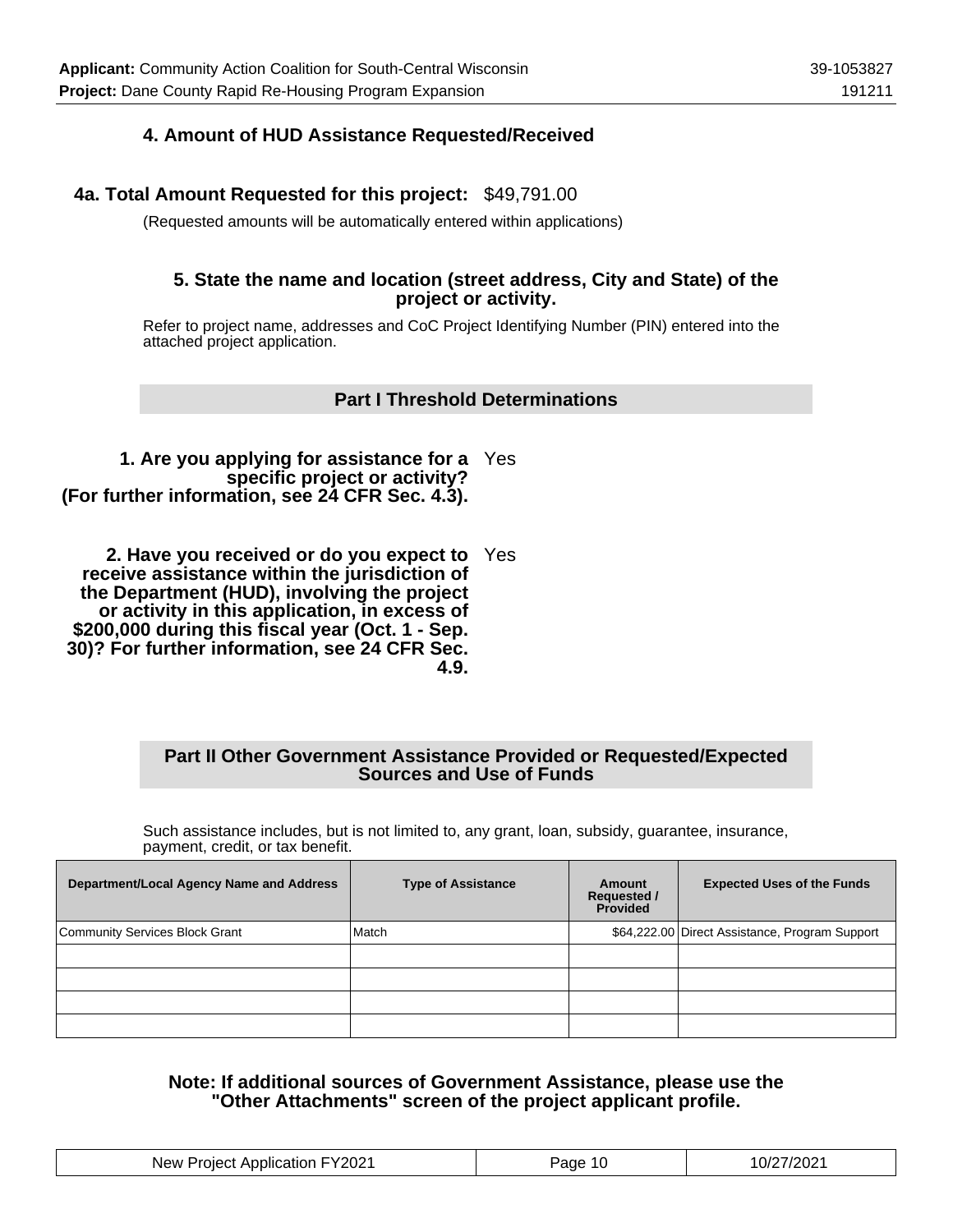#### **Part III Interested Parties**

You must disclose:

1. All developers, contractors, or consultants involved in the application for the assistance or in the planning, development, or implementation of the project or activity and

2. any other person who has a financial interest in the project or activity for which the

assistance is sought that exceeds \$50,000 or 10 percent of the assistance (whichever is lower).

| Alphabetical list of all persons with a<br>reportable financial interest in the project or<br>activity<br>(For individuals, give the last name first) | <b>Social Security No.</b><br>or Employee ID No. | Type of<br><b>Participation</b> | <b>Financial Interest</b><br>in Project/Activity<br>$($ \$) | <b>Financial Interest</b><br>in Project/Activity<br>$(\%)$ |
|-------------------------------------------------------------------------------------------------------------------------------------------------------|--------------------------------------------------|---------------------------------|-------------------------------------------------------------|------------------------------------------------------------|
| l NA                                                                                                                                                  | <b>NA</b>                                        | INA                             | \$0.00                                                      | 0%                                                         |
|                                                                                                                                                       |                                                  |                                 |                                                             |                                                            |
|                                                                                                                                                       |                                                  |                                 |                                                             |                                                            |
|                                                                                                                                                       |                                                  |                                 |                                                             |                                                            |
|                                                                                                                                                       |                                                  |                                 |                                                             |                                                            |

#### **Note: If there are no other people included, write NA in the boxes.**

#### **Certification**

Warning: If you knowingly make a false statement on this form, you may be subject to civil or criminal penalties under Section 1001 of Title 18 of the United States Code. In addition, any person who knowingly and materially violates any required disclosures of information, including intentional nondisclosure, is subject to civil money penalty not to exceed \$10,000 for each violation.

I certify that the information provided on this form and in any accompanying documentation is true and accurate. I acknowledge that making, presenting, submitting, or causing to be submitted a false, fictitious, or fraudulent statement, representation, or certification may result in criminal, civil, and/or administrative sanctions, including fines, penalties, and imprisonment.

**Name / Title of Authorized Official:** Amber Duddy, Executive Director

**Signature of Authorized Official:** Considered signed upon submission in e-snaps.

**Date Signed:** 10/27/2021

| New Project Application FY2021 | Page 11 | 10/27/2021 |
|--------------------------------|---------|------------|
|--------------------------------|---------|------------|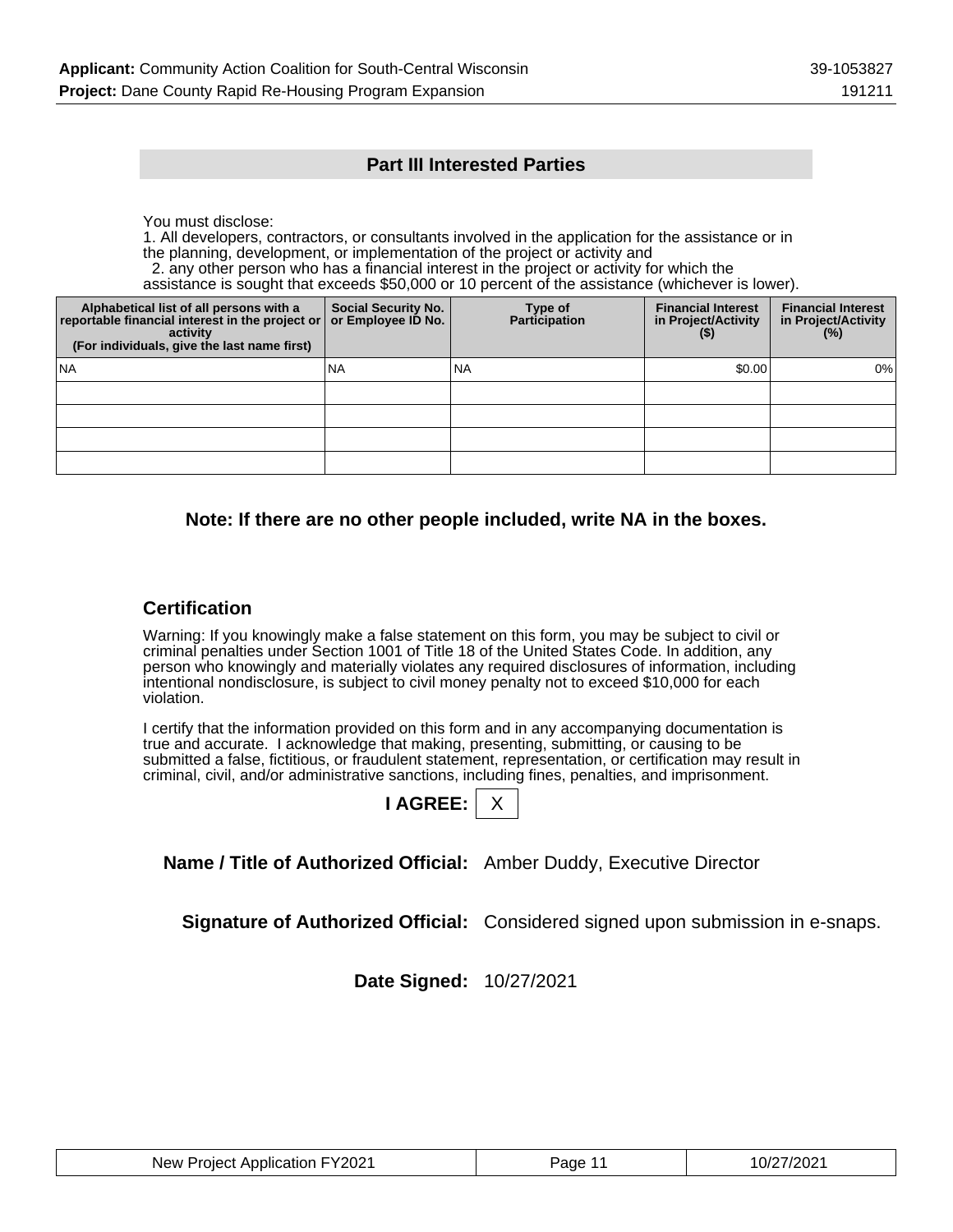### **1H. HUD 50070**

### **HUD 50070 Certification for a Drug Free Workplace**

**Applicant Name:** Community Action Coalition for South-Central Wisconsin

**Program/Activity Receiving Federal Grant** CoC Program **Funding:**

#### **Acting on behalf of the above named Applicant as its Authorized Official, I make the following certifications and agreements to the Department of Housing and Urban Development (HUD) regarding the sites listed below:**

|     | I certify that the above named Applicant will or will continue to<br>provide a drug-free workplace by:                                                                                                                                                                                                                                                                                                                |     |                                                                                                                                                                                                                                                                                                                                                                                                                                                                                                                                                                                                                |
|-----|-----------------------------------------------------------------------------------------------------------------------------------------------------------------------------------------------------------------------------------------------------------------------------------------------------------------------------------------------------------------------------------------------------------------------|-----|----------------------------------------------------------------------------------------------------------------------------------------------------------------------------------------------------------------------------------------------------------------------------------------------------------------------------------------------------------------------------------------------------------------------------------------------------------------------------------------------------------------------------------------------------------------------------------------------------------------|
| ۱a. | Publishing a statement notifying employees that the unlawful<br>manufacture, distribution, dispensing, possession, or use of a<br>controlled substance is prohibited in the Applicant's workplace<br>and specifying the actions that will be taken against employees<br>for violation of such prohibition.                                                                                                            | е.  | Notifying the agency in writing, within ten calendar days after<br>receiving notice under subparagraph d.(2) from an employee or<br>otherwise receiving actual notice of such conviction. Employers<br>of convicted employees must provide notice, including position<br>title, to every grant officer or other designee on whose grant<br>activity the convicted employee was working, unless the<br>Federalagency has designated a central point for the receipt of<br>such notices. Notice shall include the identification number(s)<br>of each affected grant;                                            |
| ١b. | Establishing an on-going drug-free awareness program to<br>inform employees ---<br>(1) The dangers of drug abuse in the workplace<br>(2) The Applicant's policy of maintaining a drug-free workplace;<br>(3) Any available drug counseling, rehabilitation, and employee<br>assistance programs; and<br>(4) The penalties that may be imposed upon employees for drug<br>abuse violations occurring in the workplace. | lf. | Taking one of the following actions, within 30 calendar days of<br>receiving notice under subparagraph d.(2), with respect to any<br>employee who is so convicted ---<br>(1) Taking appropriate personnel action against such an<br>employee, up to and including termination, consistent with the<br>requirements of the Rehabilitation Act of 1973, as amended; or<br>(2) Requiring such employee to participate satisfactorily in a<br>drug abuse assistance or rehabilitation program approved for<br>such purposes by a Federal, State, or local health, law<br>enforcement, or other appropriate agency; |
| ۱c. | Making it a requirement that each employee to be engaged in<br>the performance of the grant be given a copy of the statement<br>required by paragraph a.;                                                                                                                                                                                                                                                             | g.  | Making a good faith effort to continue to maintain a drugfree<br>workplace through implementation of paragraphs a. thru f.                                                                                                                                                                                                                                                                                                                                                                                                                                                                                     |
| ۱d. | Notifying the employee in the statement required by paragraph<br>a. that, as a condition of employment under the grant, the<br>employee will ---<br>(1) Abide by the terms of the statement; and<br>(2) Notify the employer in writing of his or her conviction for a<br>violation of a criminal drug statute occurring in the workplace<br>no later than five calendar days after such conviction;                   |     |                                                                                                                                                                                                                                                                                                                                                                                                                                                                                                                                                                                                                |

#### **2. Sites for Work Performance.**

The Applicant shall list (on separate pages) the site(s) for the performance of work done in connection with the HUD funding of the program/activity shown above: Place of Performance shall include the street address, city, county, State, and zip code. Identify each sheet with the Applicant name and address and the program/activity receiving grant funding.) Workplaces, including addresses, entered in the attached project application. Refer to addresses entered into the attached project application.

### **I certify that the information provided on this**

| lication FY2021<br>New<br>—r∩ler*<br>– ADDIICAπon − | -111 | - - |
|-----------------------------------------------------|------|-----|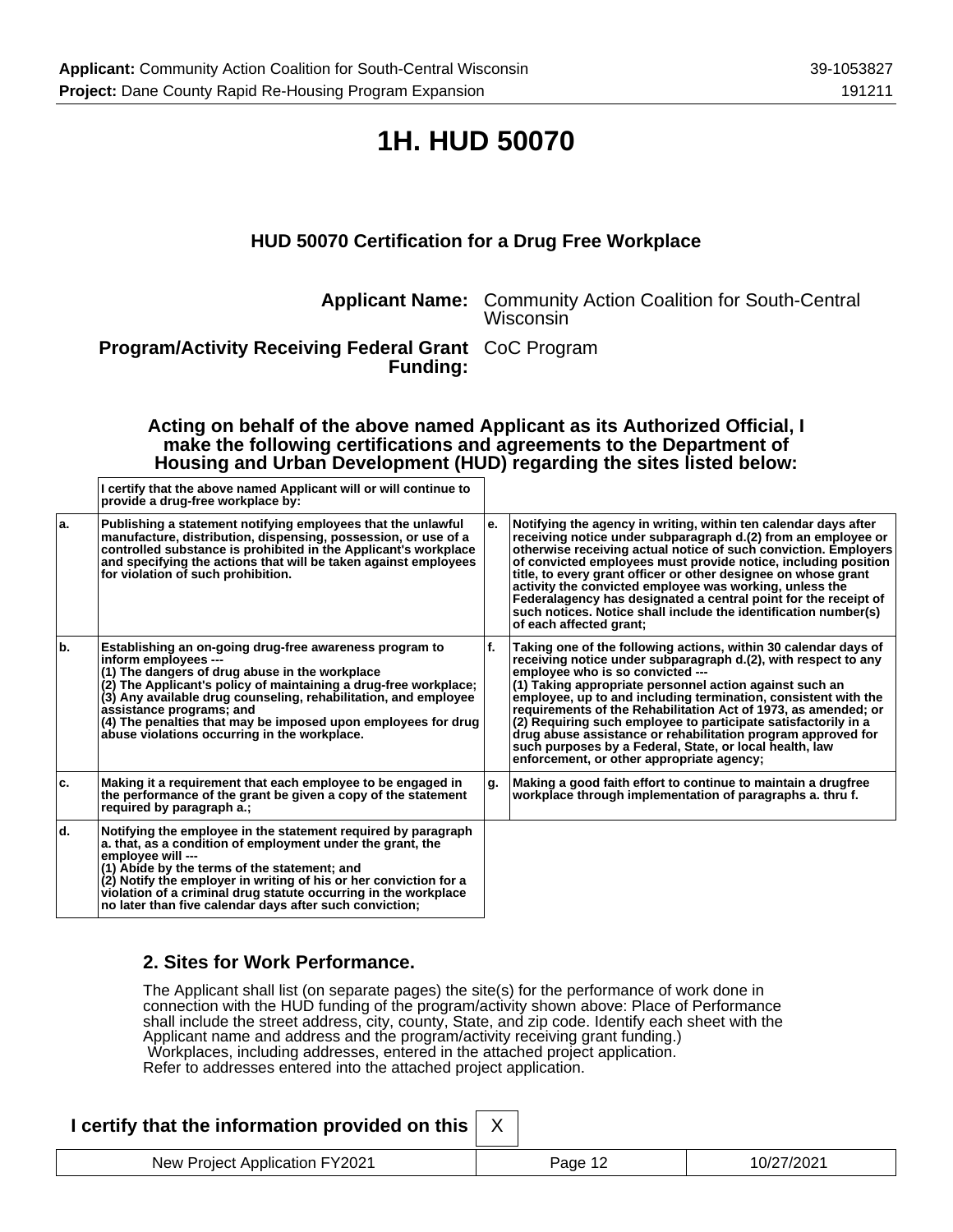**form and in any accompanying documentation is true and accurate. I acknowledge that making, presenting, submitting, or causing to be submitted a false, fictitious, or fraudulent statement, representation, or certification may result in criminal, civil, and/or administrative sanctions, including fines, penalties, and imprisonment.**

> WARNING: Anyone who knowingly submits a false claim or makes a false statement is subject to criminal and/or civil penalties, including confinement for up to 5 years, fines, and civil and administrative penalties. (18 U.S.C. §§ 287, 1001, 1010, 1012; 31 U.S.C. §3729, 3802)

### **Authorized Representative**

| <b>Prefix: Ms.</b>                                                |                                                                                              |
|-------------------------------------------------------------------|----------------------------------------------------------------------------------------------|
| First Name: Amber                                                 |                                                                                              |
| <b>Middle Name</b>                                                |                                                                                              |
| <b>Last Name: Duddy</b>                                           |                                                                                              |
| Suffix:                                                           |                                                                                              |
|                                                                   | <b>Title:</b> Executive Director                                                             |
| <b>Telephone Number:</b> (608) 246-4730<br>(Format: 123-456-7890) |                                                                                              |
| (Format: 123-456-7890)                                            | <b>Fax Number:</b> (608) 246-4760                                                            |
|                                                                   | <b>Email:</b> cac@cacscw.org                                                                 |
|                                                                   | <b>Signature of Authorized Representative:</b> Considered signed upon submission in e-snaps. |
| <b>Date Signed: 10/27/2021</b>                                    |                                                                                              |

| New Project Application FY2021 | .2age 1∂<br>- 15 | 10/27/2021 |
|--------------------------------|------------------|------------|
|--------------------------------|------------------|------------|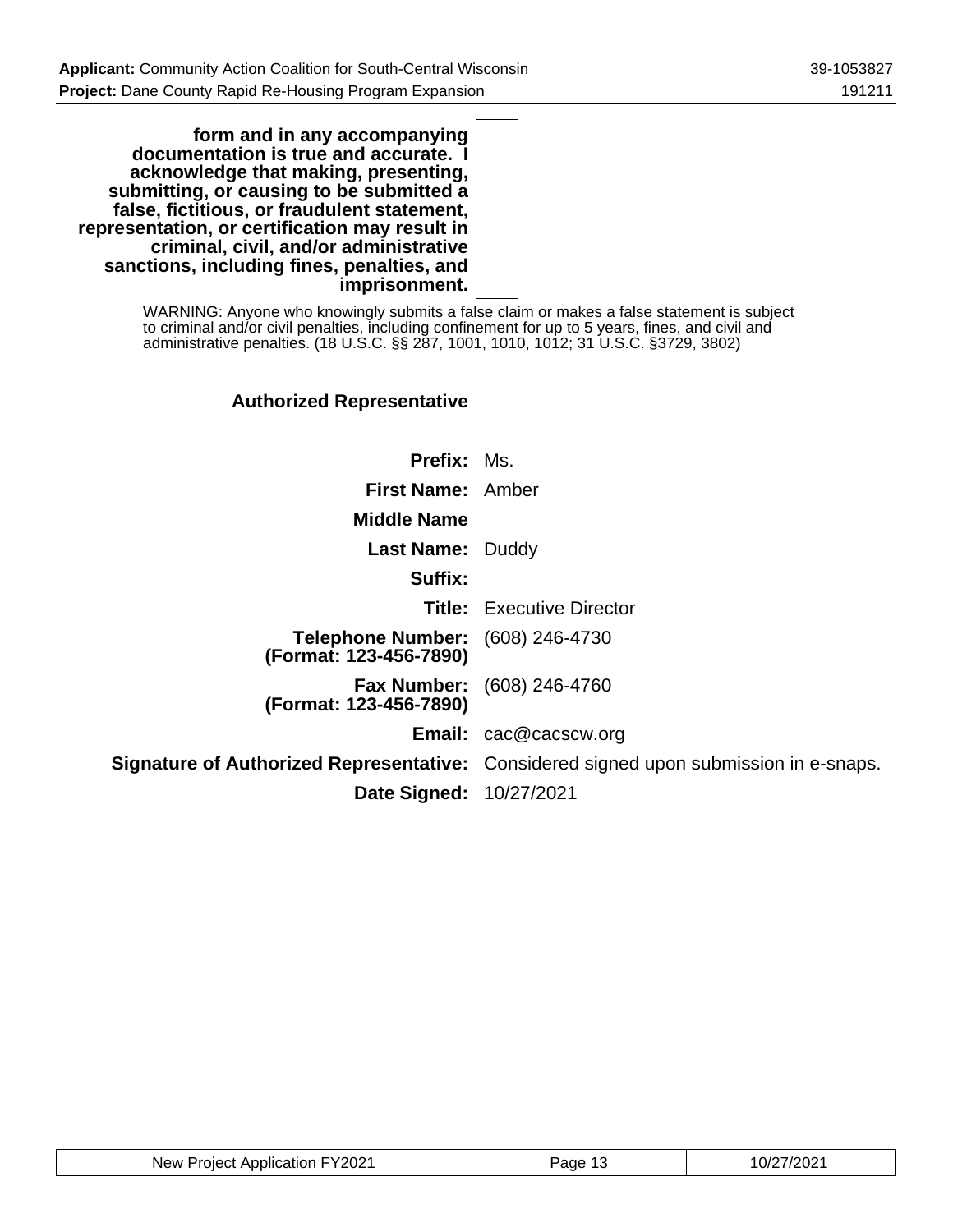### **CERTIFICATION REGARDING LOBBYING**

**Certification for Contracts, Grants, Loans, and Cooperative Agreements**

 **The undersigned certifies, to the best of his or her knowledge and belief, that:**

 **(1) No Federal appropriated funds have been paid or will be paid, by or on behalf of the undersigned, to any person for influencing or attempting to influence an officer or employee of an agency, a Member of Congress, an officer or employee of Congress, or an employee of a Member of Congress in connection with the awarding of any Federal contract, the making of any Federal grant, the making of any Federal loan, the entering into of any cooperative agreement, and the extension, continuation, renewal, amendment, or modification of any Federal contract, grant, loan, or cooperative agreement.**

 **2) If any funds other than Federal appropriated funds have been paid or will be paid to any person for influencing or attempting to influence an officer or employee of any agency, a Member of Congress, an officer or employee of Congress, or an employee of a Member of Congress in connection with this Federal contract, grant, loan, or cooperative agreement, the undersigned shall complete and submit Standard Form-LLL, ''Disclosure of Lobbying Activities,'' in accordance with its instructions.**

 **(3) The undersigned shall require that the language of this certification be included in the award documents for all subawards at all tiers (including subcontracts, subgrants, and contracts under grants, loans, and cooperative agreements) and that all subrecipients shall certify and disclose accordingly. This certification is a material representation of fact upon which reliance was placed when this transaction was made or entered into. Submission of this certification is a prerequisite for making or entering into this transaction imposed by section 1352, title 31, U.S. Code. Any person who fails to file the required certification shall be subject to a civil penalty of not less than \$10,000 and not more than \$100,000 for each such failure.**

 **Statement for Loan Guarantees and Loan Insurance**

 **The undersigned states, to the best of his or her knowledge and belief, that:**

 **If any funds have been paid or will be paid to any person for influencing or attempting to influence an officer or employee of any agency, a Member of Congress, an officer or employee of Congress, or an employee of a Member of Congress in connection with this commitment providing for the United States to insure or guarantee a loan, the undersigned shall complete and submit Standard Form-LLL, ''Disclosure of Lobbying Activities,'' in accordance with its instructions. Submission of this statement is a prerequisite for making or entering into this transaction imposed by section 1352, title 31, U.S. Code. Any person who fails to file**

| New Project Application FY2021 | Page 14 | 10/27/2021 |
|--------------------------------|---------|------------|
|--------------------------------|---------|------------|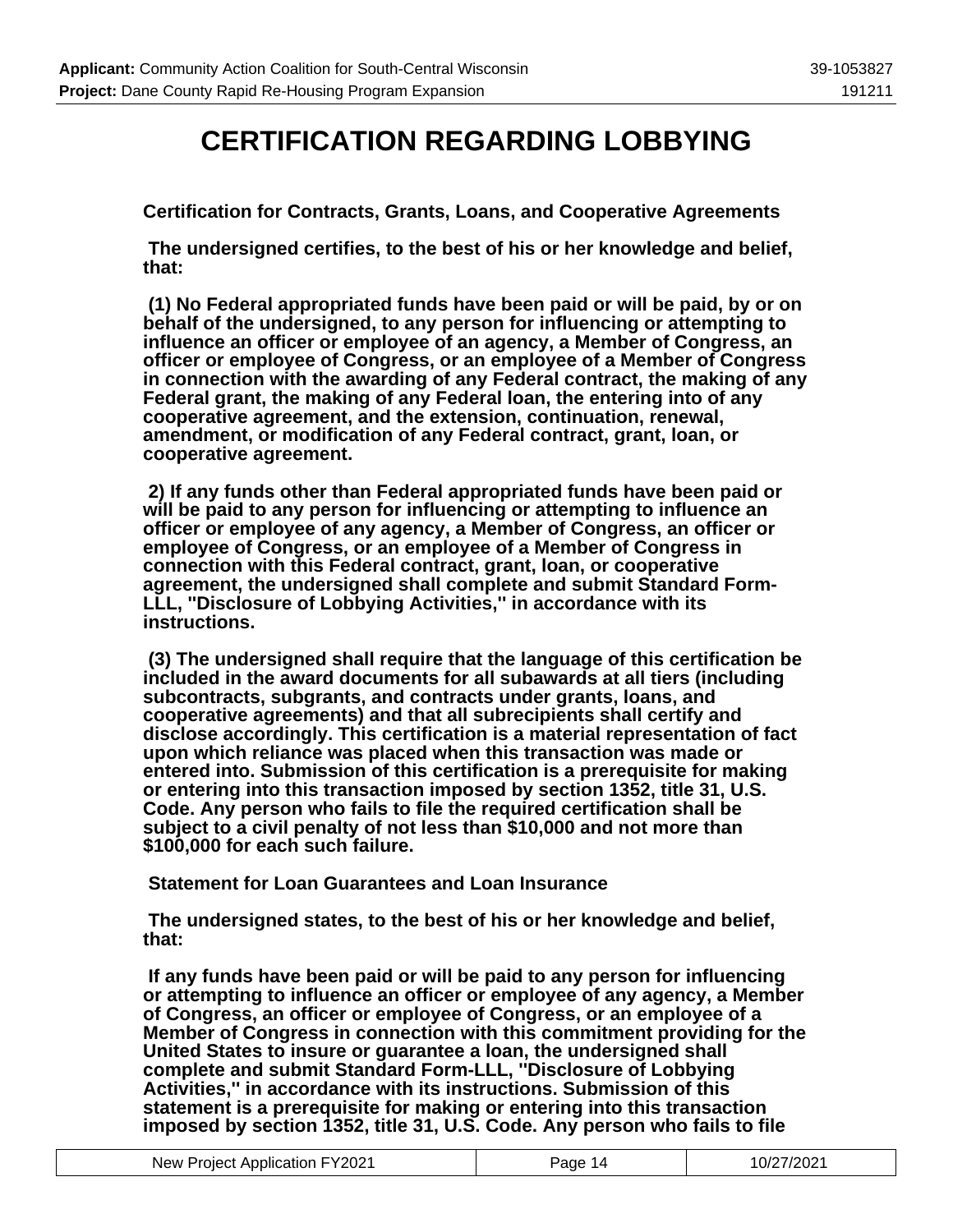#### **the required statement shall be subject to a civil penalty of not less than \$10,000 and not more than \$100,000 for each such failure.**

| I hereby certify that all the information stated<br>herein, as well as any information provided in |  |
|----------------------------------------------------------------------------------------------------|--|
| the accompaniment herewith, is true and                                                            |  |
| accurate:                                                                                          |  |

**Warning: HUD will prosecute false claims and statements. Conviction may result in criminal and/or civil penalties. (18 U.S.C. 1001, 1010, 1012; 31 U.S.C. 3729, 3802)**

|                                                                             | <b>Applicant's Organization:</b> Community Action Coalition for South-Central<br>Wisconsin |
|-----------------------------------------------------------------------------|--------------------------------------------------------------------------------------------|
| <b>Name / Title of Authorized Official:</b> Amber Duddy, Executive Director |                                                                                            |
|                                                                             | Signature of Authorized Official: Considered signed upon submission in e-snaps.            |
|                                                                             |                                                                                            |

**Date Signed:** 10/27/2021

| New Project Application FY2021 | Page 15 | 10/27/2021 |
|--------------------------------|---------|------------|
|--------------------------------|---------|------------|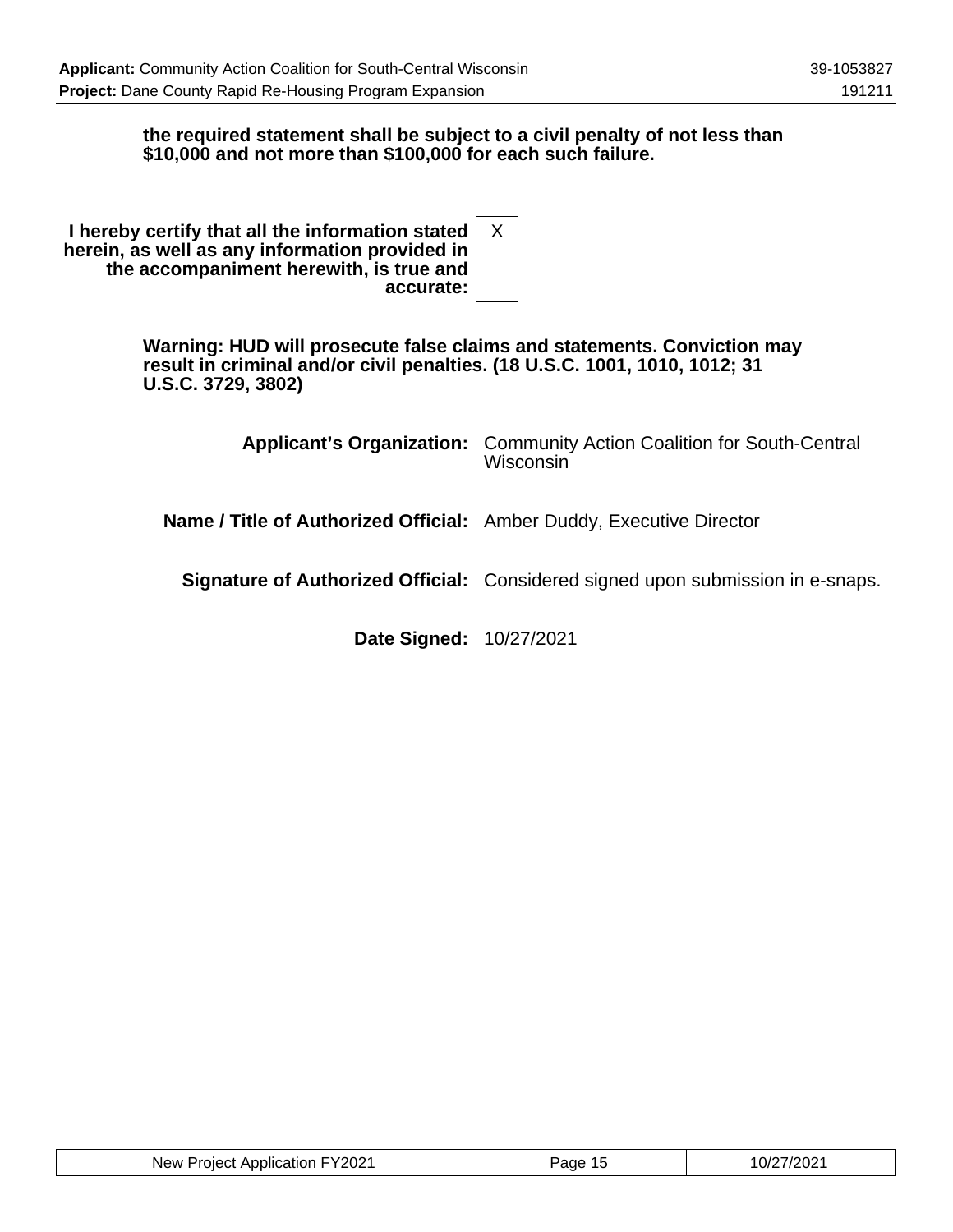# **1J. SF-LLL**

#### **DISCLOSURE OF LOBBYING ACTIVITIES Complete this form to disclose lobbying activities pursuant to 31 U.S.C. 1352. Approved by OMB0348-0046**

HUD requires a new SF-LLL submitted with each annual CoC competition and completing this screen fulfills this requirement.

Answer "Yes" if your organization is engaged in lobbying associated with the CoC Program and answer the questions as they appear next on this screen. The requirement related to lobbying as explained in the SF-LLL instructions states: "The filing of a form is required for each payment or agreement to make payment to any lobbying entity for influencing or attempting to influence an officer or employee of any agency, a Member of Congress, an officer or employee of Congress, or an employee of a Member of Congress in connection with a covered Federal action."

Answer "No" if your organization is NOT engaged in lobbying.

| Does the recipient or subrecipient of this CoC No<br>grant participate in federal lobbying activities<br>(lobbying a federal administration or<br>congress) in connection with the CoC<br>Program? |                                                                       |
|----------------------------------------------------------------------------------------------------------------------------------------------------------------------------------------------------|-----------------------------------------------------------------------|
|                                                                                                                                                                                                    | Legal Name: Community Action Coalition for South-Central<br>Wisconsin |
|                                                                                                                                                                                                    | <b>Street 1: 1717 N Stoughton Road</b>                                |
| Street 2:                                                                                                                                                                                          |                                                                       |
|                                                                                                                                                                                                    | City: Madison                                                         |
| <b>County: Dane</b>                                                                                                                                                                                |                                                                       |
|                                                                                                                                                                                                    | <b>State: Wisconsin</b>                                               |
|                                                                                                                                                                                                    | <b>Country: United States</b>                                         |
| Zip / Postal Code: 53704                                                                                                                                                                           |                                                                       |
|                                                                                                                                                                                                    |                                                                       |

**11. Information requested through this form is authorized by title 31 U.S.C. section 1352. This disclosure of lobbying activities is a material representation of fact upon which reliance was placed by the tier above when this transaction was made or entered into. This disclosure is required pursuant to 31 U.S.C. 1352. This information will be available for public inspection. Any person who fails to file the required disclosure shall be subject to a civil penalty of not less than \$10,000 and not more than \$100,000 for each such failure.**

| I certify that this information is true and |         |            |
|---------------------------------------------|---------|------------|
| New Project Application FY2021              | Page 16 | 10/27/2021 |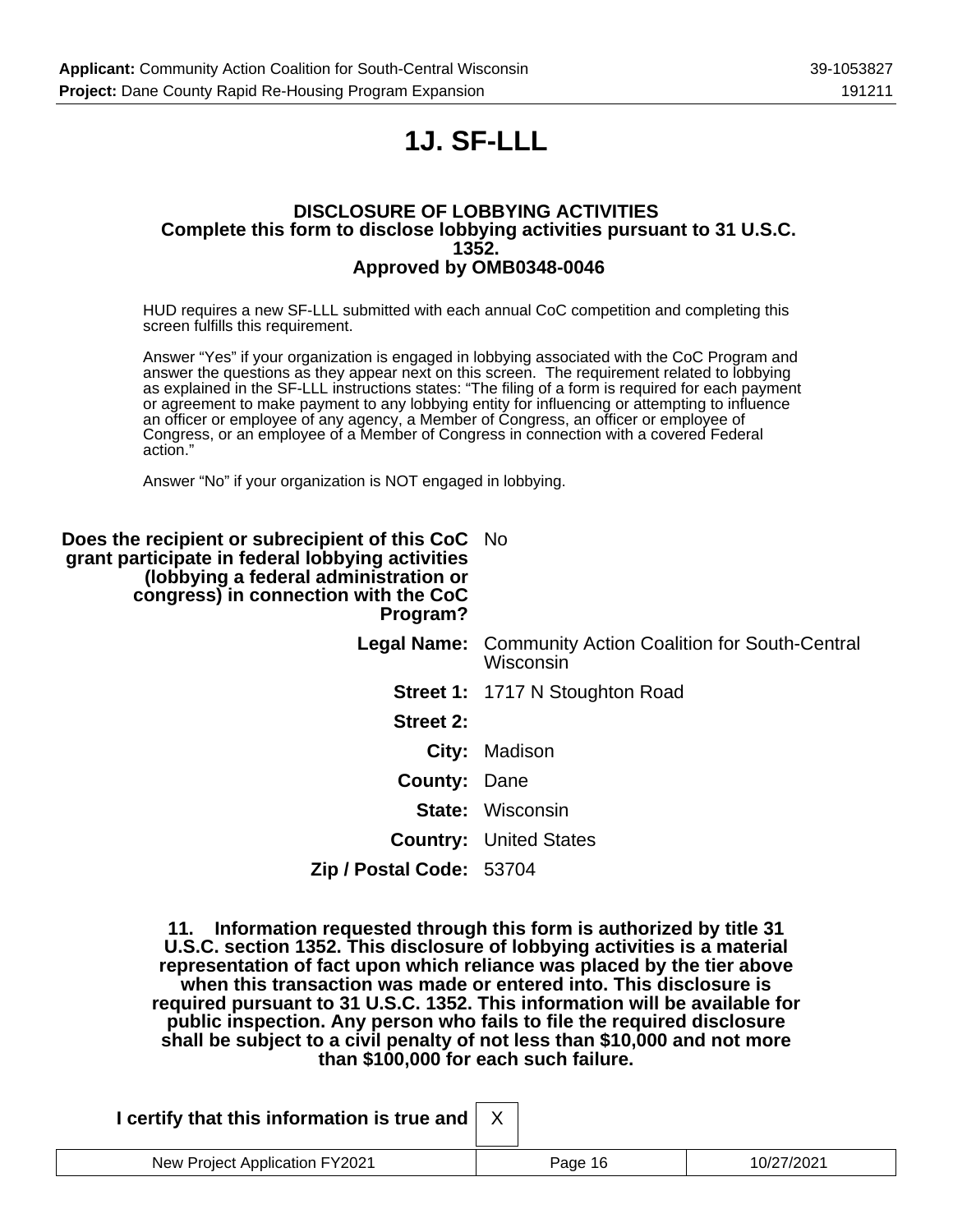**complete.**

### **Authorized Representative**

| <b>Prefix: Ms.</b>                                         |                                                                                              |
|------------------------------------------------------------|----------------------------------------------------------------------------------------------|
| <b>First Name:</b> Amber                                   |                                                                                              |
| <b>Middle Name:</b>                                        |                                                                                              |
| <b>Last Name: Duddy</b>                                    |                                                                                              |
| Suffix:                                                    |                                                                                              |
|                                                            | <b>Title:</b> Executive Director                                                             |
| Telephone Number: (608) 246-4730<br>(Format: 123-456-7890) |                                                                                              |
| (Format: 123-456-7890)                                     | <b>Fax Number:</b> (608) 246-4760                                                            |
|                                                            | <b>Email:</b> cac@cacscw.org                                                                 |
|                                                            | <b>Signature of Authorized Representative:</b> Considered signed upon submission in e-snaps. |
| <b>Date Signed: 10/27/2021</b>                             |                                                                                              |
|                                                            |                                                                                              |

| New Project Application FY2021 | Page 1 | 10/27/2021 |
|--------------------------------|--------|------------|
|--------------------------------|--------|------------|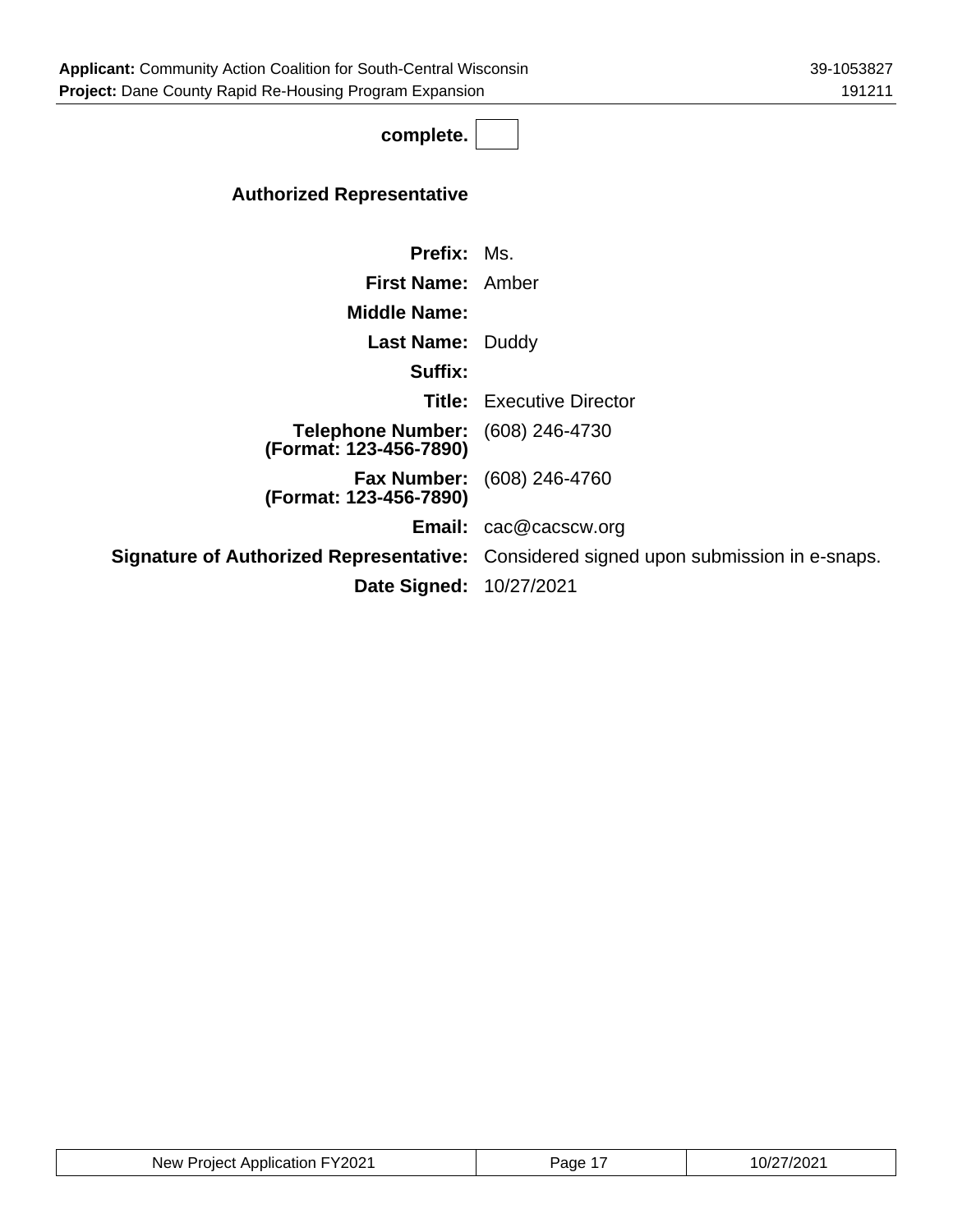### **IK. SF-424B**

### **(SF-424B) ASSURANCES - NON-CONSTRUCTION PROGRAMS**

#### **OMB Number: 4040-0007 Expiration Date: 02/28/2022**

NOTE: Certain of these assurances may not be applicable to your project or program. If you have questions, please contact the awarding agency. Further, certain Federal awarding agencies may require applicants to certify to additional assurances. If such is the case, you will be notified.

As the duly authorized representative of the applicant, I certify that the applicant:

**1. Has the legal authority to apply for Federal assistance and the institutional, managerial and financial capability (including funds sufficient to pay the non-Federal share of project cost) to ensure proper planning, management and completion of the project described in this application.**

**2. Will give the awarding agency, the Comptroller General of the United States and, if appropriate, the State, through any authorized representative, access to and the right to examine all records, books, papers, or documents related to the award; and will establish a proper accounting system in accordance with generally accepted accounting standards or agency directives.**

**3. Will establish safeguards to prohibit employees from using their positions for a purpose that constitutes or presents the appearance of personal or organizational conflict of interest, or personal gain.**

**4. Will initiate and complete the work within the applicable time frame after receipt of approval of the awarding agency.**

**5. Will comply with the Intergovernmental Personnel Act of 1970 (42 U.S.C. §§4728-4763) relating to prescribed standards for merit systems for programs funded under one of the 19 statutes or regulations specified in Appendix A of OPM's Standards for a Merit System of Personnel Administration (5 C.F.R. 900, Subpart F).**

**6. Will comply with all Federal statutes relating to nondiscrimination. These include but are not limited to: (a) Title VI of the Civil Rights Act of 1964 (P.L. 88-352) which prohibits discrimination on the basis of race, color or national origin; (b) Title IX of the Education Amendments of 1972, as amended (20 U.S.C.§§1681-1683, and 1685-1686), which prohibits discrimination on the basis of sex; (c) Section 504 of the Rehabilitation Act of 1973, as amended (29 U.S.C. §794), which prohibits discrimination on the basis of handicaps; (d) the Age Discrimination Act of 1975, as amended (42 U.S.C. §§6101-6107), which prohibits discrimination on the basis of age; (e) the Drug Abuse Office and Treatment Act of 1972 (P.L. 92-255), as amended, relating to nondiscrimination on the basis of drug abuse; (f) the Comprehensive Alcohol Abuse and Alcoholism Prevention, Treatment and Rehabilitation Act of 1970 (P.L. 91-616), as amended, relating to nondiscrimination**

**on the basis of alcohol abuse or alcoholism, (g) §§523 and 527 of the Public Health Service Act of 1912 (42 U.S.C. §§290 dd-3 and 290 ee-3), as amended, relating to confidentiality of alcohol and drug abuse patient records; (h) Title VIII of the Civil Rights Act of 1968 (42 U.S.C. §§3601 et seq.), as amended, relating to nondiscrimination in the sale, rental or financing of housing; (i) any other nondiscrimination provisions in the specific statute(s) under which application for Federal assistance is being made; and, (j) the requirements of any other nondiscrimination statute(s) which may apply to the application.**

**7. Will comply, or has already complied, with the requirements of Titles II and III of the Uniform Relocation Assistance and Real Property Acquisition Policies Act of 1970 (P.L. 91-646) which provide for fair and equitable treatment of persons displaced or whose property is acquired as a result of Federal or federally-assisted programs. These requirements apply to all interests in real property acquired for project purposes regardless of Federal participation in purchases.**

| New Project Application FY2021 | Page 18 | 10/27/2021 |
|--------------------------------|---------|------------|
|--------------------------------|---------|------------|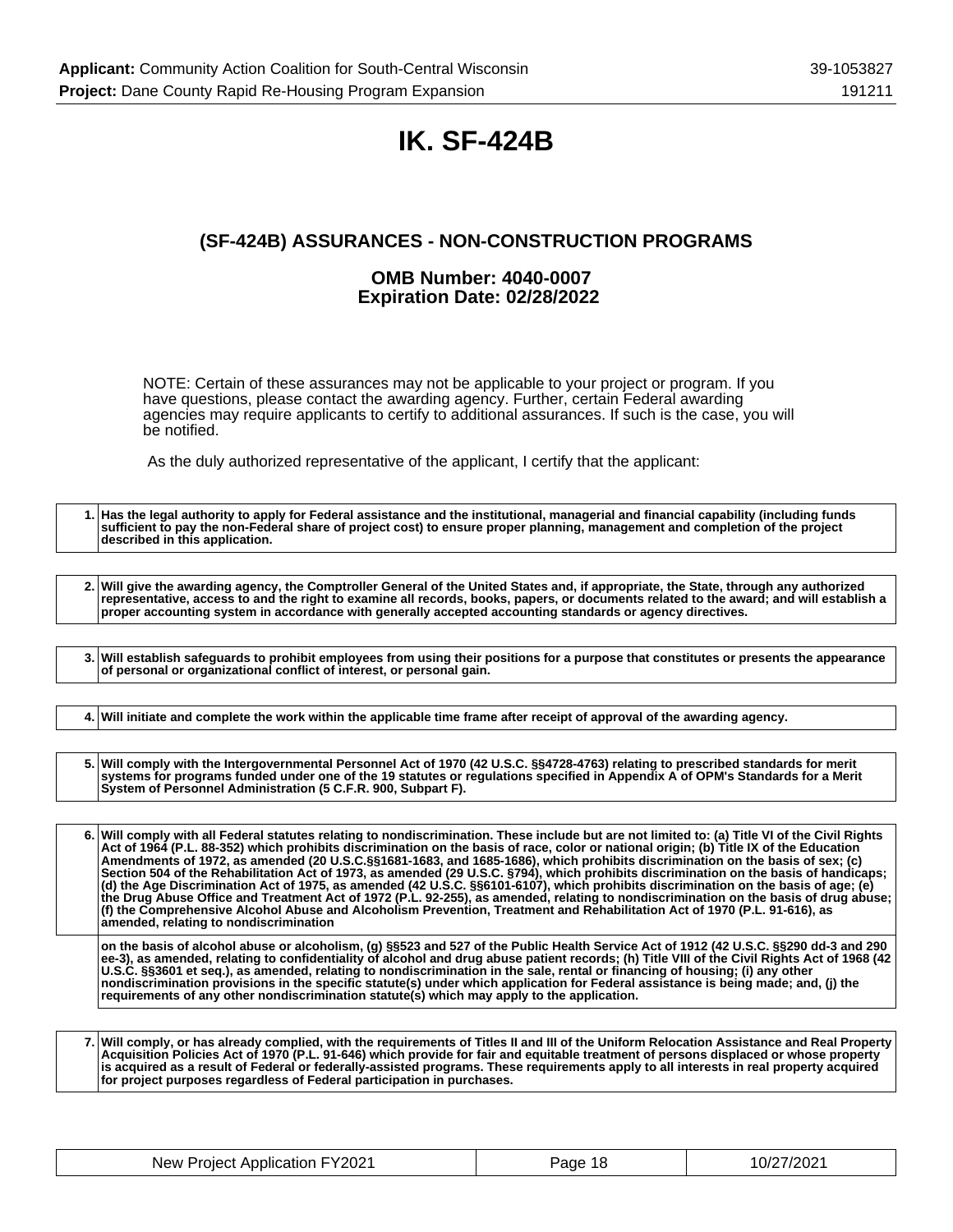**8. Will comply, as applicable, with provisions of the Hatch Act (5 U.S.C. §§1501-1508 and 7324-7328) which limit the political activities of employees whose principal employment activities are funded in whole or in part with Federal funds.**

**9. Will comply, as applicable, with the provisions of the Davis-Bacon Act (40 U.S.C. §§276a to 276a-7), the Copeland Act (40 U.S.C. §276c and 18 U.S.C. §874), and the Contract Work Hours and Safety Standards Act (40 U.S.C. §§327¬333), regarding labor standards for federally-assisted construction subagreements.**

**10. Will comply, if applicable, with flood insurance purchase requirements of Section 102(a) of the Flood Disaster Protection Act of 1973 (P.L. 93-234) which requires recipients in a special flood hazard area to participate in the program and to purchase flood insurance if the total cost of insurable construction and acquisition is \$10,000 or more.**

**11. Will comply with environmental standards which may be prescribed pursuant to the following: (a) institution of environmental quality control measures under the National Environmental Policy Act of 1969 (P.L. 91-190) and Executive Order (EO) 11514; (b) notification of violating facilities pursuant to EO 11738; (c) protection of wetlands pursuant to EO 11990; (d) evaluation of flood hazards in floodplains in accordance with EO 11988; (e) assurance of project consistency with the approved State management program developed under the Coastal Zone Management Act of 1972 (16 U.S.C. §§1451 et seq.); (f) conformity of Federal actions to State (Clean Air) Implementation Plans under Section 176(c) of the Clean Air Act of 1955, as amended (42 U.S.C. §§7401 et seq.); (g) protection of underground sources of drinking water under the Safe Drinking Water Act of 1974, as amended (P.L. 93-523); and, (h) protection of endangered species under the Endangered Species Act of 1973, as amended (P.L. 93¬205).**

**12. Will comply with the Wild and Scenic Rivers Act of 1968 (16 U.S.C. §§1271 et seq.) related to protecting components or potential components of the national wild and scenic rivers system.**

**13. Will assist the awarding agency in assuring compliance with Section 106 of the National Historic Preservation Act of 1966, as amended (16 U.S.C. §470), EO 11593 (identification and protection of historic properties), and the Archaeological and Historic Preservation Act of 1974 (16 U.S.C. §§469a-1 et seq.).**

**14. Will comply with P.L. 93-348 regarding the protection of human subjects involved in research, development, and related activities supported by this award of assistance.**

**15. Will comply with the Laboratory Animal Welfare Act of 1966 (P.L. 89-544, as amended, 7 U.S.C. §§2131 et seq.) pertaining to the care, handling, and treatment of warm blooded animals held for research, teaching, or other activities supported by this award of assistance.**

**16. Will comply with the Lead-Based Paint Poisoning Prevention Act (42 U.S.C. §§4801 et seq.) which prohibits the use of lead-based paint in construction or rehabilitation of residence structures.**

**17. Will cause to be performed the required financial and compliance audits in accordance with the Single Audit Act Amendments of 1996 and OMB Circular No. A-133, "Audits of States, Local Governments, and Non-Profit Organizations."**

**18. Will comply with all applicable requirements of all other Federal laws, executive orders, regulations, and policies governing this program.**

**19. Will comply with the requirements of Section 106(g) of the Trafficking Victims Protection Act (TVPA) of 2000, as amended (22 U.S.C. 7104) which prohibits grant award recipients or a sub-recipient from (1) Engaging in severe forms of trafficking in persons during the period of time that the award is in effect (2) Procuring a commercial sex act during the period of time that the award is in effect or (3) Using forced labor in the performance of the award or subawards under the award.**

X

| As the duly authorized representative of the |  |
|----------------------------------------------|--|
| applicant, I certify:                        |  |

**Authorized Representative for:** Community Action Coalition for South-Central Wisconsin<sup>1</sup>

**Prefix:** Ms.

| FY2021<br>New<br>t Application<br>Project | Page<br>- 1 6 | .7/2021<br>ے الا ا |
|-------------------------------------------|---------------|--------------------|
|-------------------------------------------|---------------|--------------------|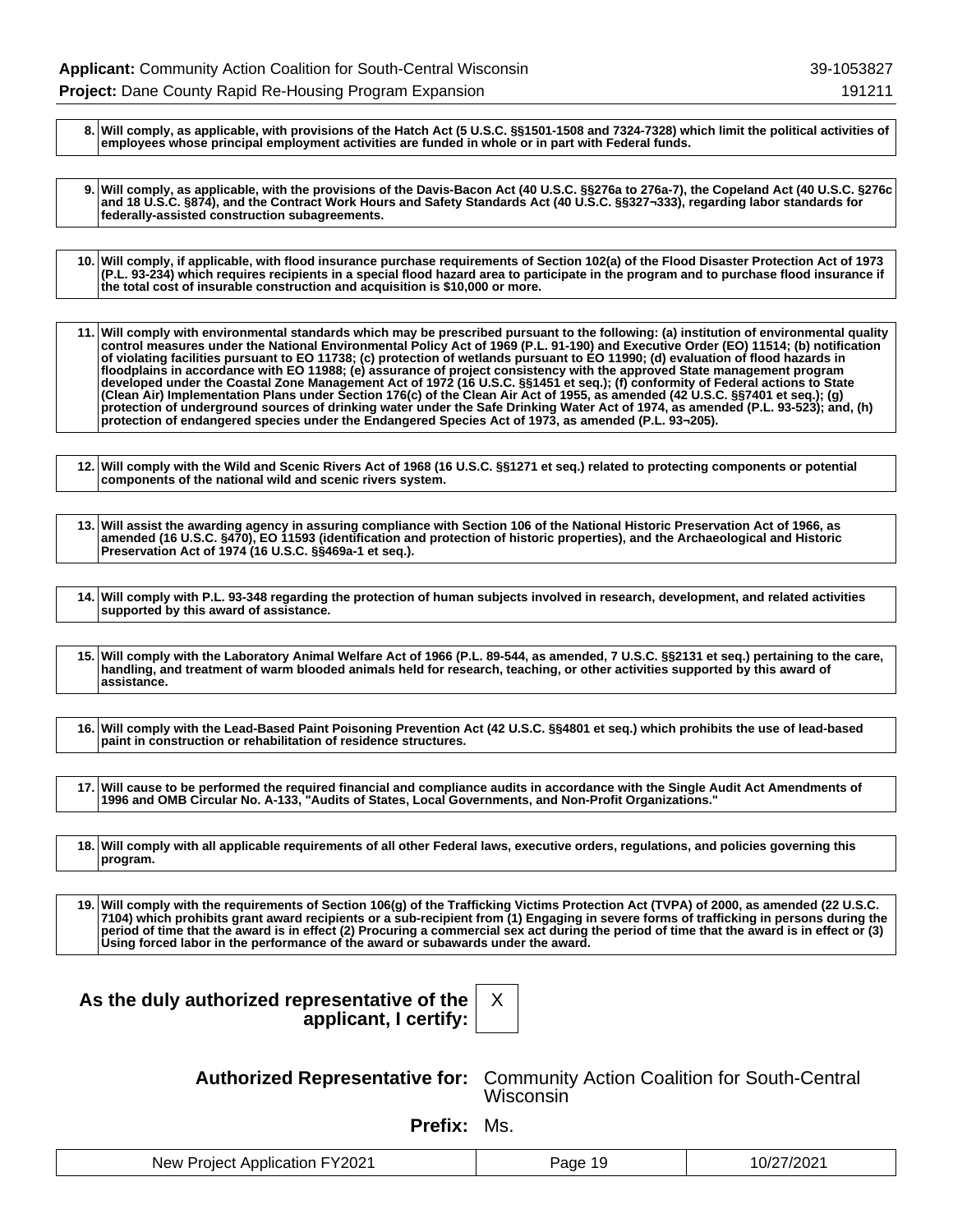| <b>First Name: Amber</b> |                                                                                                   |
|--------------------------|---------------------------------------------------------------------------------------------------|
| <b>Middle Name:</b>      |                                                                                                   |
| <b>Last Name: Duddy</b>  |                                                                                                   |
| Suffix:                  |                                                                                                   |
|                          | <b>Title:</b> Executive Director                                                                  |
|                          | <b>Signature of Authorized Certifying Official:</b> Considered signed upon submission in e-snaps. |
| Date Signed: 10/27/2021  |                                                                                                   |

| New Project Application FY2021 | -20<br>Page | 10/27/2021 |
|--------------------------------|-------------|------------|
|--------------------------------|-------------|------------|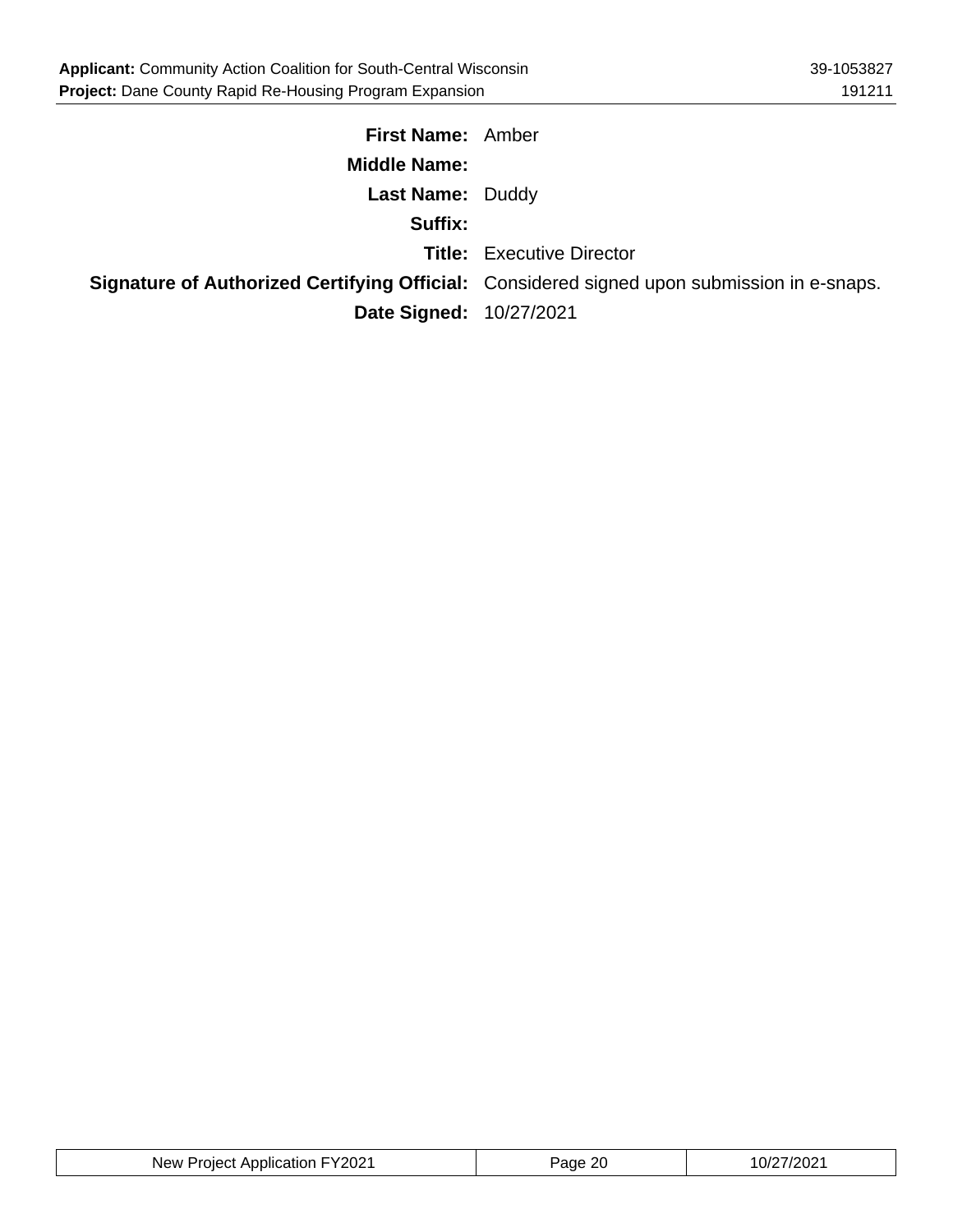### **1L. SF-424D**

#### **Are you requesting CoC Program funds for construction costs in this application?** No

**No SF-424D is required. Select "Save and Next" to move to the next screen.**

| New Project Application FY2021 | Page<br>. .<br><u>_</u> | 10/27/2021 |
|--------------------------------|-------------------------|------------|
|--------------------------------|-------------------------|------------|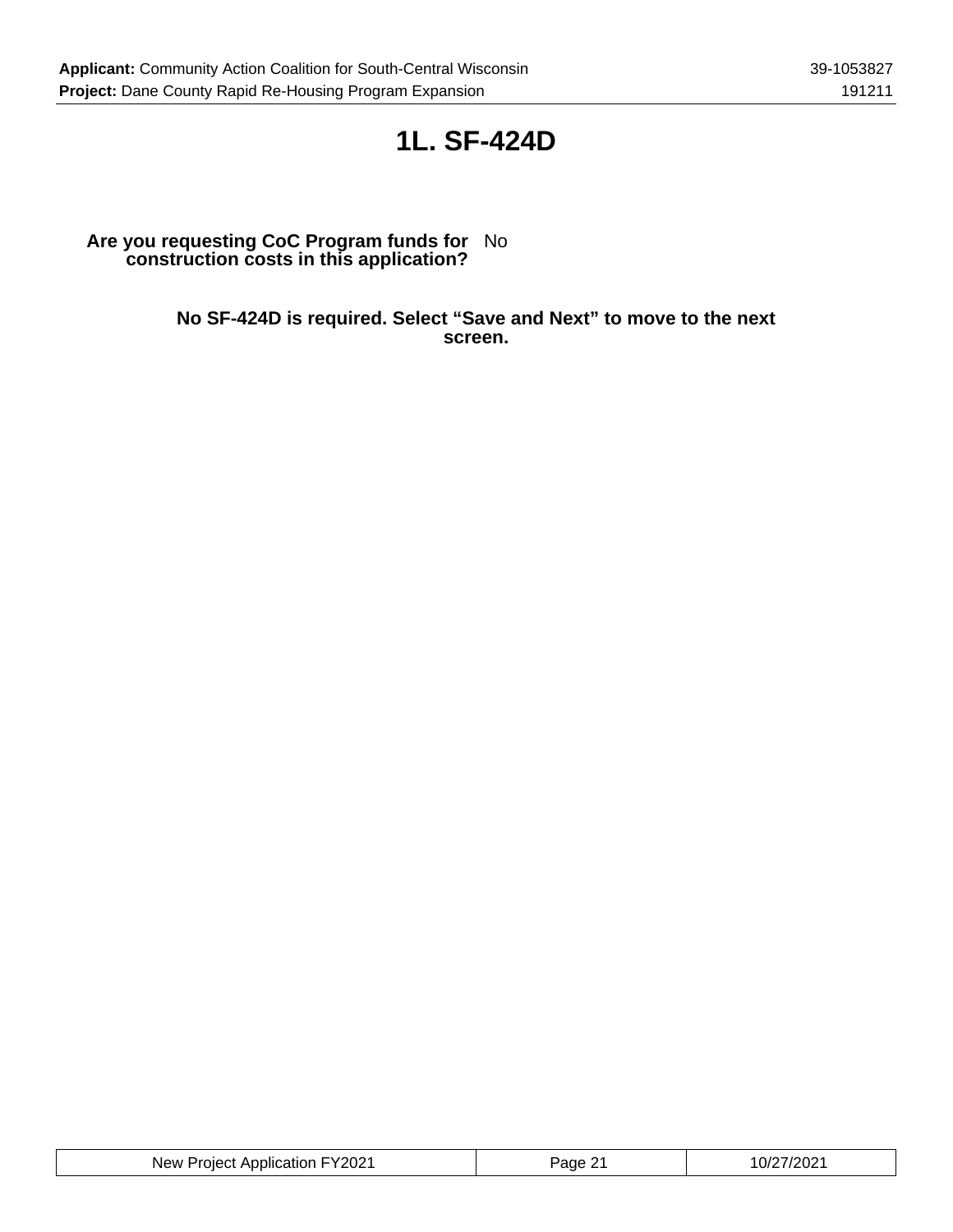# **2A. Project Subrecipients**

#### **This form lists the subrecipient organization(s) for the project. To add a subrecipient, select the icon. To view or update subrecipient information already listed, select the view option.**

### **Total Expected Sub-Awards:**

| <b>Organization</b>         | <b>Type</b> | Sub-<br>Award<br><b>Amount</b> |
|-----------------------------|-------------|--------------------------------|
| This list contains no items |             |                                |

| New Project Application FY2021 | <sup>⊃</sup> aɑe 2'∠ | 10/27/2021 |
|--------------------------------|----------------------|------------|
|--------------------------------|----------------------|------------|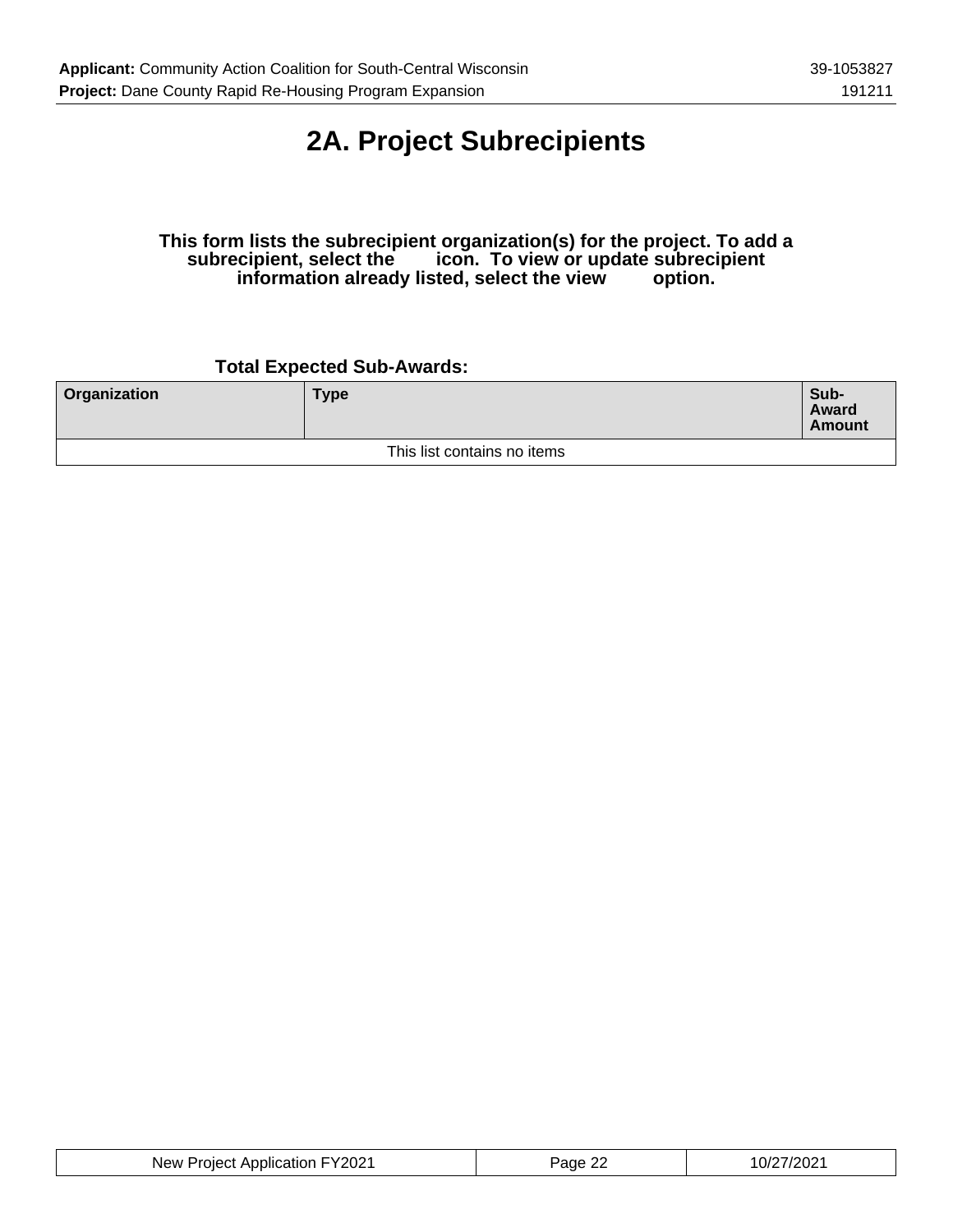### **2B. Experience of Applicant, Subrecipient(s), and Other Partners**

#### **1. Describe your organization's (and subrecipient(s) if applicable) experience in effectively utilizing federal funds and performing the activities proposed in the application.**

The Community Action Coalition for South Central Wisconsin (CAC) has successfully managed federal grant programs for over 55 years. Over the last seven years WIPLFI has conducted the annual audits, however CAC has had annual fiscal audits every year due to our large federal grants. For nearly twenty years our financial audits have had no findings or concerns. Each year the Board of Directors and Audit Committee review and approve the annual audit. Furthermore, CAC submits our audits to state, federal, government and non-for-profit entities for review. A summary of our financial health is also included in our annual report, and openly available on our website. In addition to our effective fiscal management of federal funds, CAC commits to bi-annual programmatic and fiscal audits of multiple federal and state contracts. In 2020, the Department of Veteran's Affairs conducted it's bi-annual audit and found no findings or concerns in the fiscal records. The auditors commented, this was very rare and spoke to the excellent fiscal management practices of CAC.

CAC ensures not just understanding, but commitment to the Uniform Administrative Requirements, Cost Principles and Audit Requirements for Federal Awards by committing to high-quality fiscal policies and procedures in our Financial Policy Manual. The manual is reviewed by the CAC Board of Directors via the Fiscal and Personnel Committees, and then is reviewed and approved by the Board of Directors every three years.

CAC is proud of our strong fiscal management of all grant funds, including many large federal grants. To ensure federal funds adhere to administrative requirements and cost principles, the agency uses a four-step approval process for all purchase requests/payments. CAC is committed to the highest standards of financial management, CAC's Finance Director creates and oversees the agency budget and completes and submits all necessary expense/audit and monitoring reports. The Finance Director has been with the organization for over 20 years and has a formal education in accounting and finance. The agency uses a complex chart of accounts to ensure all funds have a separate code to ensure all expenses are charged to the appropriate funding source. The Finance Director attends regular trainings regarding 2CFR Part 200 to stay up to date and maintains regular contact with the agencies outside auditors (WIPFLI) to ensure proper procedures are in place. Severing under the Finance Director are a Planning and Budgeting Coordinator, Financial Coordinator, and Financial Specialist. Having multiple positions allows us to provide stringent checks and balances, separating roles and assuring the highest standard of financial management practices.

The Executive Director and Board review and approve monthly financial statements, prepared, and submitted within 30 days of month end. Additionally, CAC's Executive Director opens and signs off on all financial records, bank statements, and financial reports. Our board chair of the Finance Committee is

| New Project Application FY2021 | Page 23 | 10/27/2021 |
|--------------------------------|---------|------------|
|                                |         |            |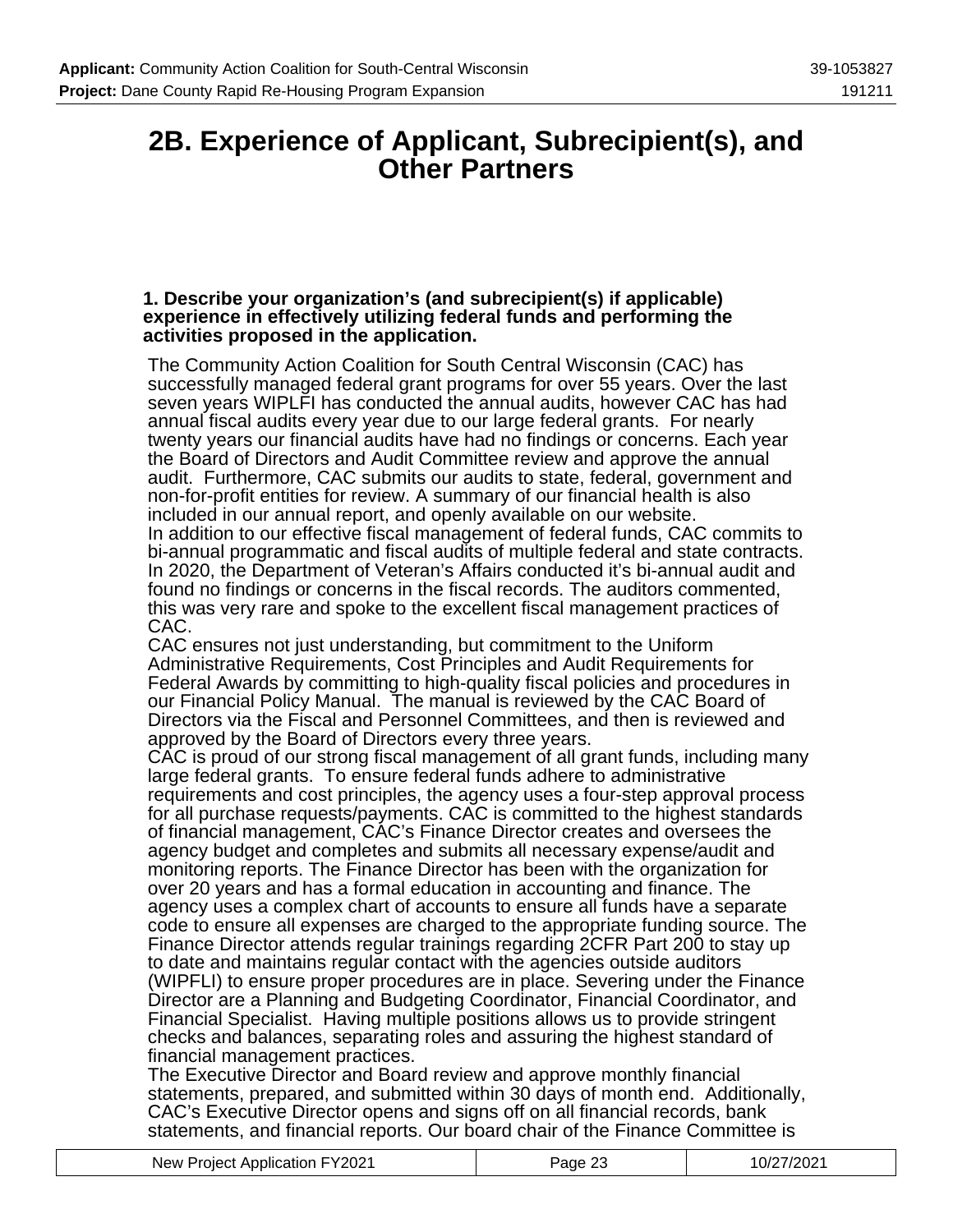a high-level officer at a local financial institution, which allows CAC to have a fresh and informed external perspective on monthly financial statements. As CAC has a tripartite Board of Directors, representation on all committees and the board include publicly appointed officials, low-income individuals with lived experience in poverty, and public sector representatives.

#### **2. Describe your organization's (and subrecipient(s) if applicable) experience in leveraging Federal, State, local and private sector funds.**

Community Action Coalition is a cap agency so it has received funding through the Community Services Block Grant since its founding in 1966. CAC is able to leverage its CSBG funding into match dollars for any other funding source.

#### **3. Describe your organization's (and subrecipient(s) if applicable) financial management structure.**

Community Action Coalition uses Salesforce to process and organize all purchase requests, staff timesheets, grant reports and operations. Salesforce is a commonly used software which allows CAC to customize and perfect our internal processes. For example, CAC is responsible for making hundreds of rent payments for our clients every month. To ensure this happens on time, CAC caseworkers can track client case management plans, log case notes, and initiate rental payments from the client's salesforce portal. The Purchase Request (rent payment) is then sent to the supervisor for approval, then sent to the finance coordinator for review and the finance director for approval. Salesforce allows us to set up dashboards so staff can see when payments are approved/rejected/issued. Additionally, CAC has developed custom dashboards to track funding available for client benefit for each grant, number of clients served, and outcomes related to the grant. Using one system allows for fully electronic (paperless) case management, record keeping, and clean financial records. For instance, CAC staff cannot miscode an expense as salesforce is tied to the chart of accounts, and only allows staff to select appropriate program codes for each funding source.

CAC is excited to use Neighborly, the shared application software, to assure clients do not receive duplicate services or benefits. However, internally the use of Salesforce will allow CAC to track all requests for client services and obtains approval of a supervisor and the finance department before it is paid. This payment records will then link to an individual's case management record and can be reported in real time upon request.

CAC is subject to annual audits through its current funding and has always been in good standing financially. All grant funds the agency receives are booked as a revenue and receivable upon execution date. As grant expenditures are made expense reports are sent to the individual funding sources for reimbursement. The grant receivable accounts are monitored and reconciled frequently by the Finance Director to ensure all funds are received and coded to the proper funding source. The Board of Directors and Finance Committee also review and approve monthly financial records within 30 days of month end.

CAC uses Cougar Mountain Denali, a separate system for its General Ledger and Accounting. This system is separate to allow CAC's financial management

| New Project Application FY2021 | Page 24 | 10/27/2021 |
|--------------------------------|---------|------------|
|                                |         |            |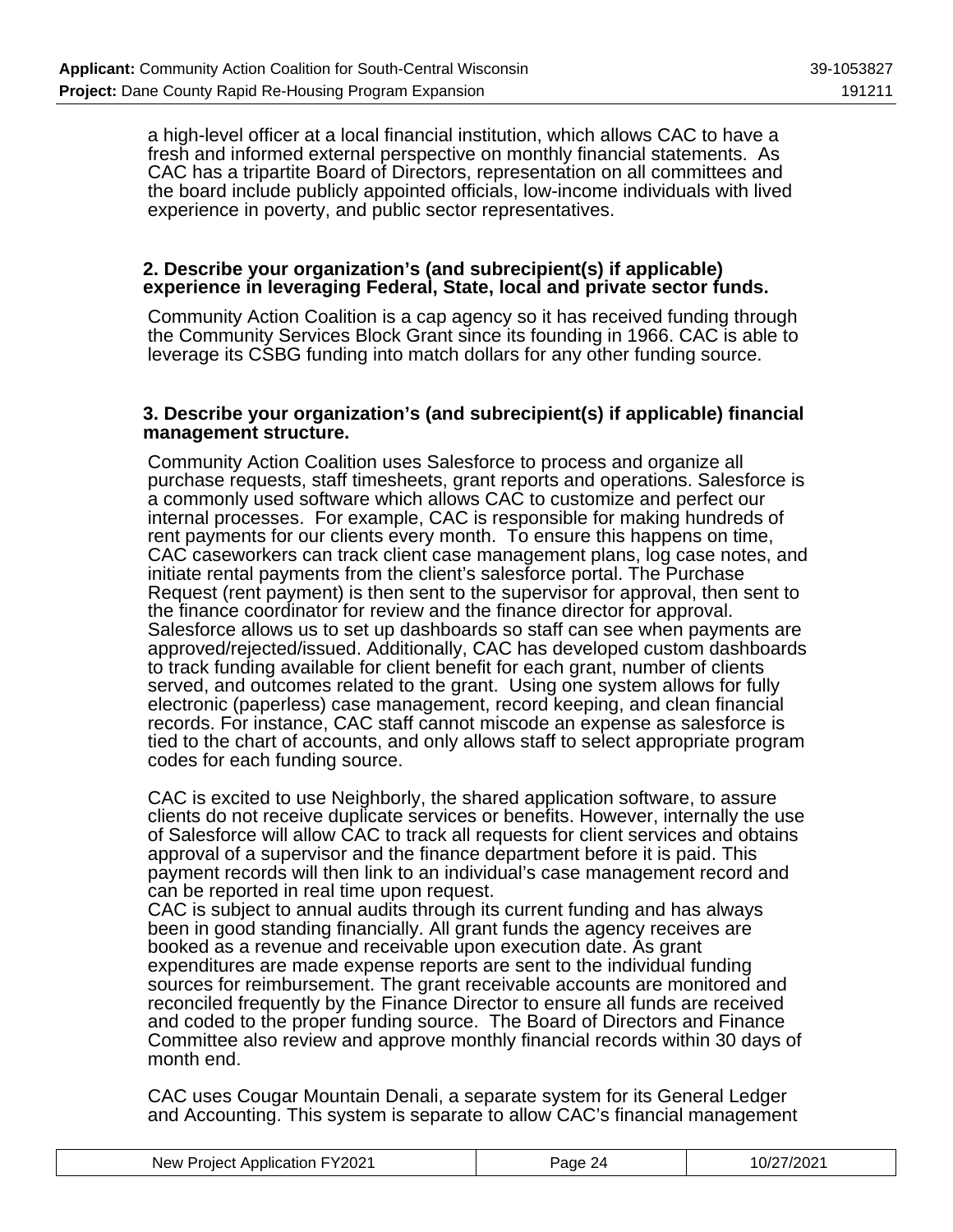to have a strong check and balance approach. Our accounting software is only accessible by three staff in the agency, and it allows CAC to track grant expenses down to penny.

**4. Are there any unresolved HUD monitoring or OIG audit findings for any HUD grants (including ESG) under your organization?** No

| New Project Application FY2021 | <sup>2</sup> age 25 | 10/27/2021 |
|--------------------------------|---------------------|------------|
|--------------------------------|---------------------|------------|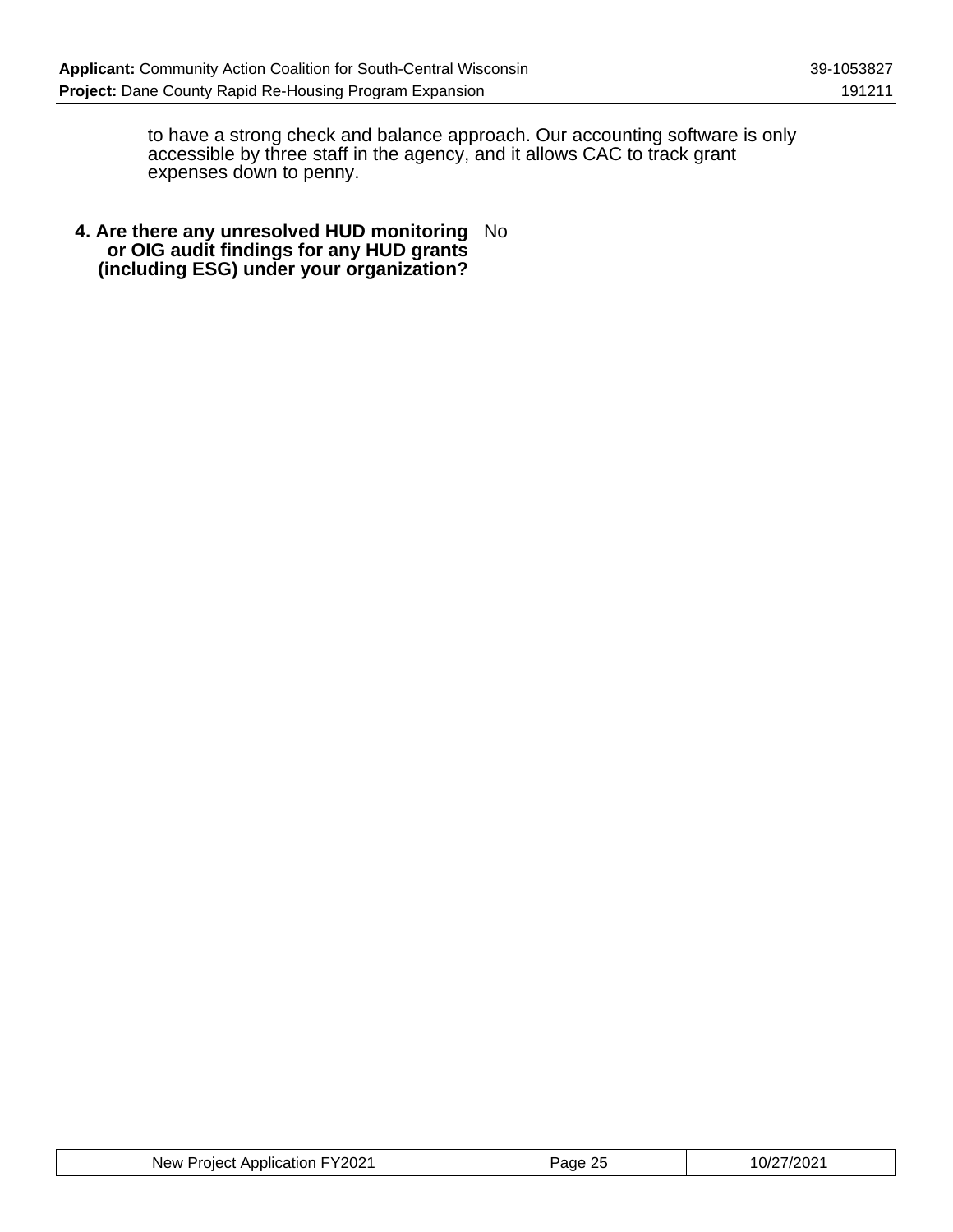# **3A. Project Detail**

| 2. CoC Collaborative Applicant Name: City of Madison                                                                                                                                                                                                          | 1. CoC Number and Name: WI-503 - Madison/Dane County CoC                  |
|---------------------------------------------------------------------------------------------------------------------------------------------------------------------------------------------------------------------------------------------------------------|---------------------------------------------------------------------------|
|                                                                                                                                                                                                                                                               | <b>3. Project Name:</b> Dane County Rapid Re-Housing Program<br>Expansion |
| 4. Project Status: Standard                                                                                                                                                                                                                                   |                                                                           |
| 5. Component Type: PH                                                                                                                                                                                                                                         |                                                                           |
| 5a. Select the type of PH project:                                                                                                                                                                                                                            | RRH                                                                       |
| 6. Is your organization, or subrecipient, a<br>victim service provider defined in 24 CFR<br>578.3?                                                                                                                                                            | - No                                                                      |
| 7. Is this new project application requesting<br>to transition from eligible renewal project(s)<br>that was awarded to the same recipient and<br>fully eliminated through reallocation in this<br><b>CoC Program Competition?</b><br>(Attachment Requirement) | - No                                                                      |
| 8. Will funds requested in this new project<br>application replace state or local government<br>funds (24 CFR 578.87(a))?                                                                                                                                     | - No                                                                      |

| New Project Application FY2021 | Page 26 | 10/27/2021 |
|--------------------------------|---------|------------|
|--------------------------------|---------|------------|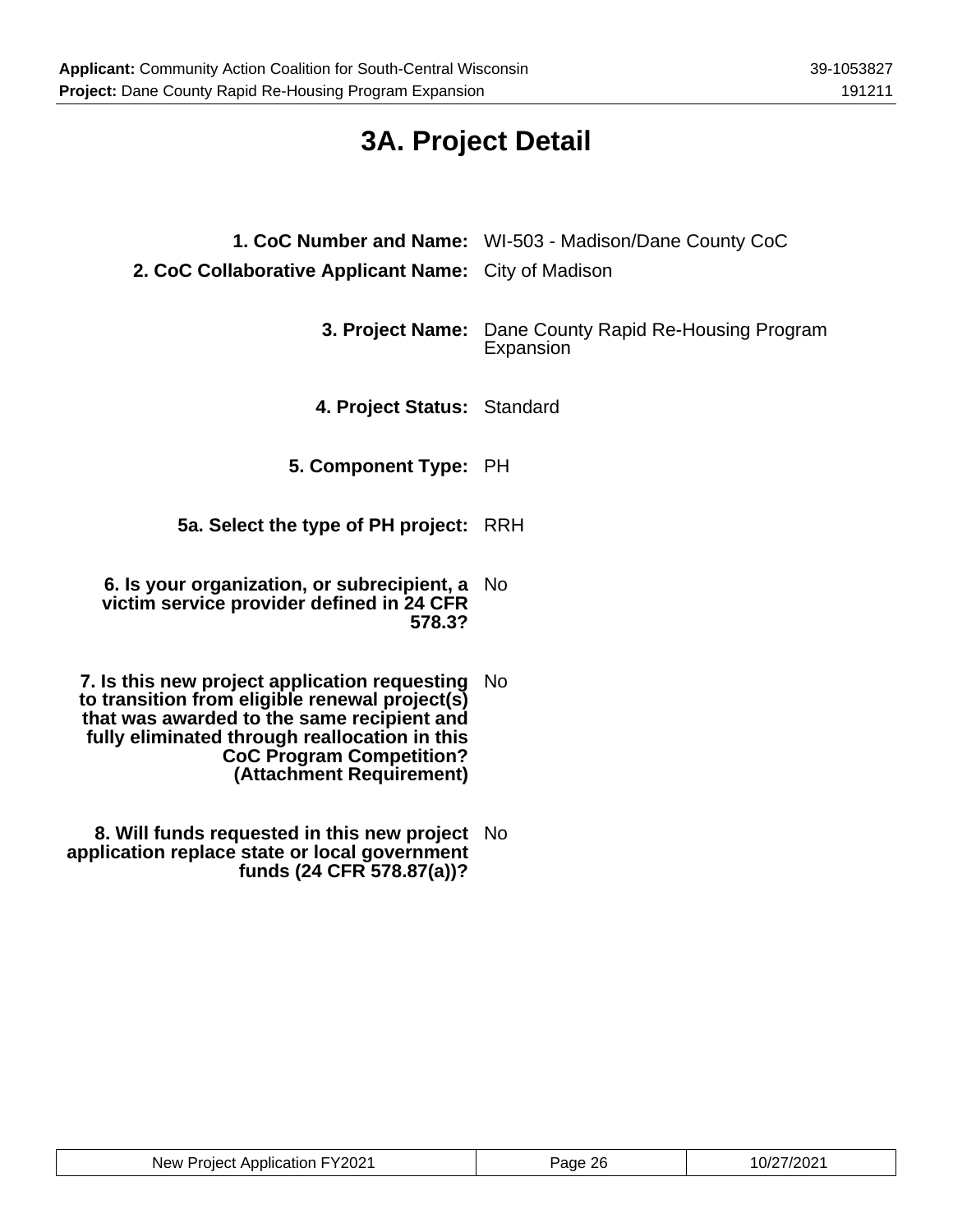# **3B. Project Description**

#### **1. Provide a description that addresses the entire scope of the proposed project.**

The Dane County Rapid Re-Housing program houses 11 households with transitional housing and financial support for up to 24 months. The expansion of the Dane County Rapid Re-Housing program will house an additional 2 households with children. The funding will cover one 2 bedroom and 1 three bedroom apartment in Dane County.

#### **2. For each primary project location, or structure, enter the number of days from the execution of the grant agreement that each of the following milestones will occur if this project is selected for conditional award.**

| <b>Project Milestones</b>                                                                                         | Days from<br>Execution<br>of Grant Agreement | Days from<br><b>Execution</b><br>of Grant Agreement | Days from<br><b>Execution</b><br>of Grant Agreement | Days from<br>Execution<br>of Grant Agreement |
|-------------------------------------------------------------------------------------------------------------------|----------------------------------------------|-----------------------------------------------------|-----------------------------------------------------|----------------------------------------------|
|                                                                                                                   | A                                            | в                                                   | C                                                   | D                                            |
| Begin hiring staff or expending funds                                                                             | ٠                                            |                                                     |                                                     |                                              |
| Begin program participant enrollment                                                                              | 15                                           |                                                     |                                                     |                                              |
| Program participants occupy leased or rental<br>assistance units or structure(s), or supportive services<br>begin | 15                                           |                                                     |                                                     |                                              |
| Leased or rental assistance units or structure, and<br>supportive services near 100% capacity                     | 31                                           |                                                     |                                                     |                                              |
| Closing on purchase of land, structure(s), or execution<br>of structure lease                                     |                                              |                                                     |                                                     |                                              |
| <b>Start rehabilitation</b>                                                                                       |                                              |                                                     |                                                     |                                              |
| <b>Complete rehabilitation</b>                                                                                    |                                              |                                                     |                                                     |                                              |
| <b>Start new construction</b>                                                                                     |                                              |                                                     |                                                     |                                              |
| <b>Complete new construction</b>                                                                                  |                                              |                                                     |                                                     |                                              |

### **3. Check the appropriate box(s) if this project will have a specific subpopulation focus.**

#### **(Select ALL that apply)**

| N/A - Project Serves All Subpopulations |        | <b>Domestic Violence</b>           |            |  |
|-----------------------------------------|--------|------------------------------------|------------|--|
| <b>Veterans</b>                         | $\Box$ | <b>Substance Abuse</b>             |            |  |
| Youth (under 25)                        |        | Mental Illness                     |            |  |
| <b>Families</b>                         | ┌─     | <b>HIV/AIDS</b>                    |            |  |
|                                         |        | <b>Chronic Homeless</b>            |            |  |
|                                         |        | ∣Other<br>(Click 'Save' to update) |            |  |
|                                         |        |                                    |            |  |
| New Project Application FY2021          |        | Page 27                            | 10/27/2021 |  |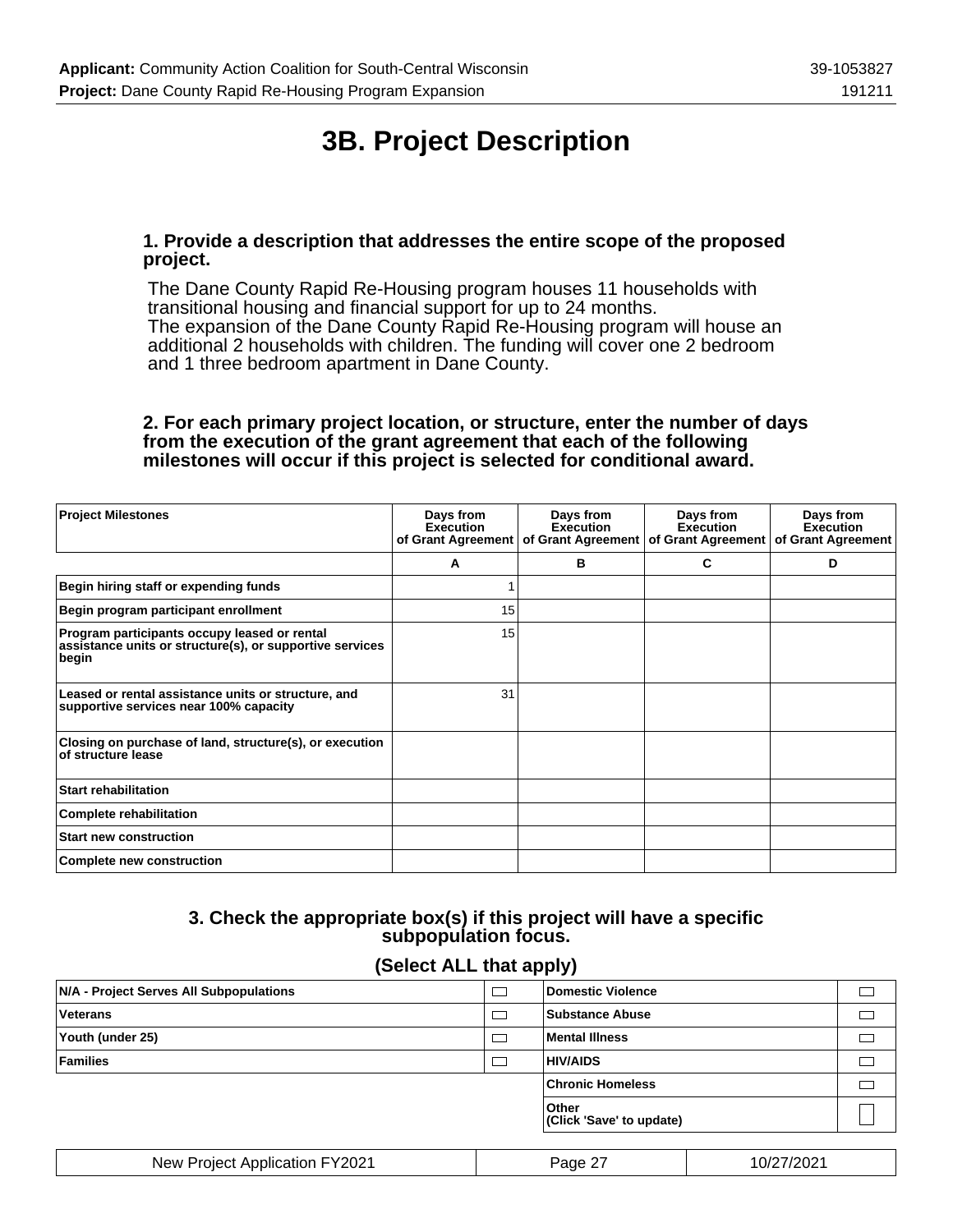#### **4. Will your project participate in the CoC's** Yes **Coordinated Entry (CE) process or recipient organization is a victim service provider, as defined in 24 CFR 578.3 and uses an alternate CE process that meets HUD's minimum requirements?**

### **5. Housing First**

#### **5a. Will the project quickly move participants** Yes **into permanent housing?**

#### **5b. Will the project enroll program participants who have the following barriers? Select all that apply.**

| Having too little or little income                                                 | Χ |
|------------------------------------------------------------------------------------|---|
| Active or history of substance use                                                 | Χ |
| Having a criminal record with exceptions for state-mandated restrictions           | X |
| History of victimization (e.g. domestic violence, sexual assault, childhood abuse) | X |
| None of the above                                                                  |   |

#### **5c. Will the project prevent program participant termination for the following reasons? Select all that apply.**

| Failure to participate in supportive services                                                                               | ⋏ |
|-----------------------------------------------------------------------------------------------------------------------------|---|
| Failure to make progress on a service plan                                                                                  |   |
| Loss of income or failure to improve income                                                                                 | Χ |
| Any other activity not covered in a lease agreement typically found for unassisted persons in the project's geographic area | X |
| None of the above                                                                                                           |   |

#### **5d. Will the project follow a "Housing First" approach? (Click 'Save' to update)** Yes

#### **6 Will program participants be required to live** No **in a specific structure, unit, or locality at any time while in the program?**

| New Project Application FY2021 | Page 28 | 10/27/2021 |
|--------------------------------|---------|------------|
|--------------------------------|---------|------------|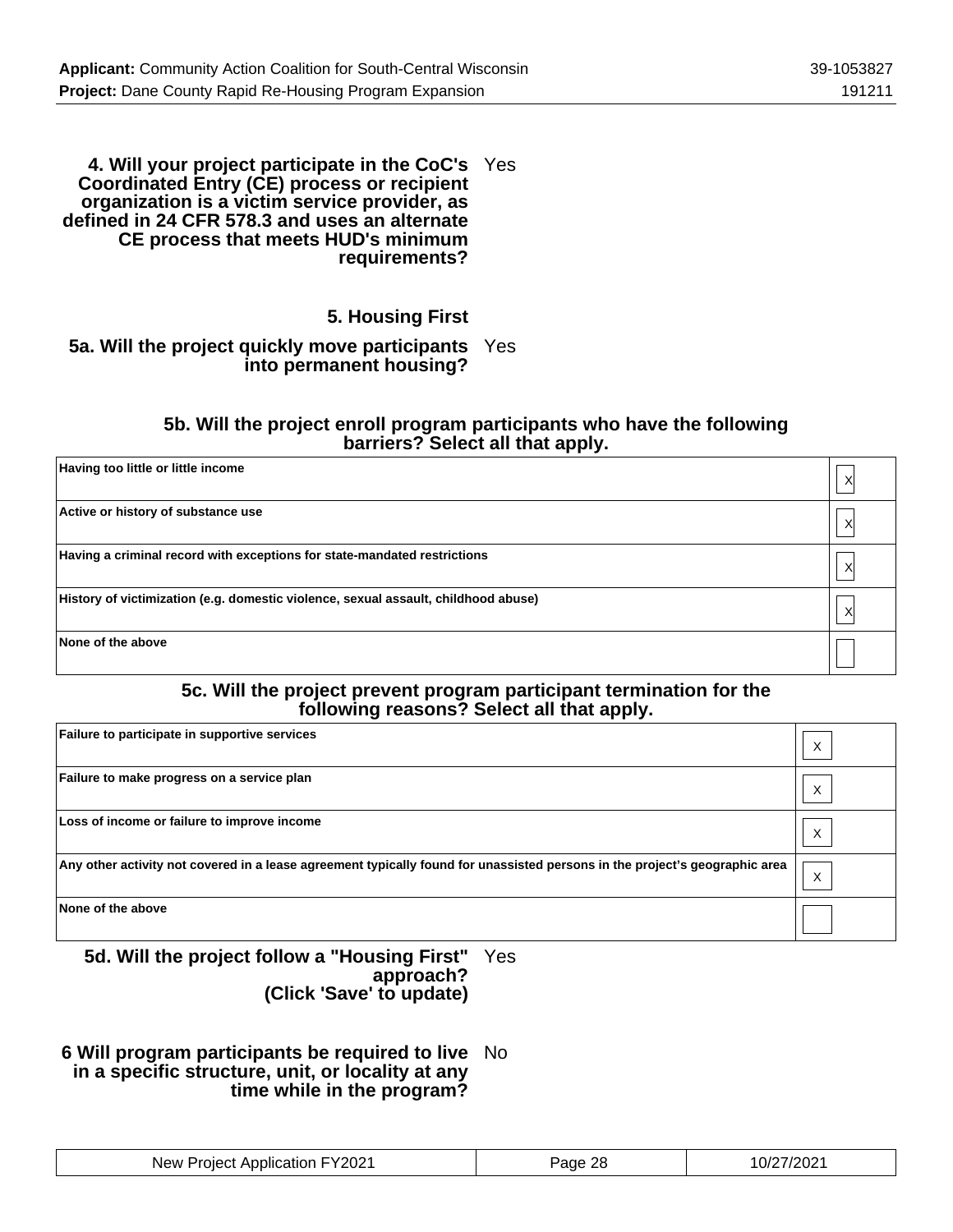#### **7. Will more than 16 persons live in a single structure?** No

| New Project Application FY2021 | Page 29 | 10/27/2021 |
|--------------------------------|---------|------------|
|--------------------------------|---------|------------|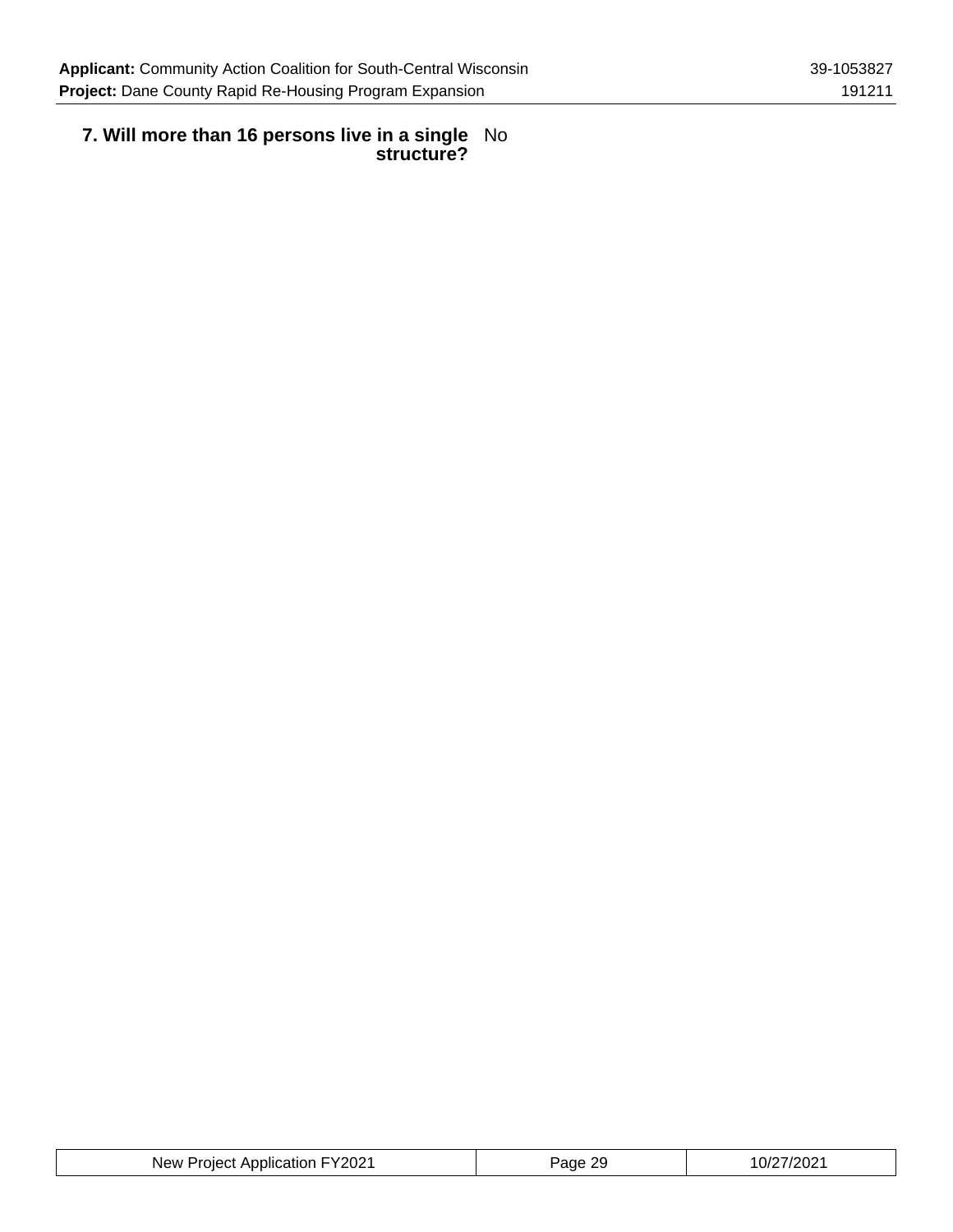### **3C. Project Expansion Information**

#### **1. Is this a "Project Expansion" of an eligible** Yes **renewal project?**

**Enter the PIN (first 6 characters of the grant number) and Project Name for the CoC funded grant that is applying for renewal in FY 2021 upon which this project proposes to expand.**

**1a. Eligible Renewal Grant PIN:** WI3910

**1b. Eligible Renewal Grant Project Name:** Dane County Rapid Re-Housing Program

#### **2. Will this expansion project increase the** Yes **number of program participants?**

| 2a. | Currently Approved Renewal Numbers (from "Stand-alone Renewal" project application) |    |
|-----|-------------------------------------------------------------------------------------|----|
|     | Number of persons (From renewal application Screen 5A)                              | 11 |
|     | Number of units (From renewal application Screen 4B)                                | 11 |
|     | Number of beds (From renewal application Screen 4B)                                 | 11 |
| 2b. | New Requested Numbers to Add (from this "Stand-alone New" project application)      |    |
|     | Number of additional persons (From this new application Screen 5A)                  |    |
|     | Number of additioanl units (From this new application Screen 4B)                    |    |
|     | Number of additional beds (From this new application Screen 4B)                     | 6  |

#### **3. Will this expansion project provide** Yes **additional supportive services to program participants?**

#### **3a. Indicate how the project will provide additional supportive services to program participants. (Check one or both boxes)**

| Increase number of or expand supportive services provided |  |
|-----------------------------------------------------------|--|
| Increase frequency or intensity of supportive services    |  |

#### **4. Will this expansion project bring existing** No **facilities up to government health or safety standards?**

| New Project Application FY2021 | Page 30 | 10/27/2021 |
|--------------------------------|---------|------------|
|--------------------------------|---------|------------|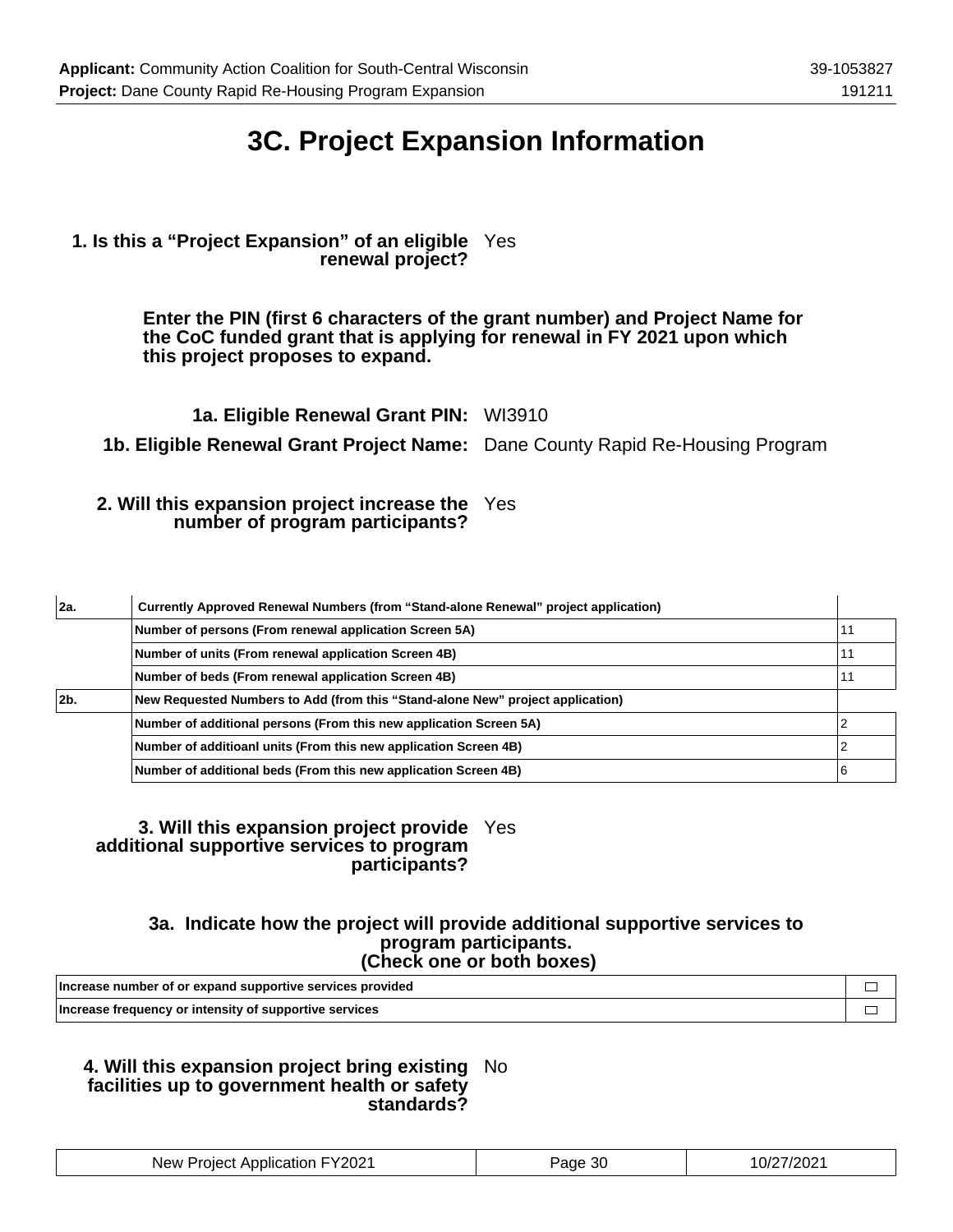### **4A. Supportive Services for Participants**

#### **1. Describe how program participants will be assisted to obtain and remain in permanent housing.**

Upon enrollment, the Caseworker sets a housing stability plan with the participant. While the housing stability plan includes addressing barriers to sustainable housing as the Caseworker and participant agree upon, all housing stability plans is the implementation of a household budget. Participants are coached to be efficient in managing recurring household expenses and unexpected expenses. Income Stability often leads to an Employment Plan to either obtain employment or obtain higher-paying employment, but often also includes facilitating access to non-employment sources of income, such as Social Security benefits, or access to non-financial benefits, such as Food Share, that can offset other household expenses.

Program participants receive at least two case management visits to their home per month. The purpose of the home visit is to assess progress with the housing stability plan.

#### **2. Describe the specific plan to coordinate and integrate with other mainstream health, social services, and employment programs for which program participants may be eligible.**

CAC coordinates and maintains connections with local resources in order to provide participants with as many resources and referrals as possible. Connections include Workforce Development Centers, the Department of Human Services, the Head Start program, and area food pantries. All program participants are tutored through CAC's Smart Money and Smart Tenant curriculums to relay, in the case of Smart Money, fundamental household money management skills and, with Smart Tenant, knowledge of the responsibilities and implications of entering a lease contract.

#### **3. For all supportive services available to program participants, indicate who will provide them and how often they will be provided. Click 'Save' to update.**

| <b>Supportive Services</b>                    | Provider    | Frequency |
|-----------------------------------------------|-------------|-----------|
| <b>Assessment of Service Needs</b>            | Applicant   | As needed |
| <b>Assistance with Moving Costs</b>           | Applicant   | As needed |
| <b>Case Management</b>                        | Applicant   | As needed |
| <b>Child Care</b>                             | Non-Partner | As needed |
| <b>Education Services</b>                     | Partner     | As needed |
| <b>Employment Assistance and Job Training</b> | Applicant   | As needed |
|                                               |             |           |

New Project Application FY2021 | Page 31 | 10/27/2021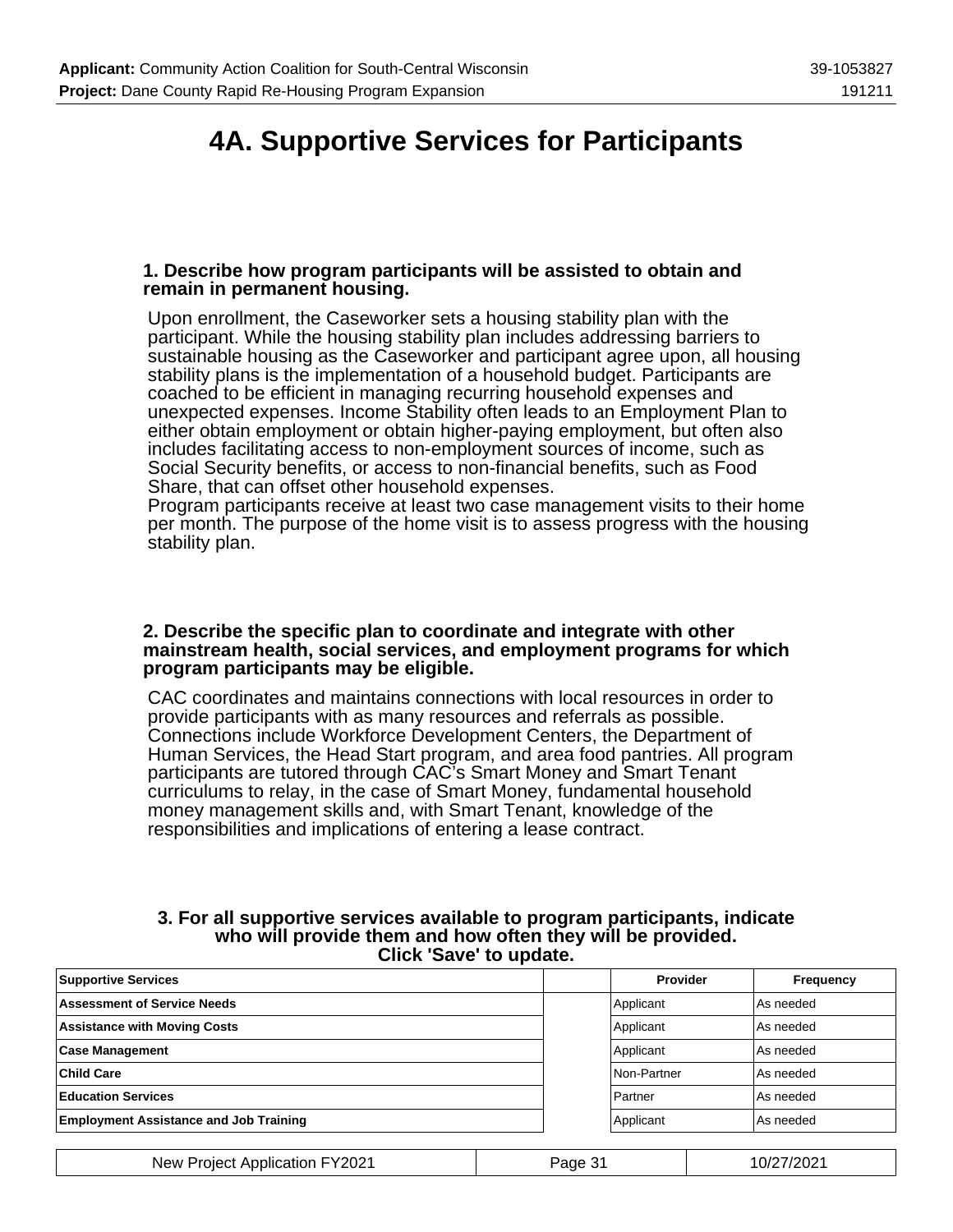| Food                                          | Non-Partner | As needed |
|-----------------------------------------------|-------------|-----------|
| <b>Housing Search and Counseling Services</b> | Applicant   | As needed |
| <b>Legal Services</b>                         | Non-Partner | As needed |
| <b>Life Skills Training</b>                   | Non-Partner | As needed |
| <b>Mental Health Services</b>                 | Non-Partner | As needed |
| <b>Outpatient Health Services</b>             | Non-Partner | As needed |
| <b>Outreach Services</b>                      | Non-Partner | As needed |
| <b>Substance Abuse Treatment Services</b>     | Non-Partner | As needed |
| Transportation                                | Non-Partner | As needed |
| <b>Utility Deposits</b>                       | Applicant   | As needed |

| Non-Partner | As needed |
|-------------|-----------|
| Applicant   | As needed |
| Non-Partner | As needed |
| Non-Partner | As needed |
| Non-Partner | As needed |
| Non-Partner | As needed |
| Non-Partner | As needed |
| Non-Partner | As needed |
| Non-Partner | As needed |
| Applicant   | As needed |

**Identify whether the project will include the following activities:**

| 4. Transportation assistance to clients to Yes |  |
|------------------------------------------------|--|
| attend mainstream benefit appointments,        |  |
| employment training, or jobs?                  |  |

**5. Annual follow-ups with program** Yes **participants to ensure mainstream benefits are received and renewed?**

- **6. Will program participants have access to SSI/SSDI technical assistance provided by this project the applicant, a subrecipient, or partner agency?** Yes
	- **6a. Has the staff person providing the** Yes **technical assistance completed SOAR training in the past 24 months.**

| New Project Application FY2021 | Page 32 | 10/27/2021 |
|--------------------------------|---------|------------|
|--------------------------------|---------|------------|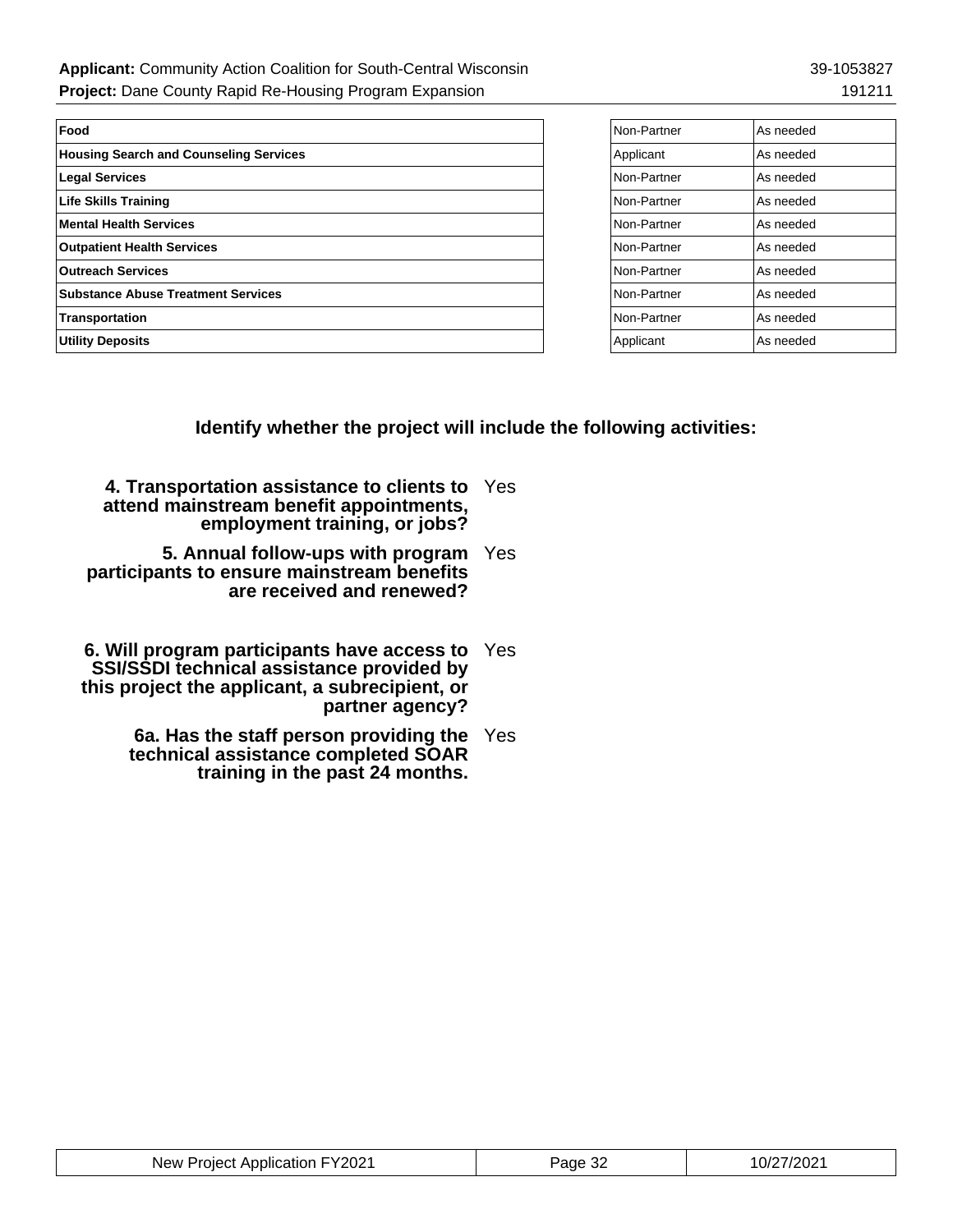# **4B. Housing Type and Location**

#### **The following list summarizes each housing site in the project. To add a housing site to the list, select the icon. To view or update a housing site already listed, select the icon.**

### **Total Units:** 2

**Total Beds:** 6

| <b>Housing Type</b>         | <b>Housing Type (JOINT)</b> | <b>Units</b> | <b>Beds</b> | <b>Dedicated CH Beds</b> |
|-----------------------------|-----------------------------|--------------|-------------|--------------------------|
| Scattered-site apartments ( | ---                         |              |             |                          |

| New Project Application FY2021 | Page 33 | 10/27/2021 |
|--------------------------------|---------|------------|
|--------------------------------|---------|------------|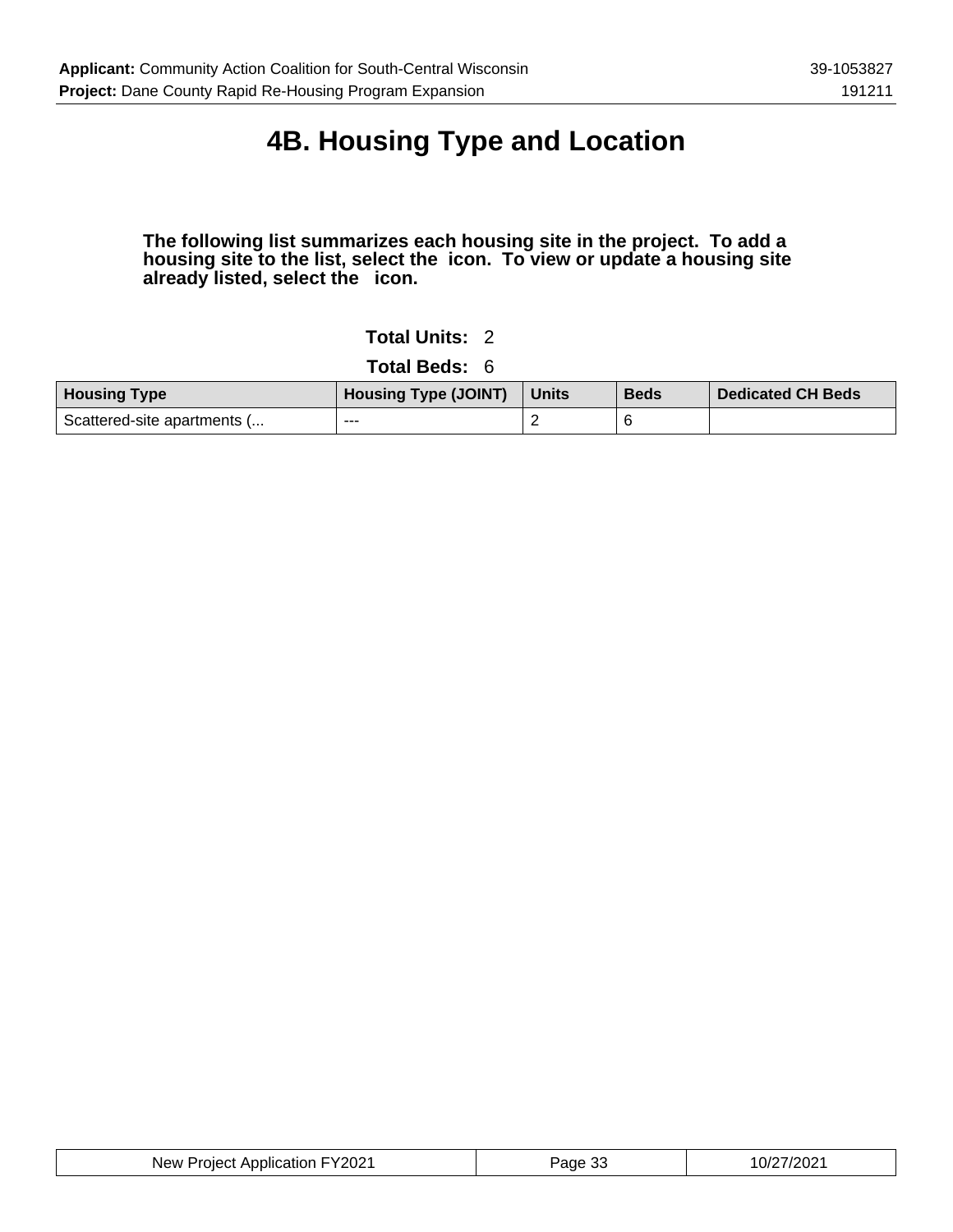### **4B. Housing Type and Location Detail**

**1. Housing Type:** Scattered-site apartments (including efficiencies)

#### **2. Indicate the maximum number of units and beds available for program participants at the selected housing site.**

#### **2a. Units:** 2

**2b. Beds:** 6

#### **3. Address**

Project applicants must enter an address for all proposed and existing properties. If the location is not yet known, enter the expected location of the housing units. For Scattered-site and Singlefamily home housing, or for projects that have units at multiple locations, project applicants should enter the address where the majority of beds will be located or where the majority of beds are located as of the application submission. Where the project uses tenant-based rental assistance in the RRH portion, or if the address for scattered-site or single-family homes housing cannot be identified at the time of application, enter the address for the project's administration office. Projects serving victims of domestic violence, including human trafficking, must use a PO Box or other anonymous address to ensure the safety of participants.

> **Street 1:** 4101 E Towne Boulevard **Street 2: City:** Madison **State:** Wisconsin **ZIP Code:** 53704

**\*4. Select the geographic area(s) associated with the address. For new projects, select the area(s) expected to be covered. (for multiple selections hold CTRL key)**

553944 Madison

| New Project Application FY2021 | -34<br>ade | ⊺′′?∩?1<br>10/2<br>wz |
|--------------------------------|------------|-----------------------|
|--------------------------------|------------|-----------------------|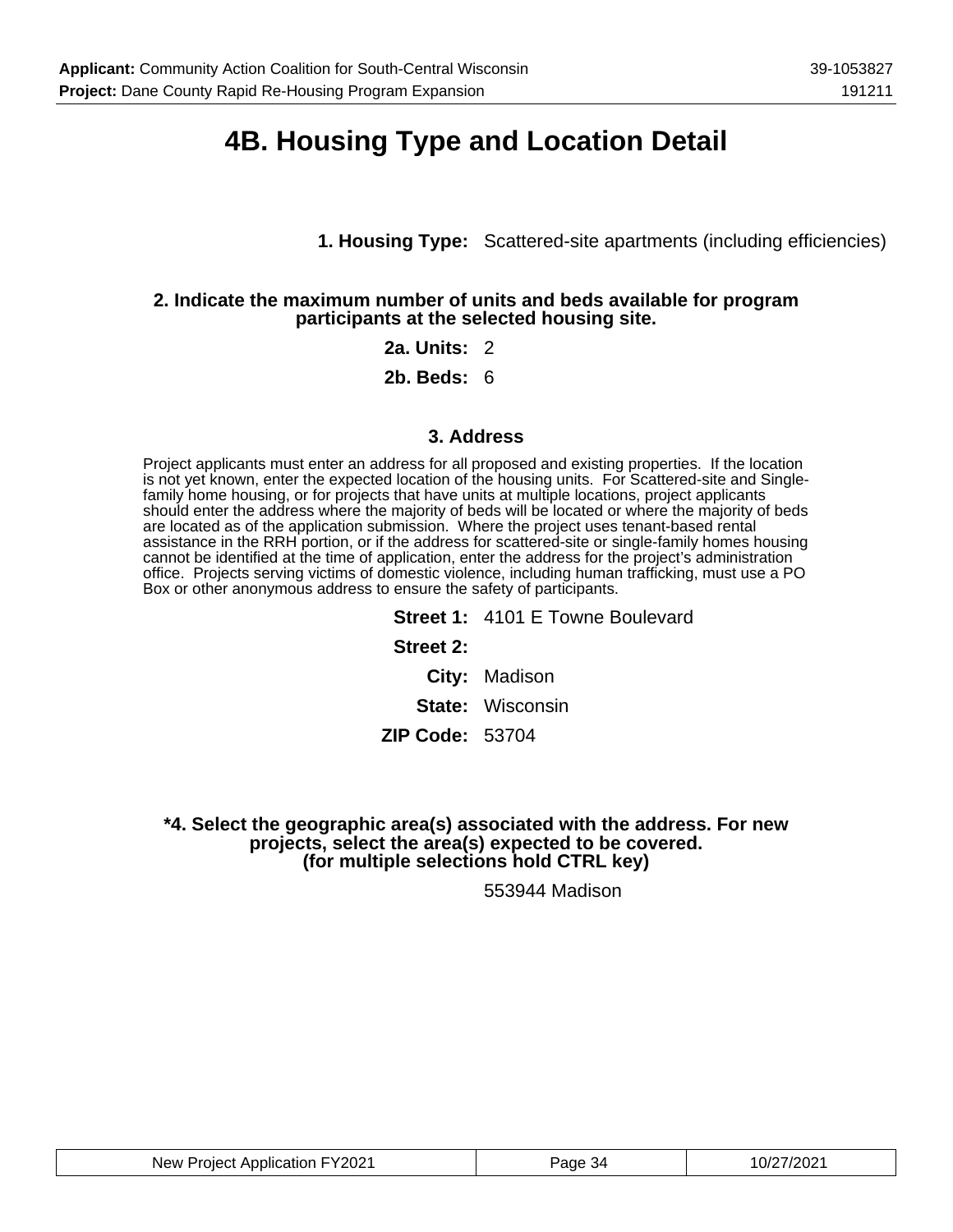# **5A. Project Participants - Households**

### **Households Table**



**Click Save to automatically calculate totals**

| New Project Application FY2021 | Page 35 | 10/27/2021 |
|--------------------------------|---------|------------|
|--------------------------------|---------|------------|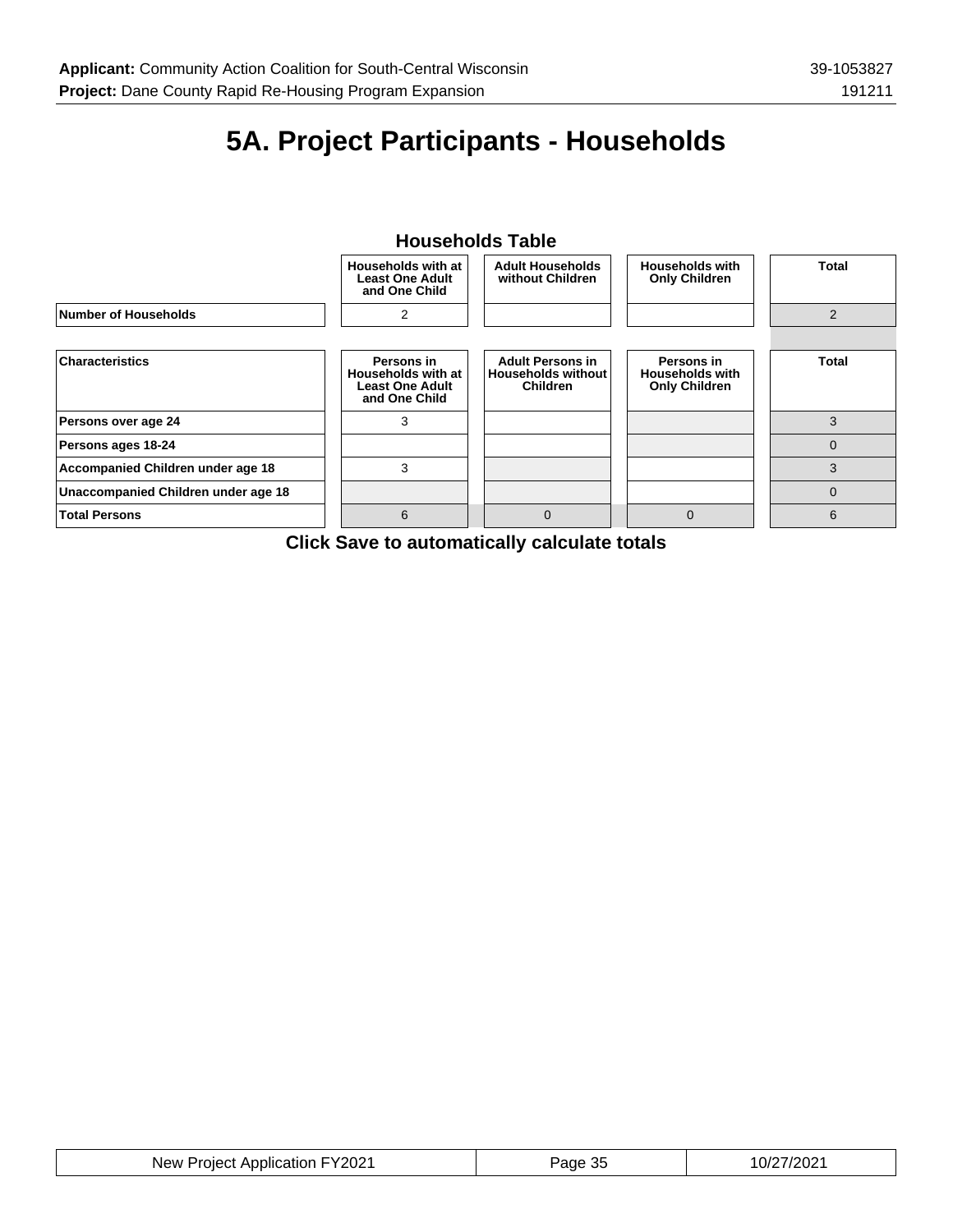# **5B. Project Participants - Subpopulations**

### **Persons in Households with at Least One Adult and One Child**

| <b>Characteristics</b> | <b>CH</b><br>(Not<br><b>Veterans</b> ) | <b>CH</b><br><b>Veterans</b> | <b>Veterans</b><br>(Not CH) | <b>Chronic</b><br><b>Substanc</b><br><b>Abuse</b> | <b>HIV/AIDS</b> | <b>Severely</b><br><b>Mentally</b><br>Ш | <b>DV</b> | <b>Physical</b><br>Disability | ental<br><b>Disability</b> | <b>Persons</b><br><b>Not</b><br>Developm   Represent  <br>ed by<br>a Listed<br>Subpopul<br>ation |
|------------------------|----------------------------------------|------------------------------|-----------------------------|---------------------------------------------------|-----------------|-----------------------------------------|-----------|-------------------------------|----------------------------|--------------------------------------------------------------------------------------------------|
| Persons over age 24    | 3                                      |                              |                             |                                                   |                 |                                         |           |                               |                            |                                                                                                  |
| Persons ages 18-24     |                                        |                              |                             |                                                   |                 |                                         |           |                               |                            |                                                                                                  |
| Children under age 18  | 3                                      |                              |                             |                                                   |                 |                                         |           |                               |                            |                                                                                                  |
| <b>Total Persons</b>   | 6                                      | $\Omega$                     | $\Omega$                    |                                                   |                 | $\mathfrak{p}$                          | $\Omega$  | $\Omega$                      | $\Omega$                   | $\Omega$                                                                                         |

**Click Save to automatically calculate totals**

### **Persons in Households without Children**

| <b>Characteristics</b> | <b>CH</b><br>(Not<br><b>Veterans</b> ) | <b>CH</b><br><b>Veterans</b> | <b>Veterans-</b><br>(Not CH) | <b>Chronic</b><br><b>Substanc</b><br><b>Abuse</b> | <b>HIV/AIDS</b> | <b>Severely</b><br><b>Mentally</b><br>Ш | <b>DV</b> | <b>Physical</b><br><b>Disability</b> | ental<br><b>Disability</b> | <b>Persons</b><br><b>Not</b><br>Developm Represent<br>ed by<br>a Listed<br>Subpopul<br>ation |
|------------------------|----------------------------------------|------------------------------|------------------------------|---------------------------------------------------|-----------------|-----------------------------------------|-----------|--------------------------------------|----------------------------|----------------------------------------------------------------------------------------------|
| Persons over age 24    |                                        |                              |                              |                                                   |                 |                                         |           |                                      |                            |                                                                                              |
| Persons ages 18-24     |                                        |                              |                              |                                                   |                 |                                         |           |                                      |                            |                                                                                              |
| <b>Total Persons</b>   |                                        | 0                            | 0                            | 0                                                 | $\Omega$        | $\Omega$                                | $\Omega$  | $\Omega$                             | $\Omega$                   |                                                                                              |

### **Persons in Households with Only Children**

| <b>Characteristics</b>                 | <b>CH</b><br>(Not<br><b>Veterans</b> ) | <b>CH</b><br><b>Veterans</b> | <b>Veterans</b><br>(Not CH) | <b>Chronic</b><br><b>Substanc</b><br>е<br><b>Abuse</b> | <b>HIV/AIDS</b> | <b>Severely</b><br><b>Mentally</b><br>$\mathbf{III}$ | <b>DV</b> | <b>Physical</b><br><b>Disability</b> | ental<br><b>Disability</b> | <b>Persons</b><br><b>Not</b><br>Developm Represent<br>ed by<br>a Listed<br>Subpopul<br>ation |
|----------------------------------------|----------------------------------------|------------------------------|-----------------------------|--------------------------------------------------------|-----------------|------------------------------------------------------|-----------|--------------------------------------|----------------------------|----------------------------------------------------------------------------------------------|
| Accompanied Children<br>under age 18   |                                        |                              |                             |                                                        |                 |                                                      |           |                                      |                            |                                                                                              |
| Unaccompanied Children<br>under age 18 |                                        |                              |                             |                                                        |                 |                                                      |           |                                      |                            |                                                                                              |
| <b>Total Persons</b>                   | $\Omega$                               |                              |                             |                                                        | 0               | $\Omega$                                             | $\Omega$  | $\Omega$                             | $\Omega$                   |                                                                                              |

| New Project Application FY2021 | Page 36 | 10/27/2021 |
|--------------------------------|---------|------------|
|--------------------------------|---------|------------|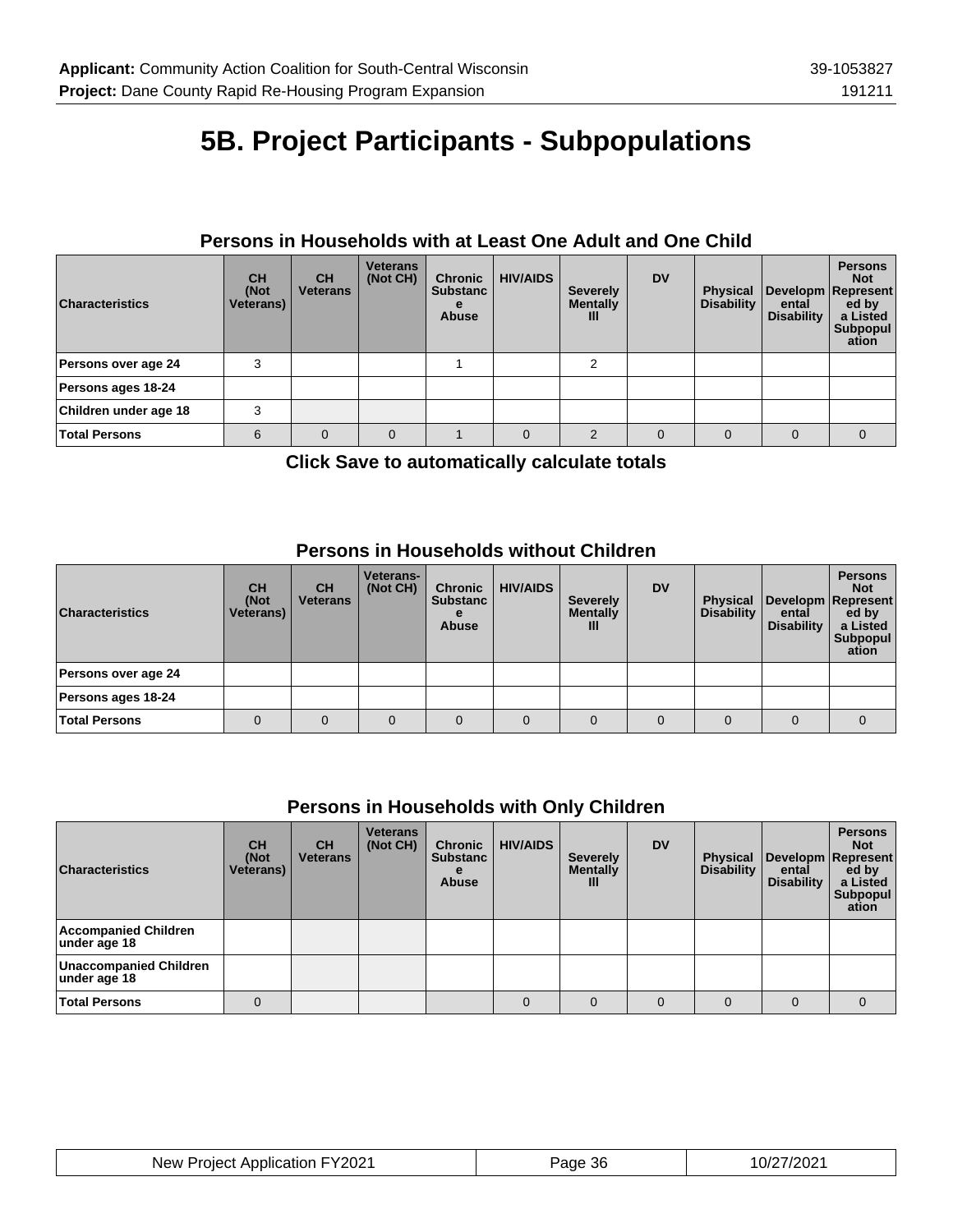# **6A. Funding Request**

**1. Will it be feasible for the project to be** Yes **under grant agreement by September 15, 2023?**

**1a. DV Bonus Only: This project can realistically be under grant agreement by September 15, 2022.**

- **2. What type of CoC funding is this project** Reallocation **applying for in this CoC Program Competition?**
- **3. Does this project propose to allocate funds** No **according to an indirect cost rate?**
	- **4. Select a grant term:** 1 Year

**\* 5. Select the costs for which funding is requested:**

**Rental Assistance** | X

**Supportive Services** | X

**HMIS**

**6. If conditionally awarded, is this project** No **requesting an initial grant term greater than 12 months? (13 to 18 months)**

| New Project Application FY2021 | Page 37 | 10/27/2021 |
|--------------------------------|---------|------------|
|--------------------------------|---------|------------|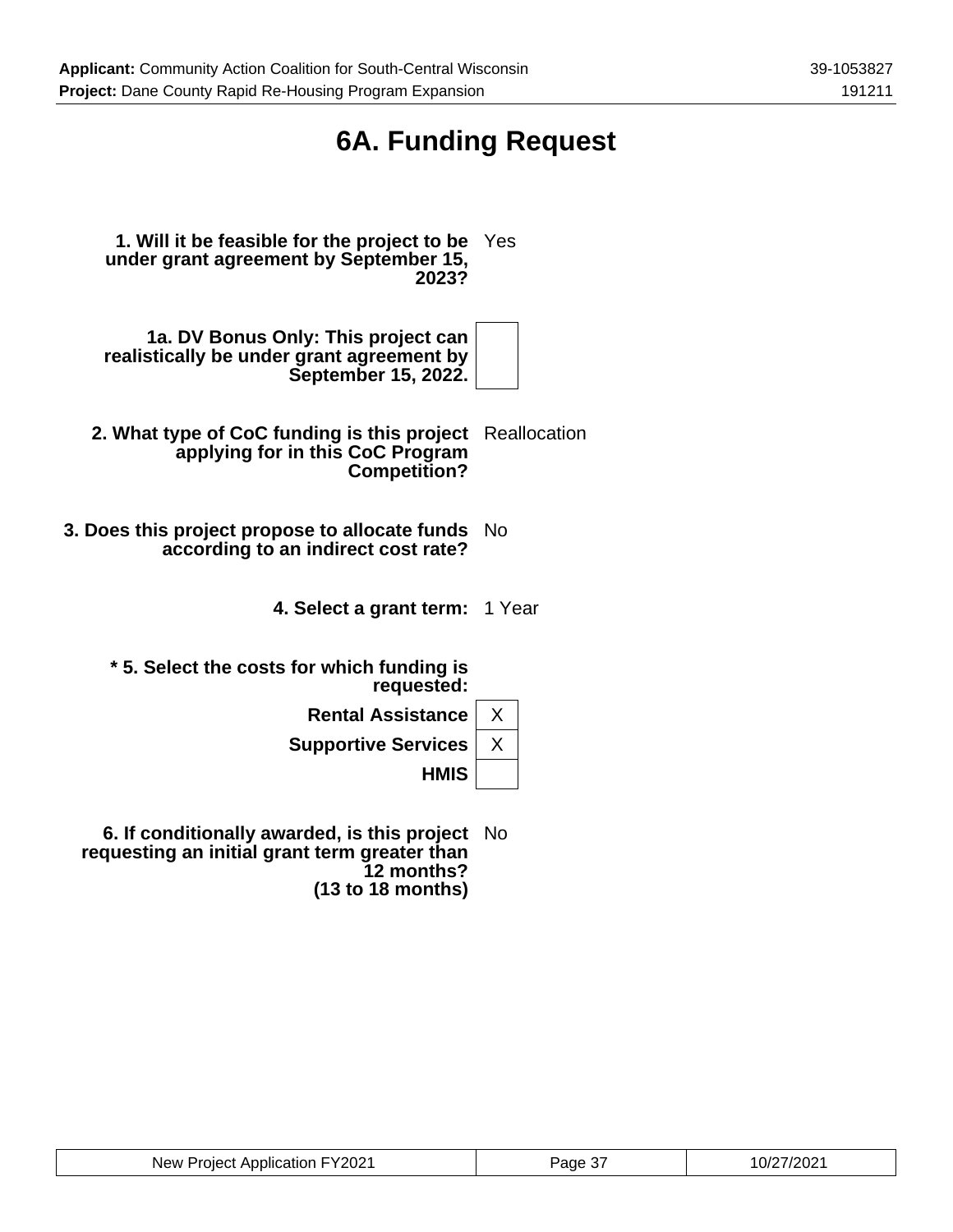### **6E. Rental Assistance Budget**

**The following list summarizes the rental assistance funding request for the total term of the project. To add information to the list, select the icon. To view or update information already listed, select the icon.**

| <b>Total Request for Grant Term:</b>       |                                       | \$34,224                        |  |                      |  |
|--------------------------------------------|---------------------------------------|---------------------------------|--|----------------------|--|
| <b>Total Units:</b>                        |                                       |                                 |  | 2 <sup>1</sup>       |  |
| <b>Type of Rental</b><br><b>Assistance</b> | <b>FMR Area</b>                       | <b>Total Units</b><br>Requested |  | <b>Total Request</b> |  |
| <b>SRA</b>                                 | WI - Madison, WI HUD Metro FMR Area ( |                                 |  | \$34,224             |  |

| New Project Application FY2021 | Page 38 | 10/27/2021 |
|--------------------------------|---------|------------|
|--------------------------------|---------|------------|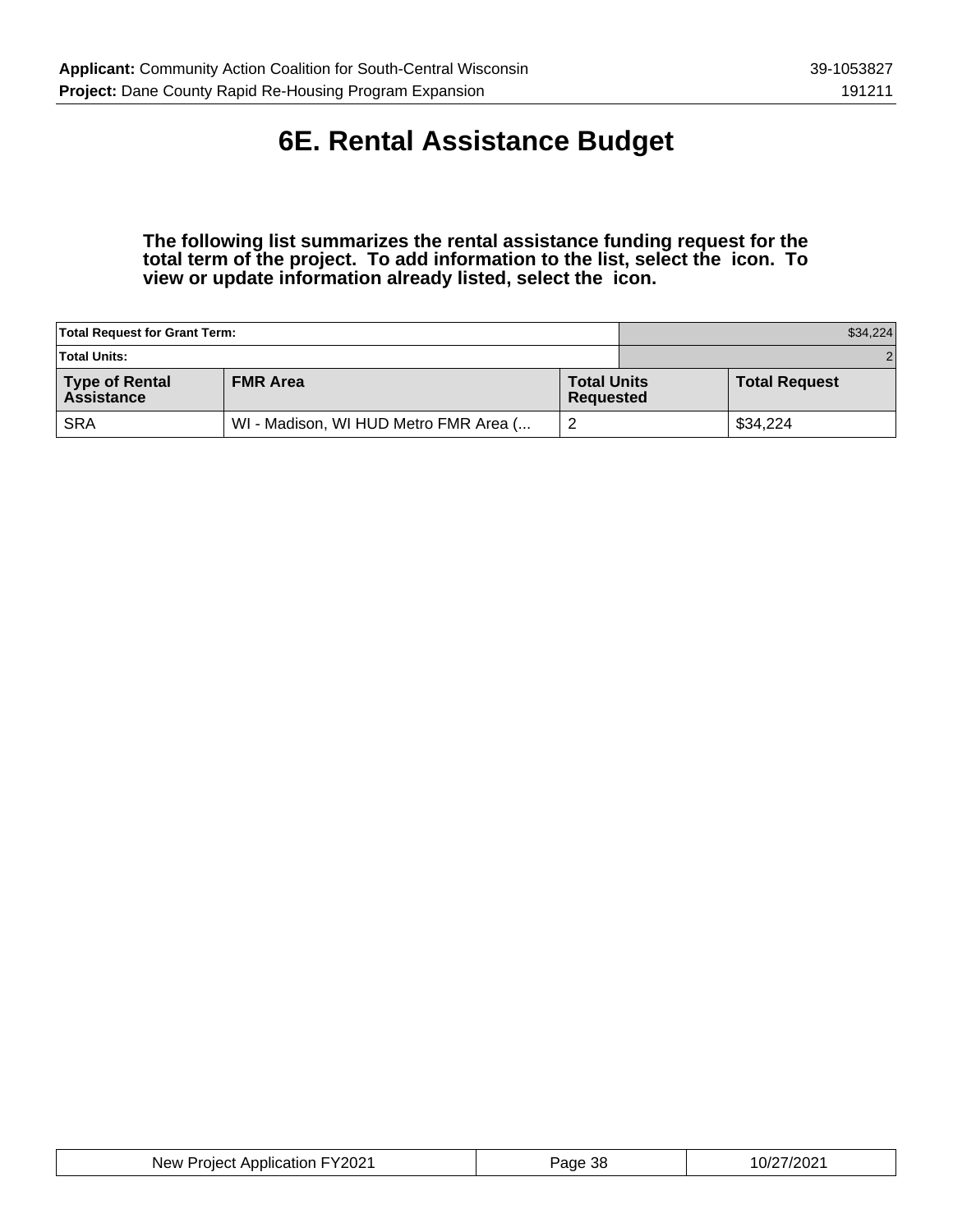### **Rental Assistance Budget Detail**

#### **Instructions:**

 Type of Rental Assistance: Select the applicable type of rental assistance from the dropdown menu. Options include tenant-based (TRA), sponsor-based (SRA), and project-based assistance (PRA). Each type has unique requirements and applicants should refer to the 24 CFR 578.51 before making a selection.

 Metropolitan or non-metropolitan fair market rent area: This is a required field. Select the FY 2016 FMR area in which the project is located. The list is sorted by state abbreviation. The selected FMR area will be used to populate the rents in the chart below.

 Size of Units: These options are system generated. Unit size is defined by the number of distinct bedrooms and not by the number of distinct beds.

 # of units: This is a required field. For each unit size, enter the number of units for which funding is being requested.

 FMR: These fields are populated with the FY 2016 FMR amounts based on the FMR area selected by the applicant. The FMRs are available online at http://www.huduser.org/portal/datasets/fmr.html.

12 Months: These fields are populated with the value 12 to calculate the annual rent request.

 Total Request: This column populates with the total calculated amount from each row based on the number of units multiplied by the corresponding FMR and by 12 months.

 Total Units and Annual Assistance Requested: The fields in this row are automatically calculated based on the total number of units and the sum of the total requests per unit size per year.

 Grant Term: This field is populated based on the grant term selected on Screen "6A. Funding Request" and will be read only.

 Total Request for Grant Term: This field is automatically calculated based on the total annual assistance requested multiplied by the grant term.

All total fields will be calculated once the required field has been completed and saved.

 Additional Resources can be found at the HUD Exchange: https://www.hudexchange.info/e-snaps/guides/coc-program-competition-resources

#### **Type of Rental Assistance:** SRA

#### **Metropolitan or non-metropolitan** WI - Madison, WI HUD Metro FMR Area **fair market rent area:** (5502599999)

| Size of Units                  | # of Units<br>(Applicant) | <b>FMR Area</b><br>(Applicant) | <b>12 Months</b> |          | <b>Total</b><br><b>Request</b><br>(Applicant) |
|--------------------------------|---------------------------|--------------------------------|------------------|----------|-----------------------------------------------|
| <b>SRO</b>                     | X                         | $$667$ $x$                     | 12               | $\equiv$ | \$0                                           |
| 0 Bedroom                      | X                         | $$889$ $x$                     | 12               | $\equiv$ | \$0                                           |
| <b>Bedroom</b>                 | X                         | $$1,039$ x                     | 12               | $\equiv$ | \$0                                           |
| New Project Application FY2021 |                           |                                | Page 39          |          | 10/27/2021                                    |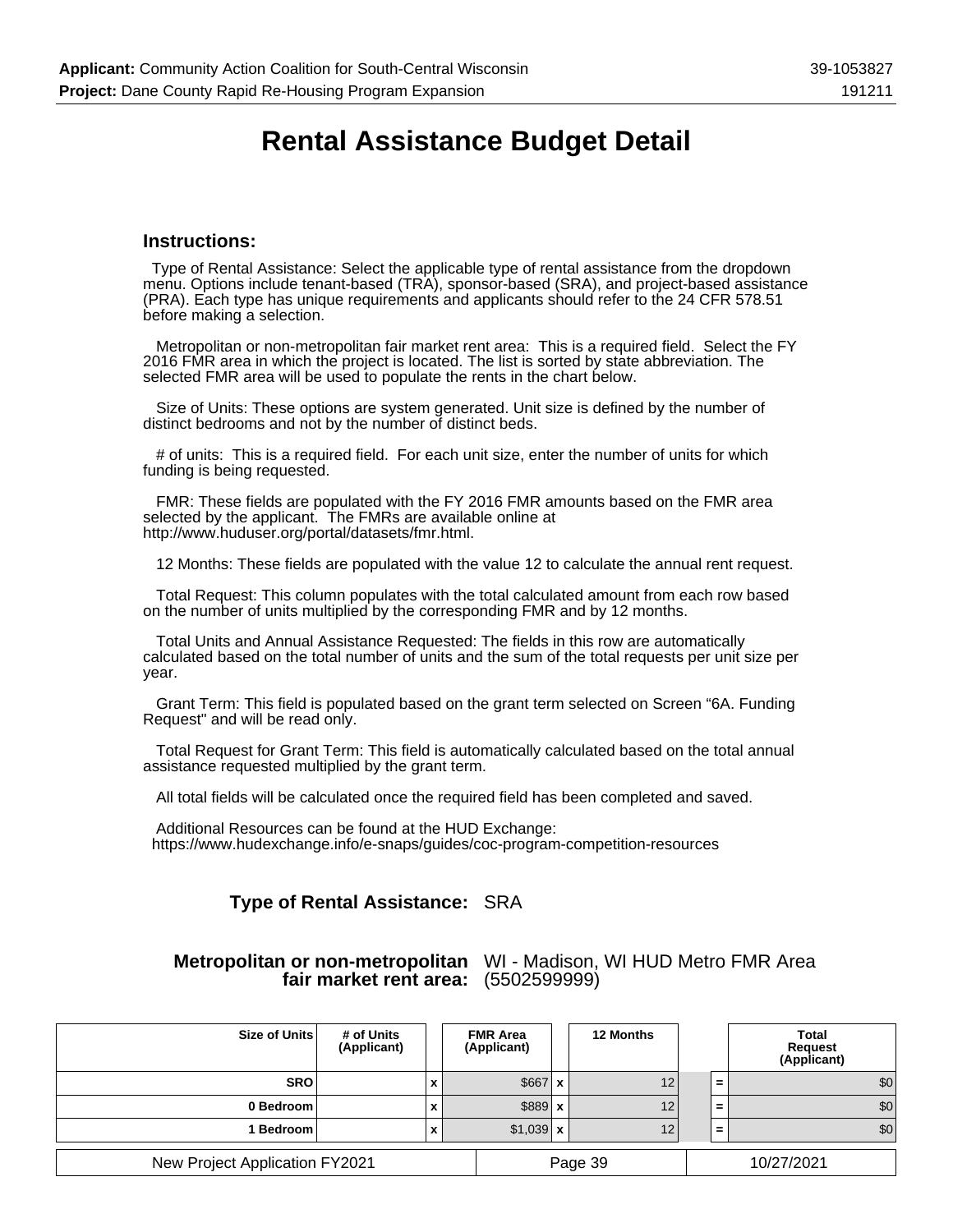### Applicant: Community Action Coalition for South-Central Wisconsin 39-1053827 **Project:** Dane County Rapid Re-Housing Program Expansion 191211 191211

| 2 Bedrooms                                                   |   | $\boldsymbol{\mathsf{x}}$ | $$1,211$ x | 12 | $\equiv$ | \$14,532 |
|--------------------------------------------------------------|---|---------------------------|------------|----|----------|----------|
| 3 Bedrooms                                                   |   | X                         | $$1,641$ x | 12 | $=$      | \$19,692 |
| 4 Bedrooms                                                   |   | X                         | $$1,965$ x | 12 | $\equiv$ | \$0      |
| 5 Bedrooms                                                   |   | X                         | $$2,260$ x | 12 | $\equiv$ | \$0      |
| 6 Bedrooms                                                   |   | X                         | $$2,555$ x | 12 | $\equiv$ | \$0      |
| 7 Bedrooms                                                   |   | X                         | $$2,849$ x | 12 | $\equiv$ | \$0      |
| 8 Bedrooms                                                   |   | x                         | $$3,144$ x | 12 | $\equiv$ | \$0      |
| 9 Bedrooms                                                   |   | X                         | $$3,439$ x | 12 | $=$      | \$0      |
| <b>Total Units and Annual Assistance</b><br><b>Requested</b> | 2 |                           |            |    |          | \$34,224 |
| <b>Grant Term</b>                                            |   |                           |            |    |          | 1 Year   |
| <b>Total Request for Grant Term</b>                          |   |                           |            |    |          | \$34,224 |

**Click the 'Save' button to automatically calculate totals.**

| New Project Application FY2021 | Page 40 | 10/27/2021 |
|--------------------------------|---------|------------|
|--------------------------------|---------|------------|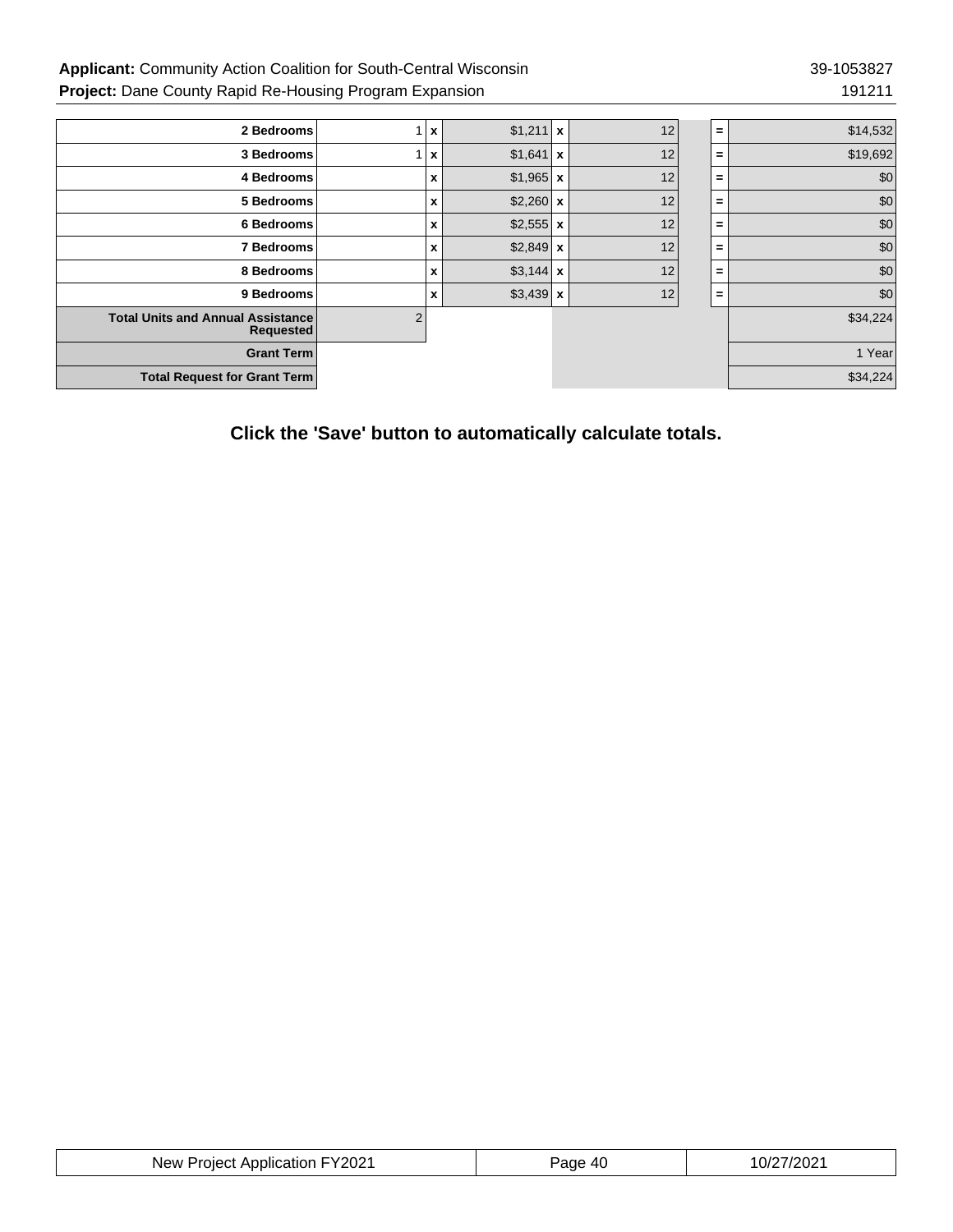# **6F. Supportive Services Budget**

| <b>Eligible Costs</b>                    | <b>Quantity AND Description</b><br>(max 400 characters) | <b>Annual Assistance</b><br><b>Requested</b> |
|------------------------------------------|---------------------------------------------------------|----------------------------------------------|
| 1. Assessment of Service Needs           | .11 FTE Intake Specialist                               | \$5,500                                      |
| 2. Assistance with Moving Costs          |                                                         |                                              |
| 3. Case Management                       | .11 FTE case manager                                    | \$5,566                                      |
| 4. Child Care                            |                                                         |                                              |
| <b>5. Education Services</b>             |                                                         |                                              |
| 6. Employment Assistance                 |                                                         |                                              |
| 7. Food                                  |                                                         |                                              |
| 8. Housing/Counseling Services           |                                                         |                                              |
| 9. Legal Services                        |                                                         |                                              |
| 10. Life Skills                          |                                                         |                                              |
| 11. Mental Health Services               |                                                         |                                              |
| 12. Outpatient Health Services           |                                                         |                                              |
| 13. Outreach Services                    |                                                         |                                              |
| 14. Substance Abuse Treatment Services   |                                                         |                                              |
| 15. Transportation                       |                                                         |                                              |
| 16. Utility Deposits                     |                                                         |                                              |
| 17. Operating Costs                      |                                                         |                                              |
| <b>Total Annual Assistance Requested</b> |                                                         | \$11,066                                     |
| <b>Grant Term</b>                        |                                                         | 1 Year                                       |
| <b>Total Request for Grant Term</b>      |                                                         | \$11,066                                     |

### **A quantity AND description must be entered for each requested cost.**

**Click the 'Save' button to automatically calculate totals.**

| New Project Application FY2021 | Page 41 | 10/27/2021 |
|--------------------------------|---------|------------|
|--------------------------------|---------|------------|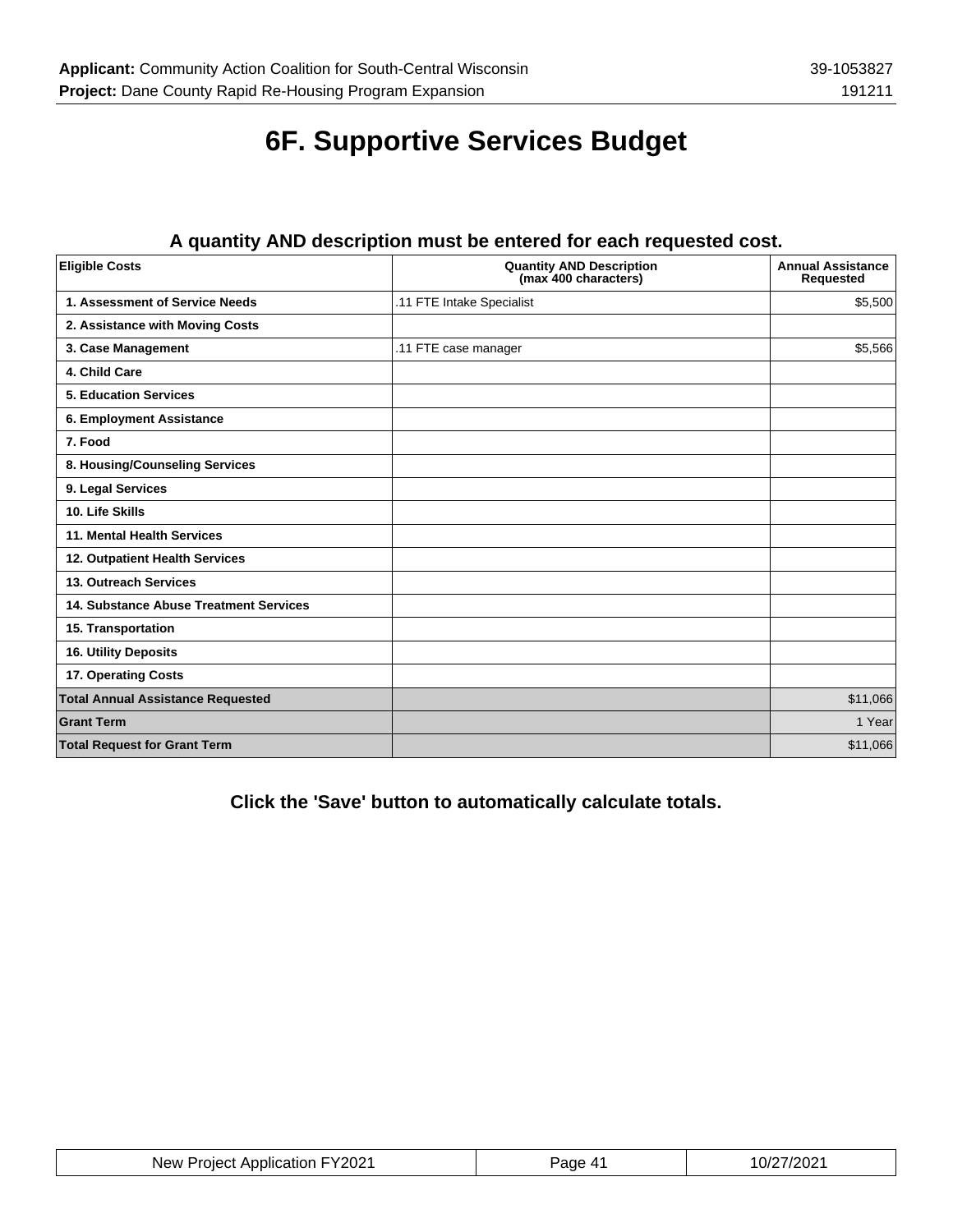### **6I. Sources of Match**

**The following list summarizes the funds that will be used as Match for this project. To add a Match source to the list, select the icon. To view or update a Match source already listed, select the icon.**

### **Summary for Match**

| <b>Total Amount of Cash Commitments:</b>    | \$12,448 |
|---------------------------------------------|----------|
| <b>Total Amount of In-Kind Commitments:</b> | \$0      |
| <b>Total Amount of All Commitments:</b>     | \$12,448 |

#### **1. Will this project generate program income described in 24 CFR 578.97 to use as Match for this project?** No

| <b>Type</b> | <b>Source</b> | Name of Source      | <b>Amount of Commitments</b> |
|-------------|---------------|---------------------|------------------------------|
| Cash        | Government    | ' Community Service | \$12,448                     |

| New Project Application FY2021 | Page 42 | 10/27/2021 |
|--------------------------------|---------|------------|
|--------------------------------|---------|------------|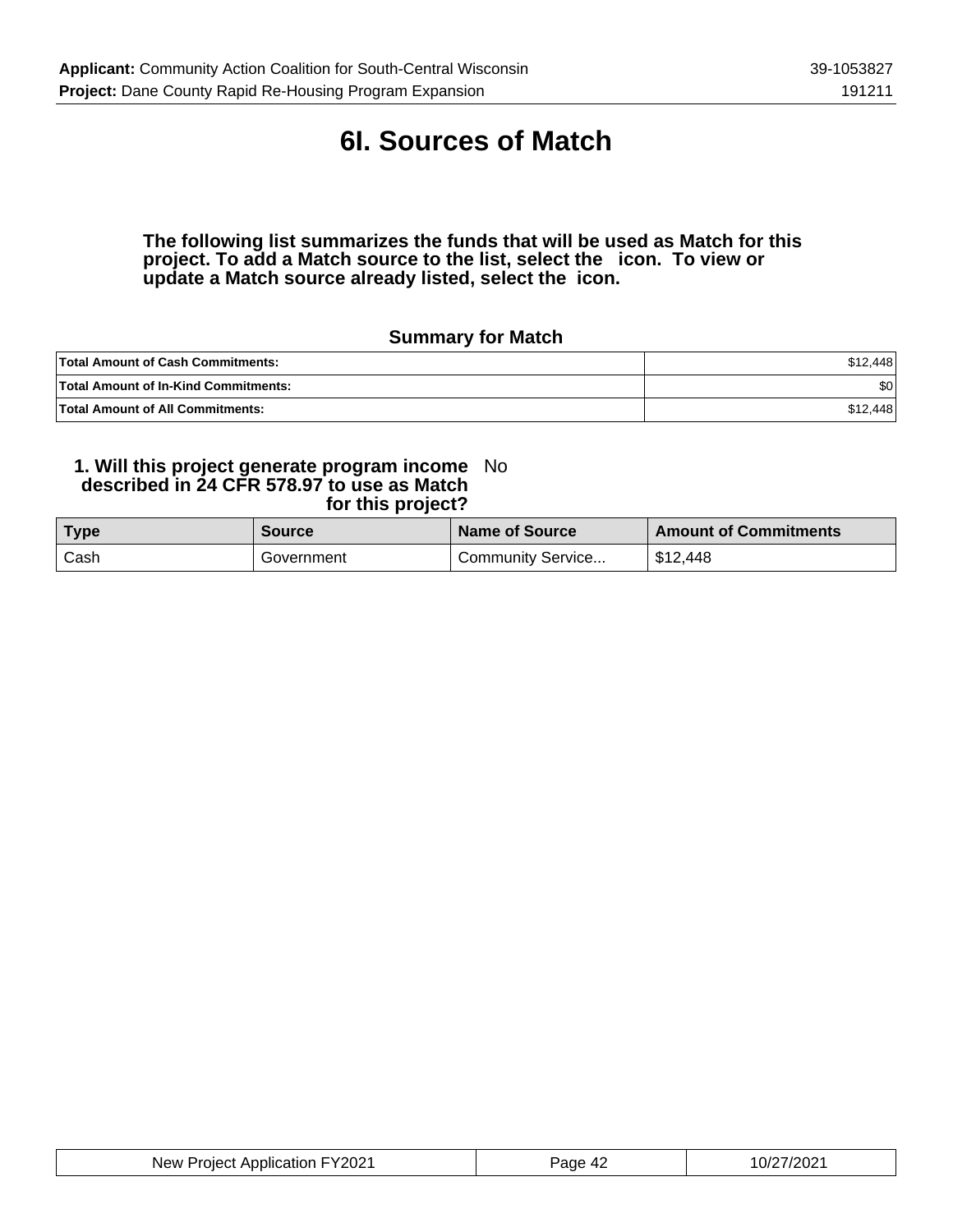### **Sources of Match Detail**

| 1. Type of Match commitment: Cash                                                     |                                                          |
|---------------------------------------------------------------------------------------|----------------------------------------------------------|
|                                                                                       | 2. Source: Government                                    |
| (Be as specific as possible and include the<br>office or grant program as applicable) | <b>3. Name of Source:</b> Community Services Block Grant |
| 4. Amount of Written Commitment: \$12,448                                             |                                                          |

| New Project Application FY2021 | 43<br>Page | 10/27/2021 |
|--------------------------------|------------|------------|
|--------------------------------|------------|------------|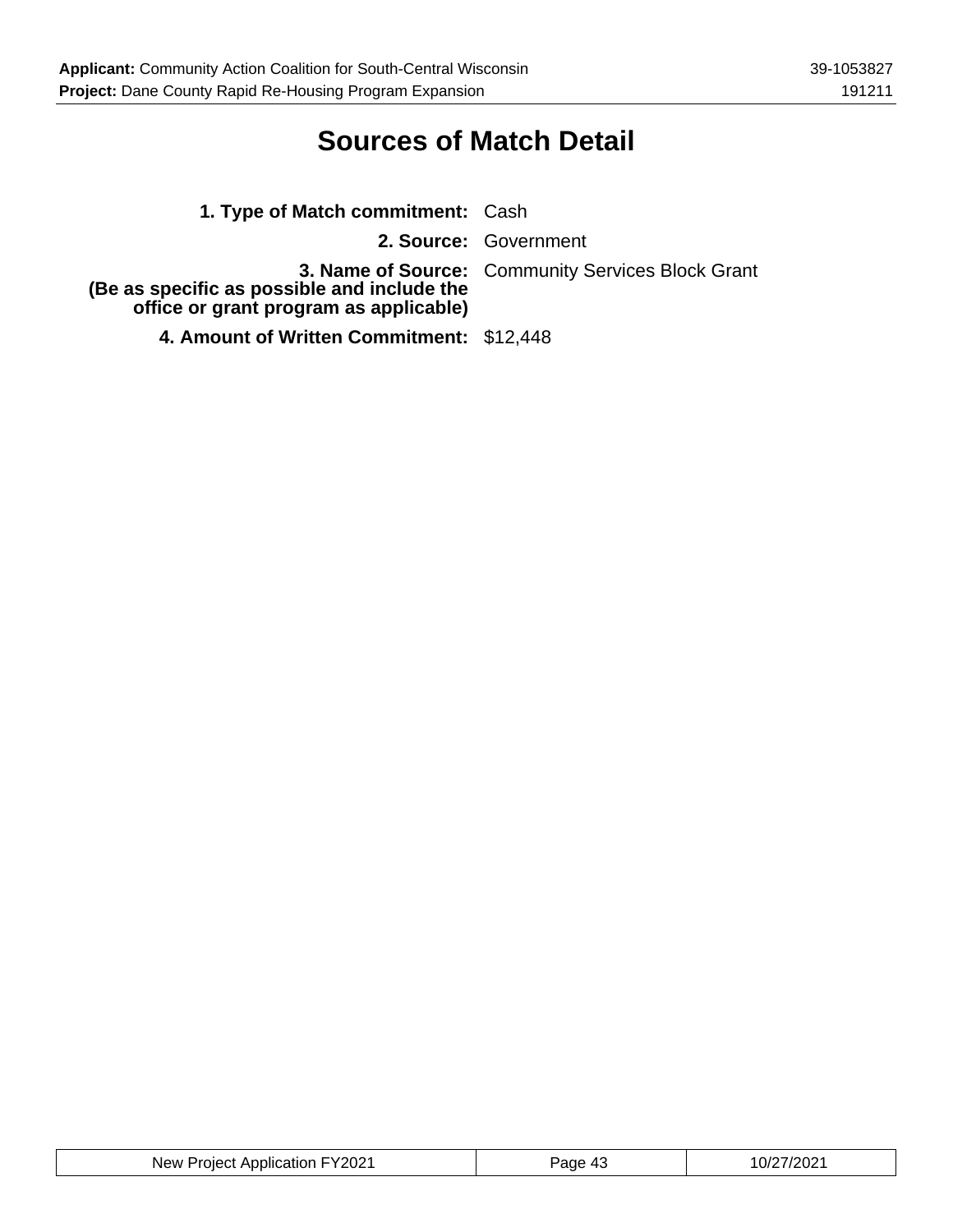# **6J. Summary Budget**

**The following information summarizes the funding request for the total term of the project. However, administrative costs can be entered in 8. Admin field below.**

| <b>Eligible Costs</b>                              | <b>Annual Assistance</b><br>Requested<br>(Applicant) | <b>Grant Term</b><br>(Applicant) | <b>Total Assistance</b><br>Requested<br>for Grant Term<br>(Applicant) |
|----------------------------------------------------|------------------------------------------------------|----------------------------------|-----------------------------------------------------------------------|
| 1a. Acquisition                                    |                                                      |                                  | \$0                                                                   |
| 1b. Rehabilitation                                 |                                                      |                                  | \$0                                                                   |
| <b>1c. New Construction</b>                        |                                                      |                                  | \$0                                                                   |
| 2a. Leased Units                                   | \$0                                                  | 1 Year                           | \$0                                                                   |
| 2b. Leased Structures                              | \$0                                                  | 1 Year                           | \$0                                                                   |
| 3. Rental Assistance                               | \$34,224                                             | 1 Year                           | \$34,224                                                              |
| 4. Supportive Services                             | \$11,066                                             | 1 Year                           | \$11,066                                                              |
| 5. Operating                                       | \$0                                                  | 1 Year                           | \$0                                                                   |
| 6. HMIS                                            | \$0                                                  | 1 Year                           | \$0                                                                   |
| 7. Sub-total Costs Requested                       |                                                      |                                  | \$45,290                                                              |
| 8. Admin<br>(Up to 10%)                            |                                                      |                                  | \$4,501                                                               |
| 9. Total Assistance<br><b>Plus Admin Requested</b> |                                                      |                                  | \$49,791                                                              |
| 10. Cash Match                                     |                                                      |                                  | \$12,448                                                              |
| 11. In-Kind Match                                  |                                                      |                                  | \$0                                                                   |
| 12. Total Match                                    |                                                      |                                  | \$12,448                                                              |
| 13. Total Budget                                   |                                                      |                                  | \$62,239                                                              |

**Click the 'Save' button to automatically calculate totals.**

| New Project Application FY2021 | Page 44 | 10/27/2021 |
|--------------------------------|---------|------------|
|--------------------------------|---------|------------|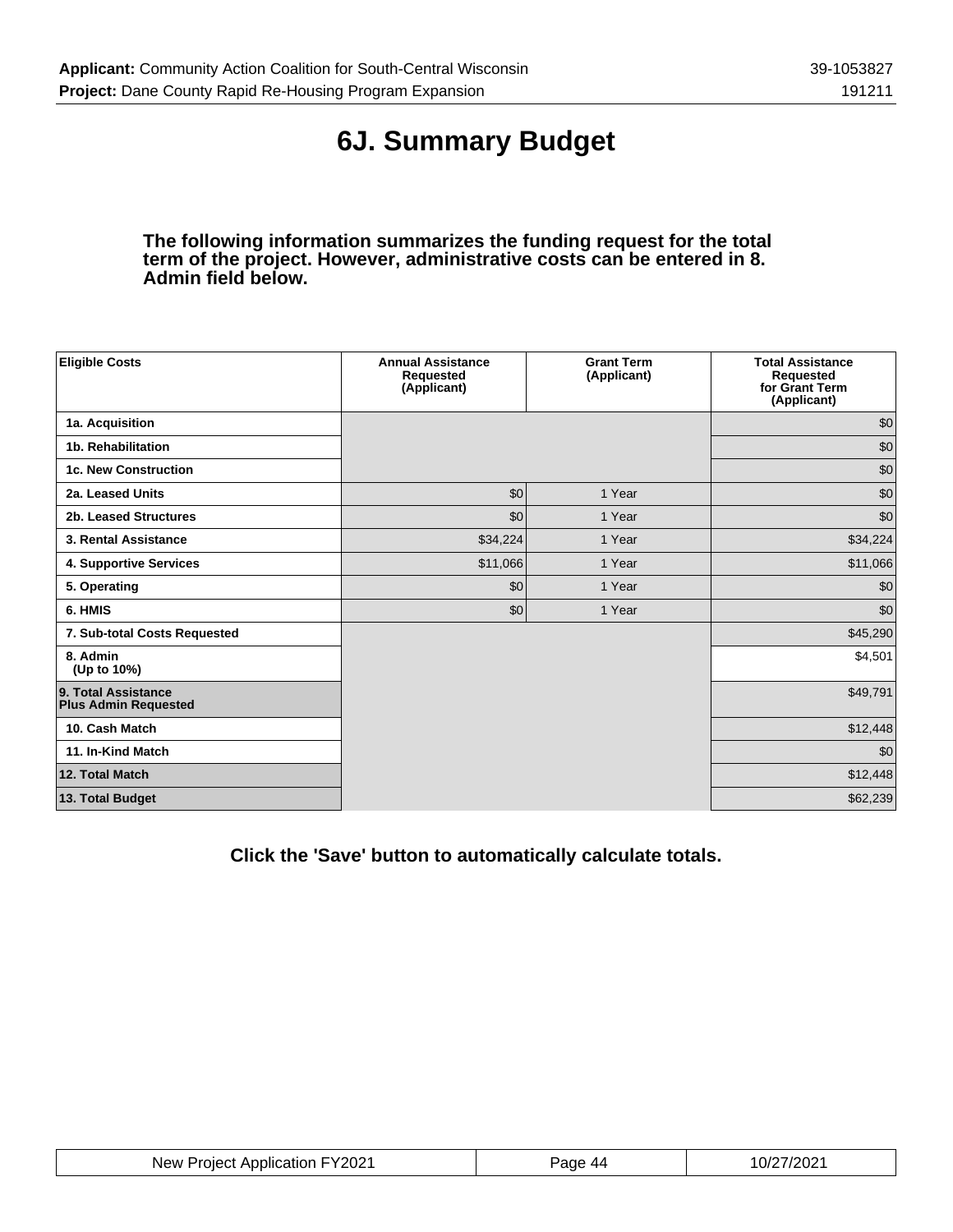# **7A. Attachment(s)**

| <b>Document Type</b>                       | <b>Required?</b> | <b>Document Description</b> | Date Attached |
|--------------------------------------------|------------------|-----------------------------|---------------|
| 1) Subrecipient Nonprofit<br>Documentation | No               |                             |               |
| 2) Other Attachment(s)                     | No               |                             |               |
| 3) Other Attachment(s)                     | No               |                             |               |

| New Project Application FY2021 | Page 45 | 10/27/2021 |
|--------------------------------|---------|------------|
|--------------------------------|---------|------------|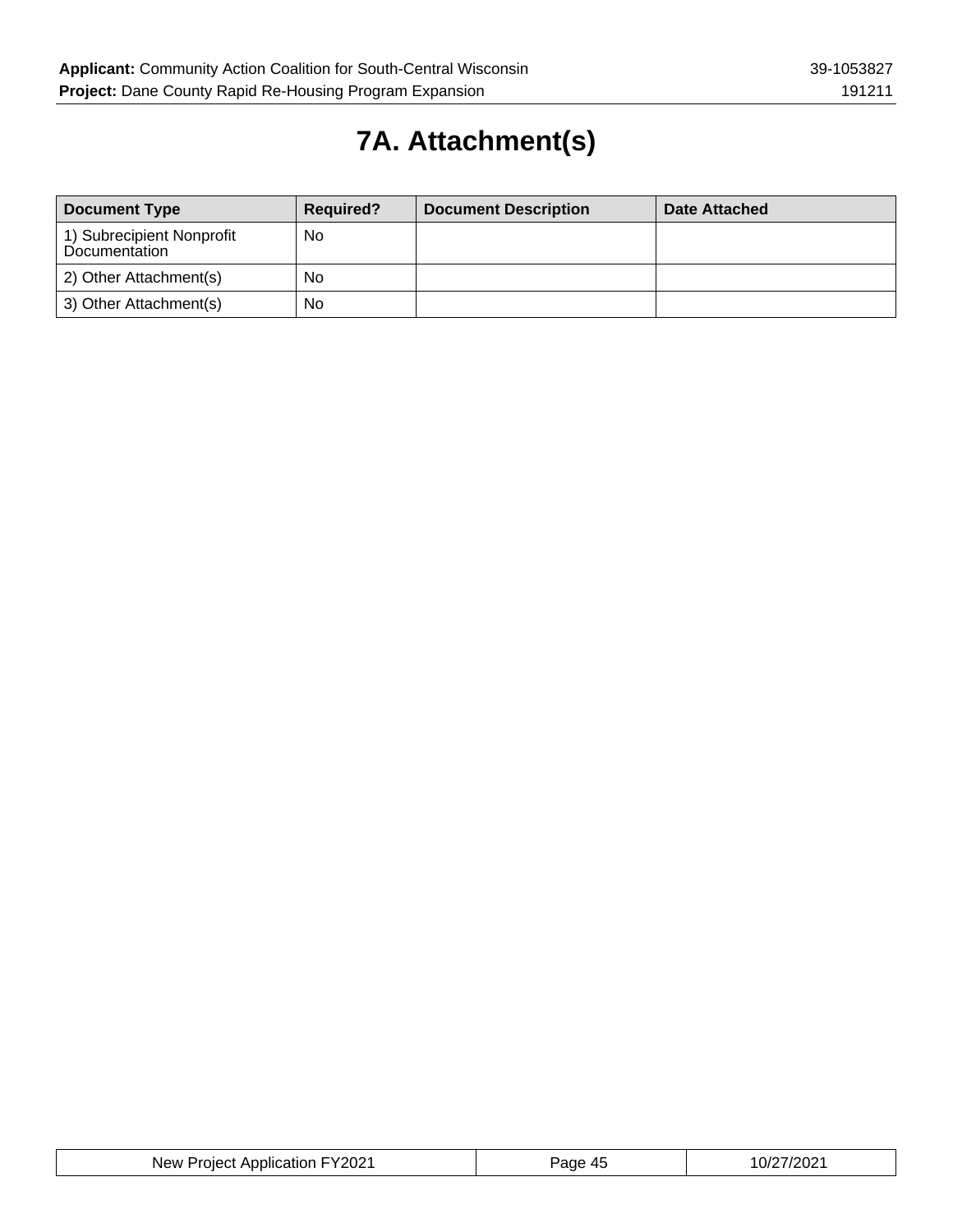# **Attachment Details**

**Document Description:**

## **Attachment Details**

**Document Description:**

# **Attachment Details**

**Document Description:**

| FY2021<br><b>Project Application</b><br>New | ЛF<br>Page<br>᠇◡ | ∠7/2021<br>0/2 |
|---------------------------------------------|------------------|----------------|
|                                             |                  |                |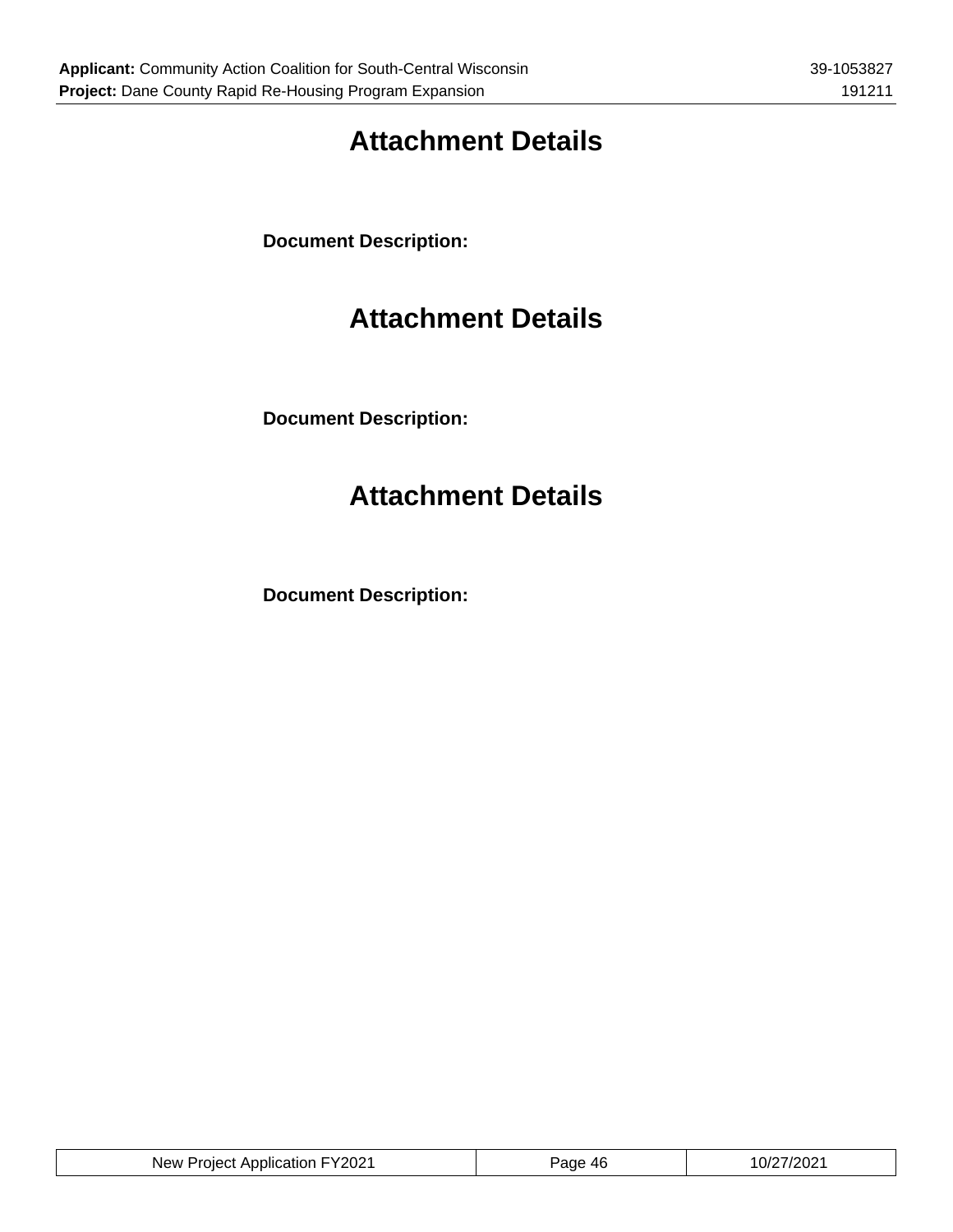# **7D. Certification**

### **A. For all projects: Fair Housing and Equal Opportunity**

It will comply with Title VI of the Civil Rights Act of 1964 (42 U.S.C. 2000(d)) and regulations pursuant thereto (Title 24 CFR part I), which state that no person in the United States shall, on the ground of race, color or national origin, be excluded from participation in, be denied the benefits of, or be otherwise subjected to discrimination under any program or activity for which the applicant receives Federal financial assistance, and will immediately take any measures necessary to effectuate this agreement. With reference to the real property and structure(s) thereon which are provided or improved with the aid of Federal financial assistance extended to the applicant, this assurance shall obligate the applicant, or in the case of any transfer, transferee, for the period during which the real property and structure(s) are used for a purpose for which the Federal financial assistance is extended or for another purpose involving the provision of similar services or benefits.

It will comply with the Fair Housing Act (42 U.S.C. 3601-19), as amended, and with implementing regulations at 24 CFR part 100, which prohibit discrimination in housing on the basis of race, color, religion, sex, disability, familial status or national origin.

It will comply with Executive Order 11063 on Equal Opportunity in Housing and with implementing regulations at 24 CFR Part 107 which prohibit discrimination because of race, color, creed, sex or national origin in housing and related facilities provided with Federal financial assistance.

It will comply with Executive Order 11246 and all regulations pursuant thereto (41 CFR Chapter 60-1), which state that no person shall be discriminated against on the basis of race, color, religion, sex or national origin in all phases of employment during the performance of Federal contracts and shall take affirmative action to ensure equal employment opportunity. The applicant will incorporate, or cause to be incorporated, into any contract for construction work as defined in Section 130.5 of HUD regulations the equal opportunity clause required by Section 130.15(b) of the HUD regulations.

It will comply with Section 3 of the Housing and Urban Development Act of 1968, as amended (12 U.S.C. 1701(u)), and regulations pursuant thereto (24 CFR Part 135), which require that to the greatest extent feasible opportunities for training and employment be given to lower-income residents of the project and contracts for work in connection with the project be awarded in substantial part to persons residing in the area of the project.

It will comply with Section 504 of the Rehabilitation Act of 1973 (29 U.S.C. 794), as amended, and with implementing regulations at 24 CFR Part 8, which prohibit discrimination based on disability in Federally-assisted and conducted programs and activities.

It will comply with the Age Discrimination Act of 1975 (42 U.S.C. 6101-07), as amended, and implementing regulations at 24 CFR Part 146, which prohibit discrimination because of age in projects and activities receiving Federal financial assistance.

| New Project Application FY2021 | Page 4, | 10/27/2021 |
|--------------------------------|---------|------------|
|--------------------------------|---------|------------|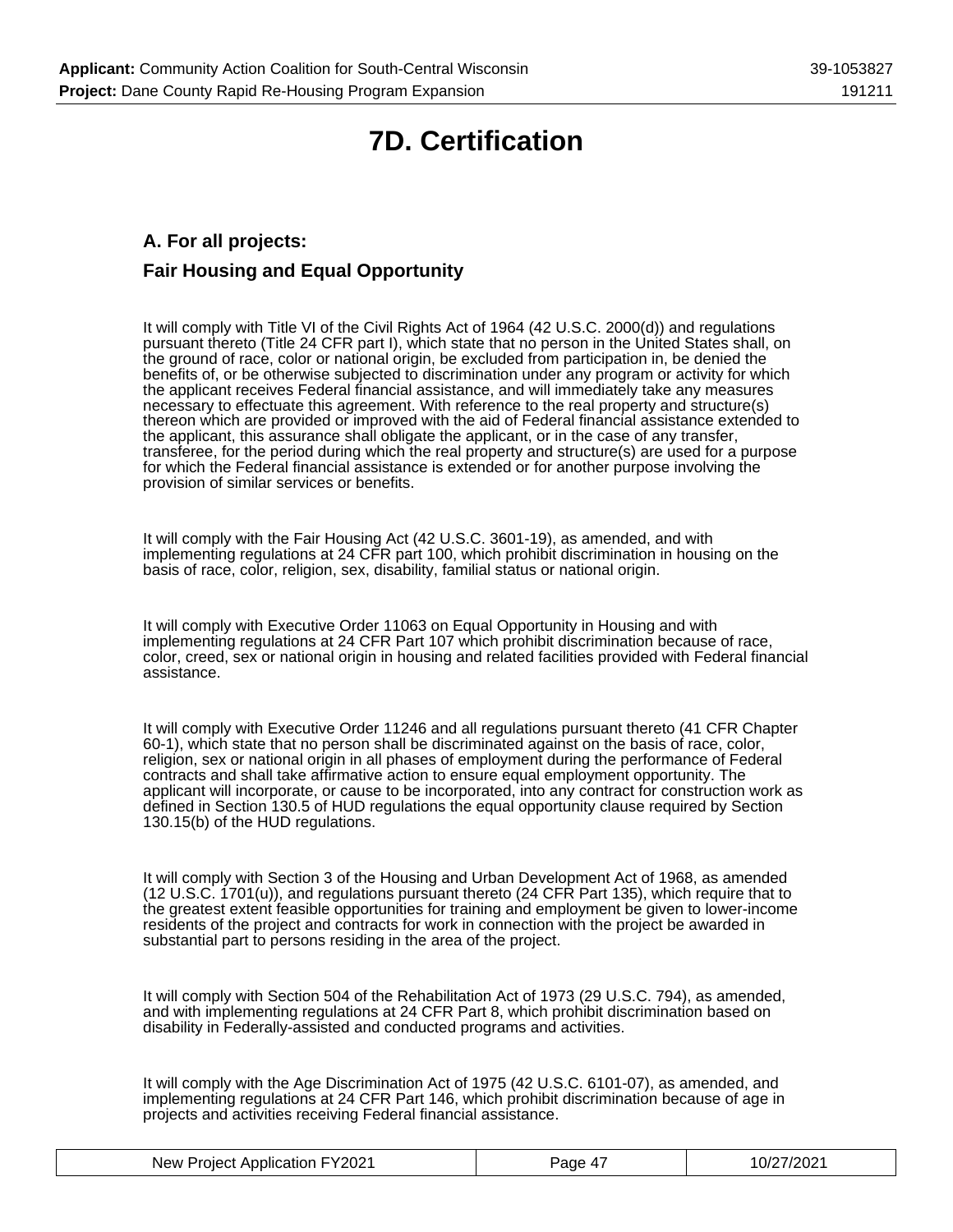It will comply with Executive Orders 11625, 12432, and 12138, which state that program participants shall take affirmative action to encourage participation by businesses owned and operated by members of minority groups and women.

If persons of any particular race, color, religion, sex, age, national origin, familial status, or disability who may qualify for assistance are unlikely to be reached, it will establish additional procedures to ensure that interested persons can obtain information concerning the assistance.

It will comply with the reasonable modification and accommodation requirements and, as appropriate, the accessibility requirements of the Fair Housing Act and section 504 of the Rehabilitation Act of 1973, as amended.

#### **Additional for Rental Assistance Projects:**

If applicant has established a preference for targeted populations of disabled persons pursuant to 24 CFR part 578 or 24 CFR 582.330(a), it will comply with this section's nondiscrimination requirements within the designated population.

### **B. For non-Rental Assistance Projects Only.**

#### **15-Year Operation Rule.**

Applicants receiving assistance for acquisition, rehabilitation or new construction: The project will be operated for no less than 15 years from the date of initial occupancy or the date of initial service provision for the purpose specified in the application.

#### **1-Year Operation Rule.**

Applicants receiving assistance for supportive services, leasing, or operating costs but not receiving assistance for acquisition, rehabilitation, or new construction: The project will be operated for the purpose specified in the application for any year for which such assistance is provide

#### **Where the applicant is unable to certify to any of the statements in this certification, such applicant shall provide an explanation.**

| Name of Authorized Certifying Official: Amber Duddy                                                                                     |                                                                                          |
|-----------------------------------------------------------------------------------------------------------------------------------------|------------------------------------------------------------------------------------------|
| Date:                                                                                                                                   | 10/27/2021                                                                               |
|                                                                                                                                         | <b>Title:</b> Executive Director                                                         |
|                                                                                                                                         | <b>Applicant Organization:</b> Community Action Coalition for South-Central<br>Wisconsin |
| <b>PHA Number (For PHA Applicants Only):</b>                                                                                            |                                                                                          |
| I certify that I have been duly authorized by<br>the applicant to submit this Applicant<br>Certification and to ensure compliance. I am | $\mathsf{X}$                                                                             |
|                                                                                                                                         |                                                                                          |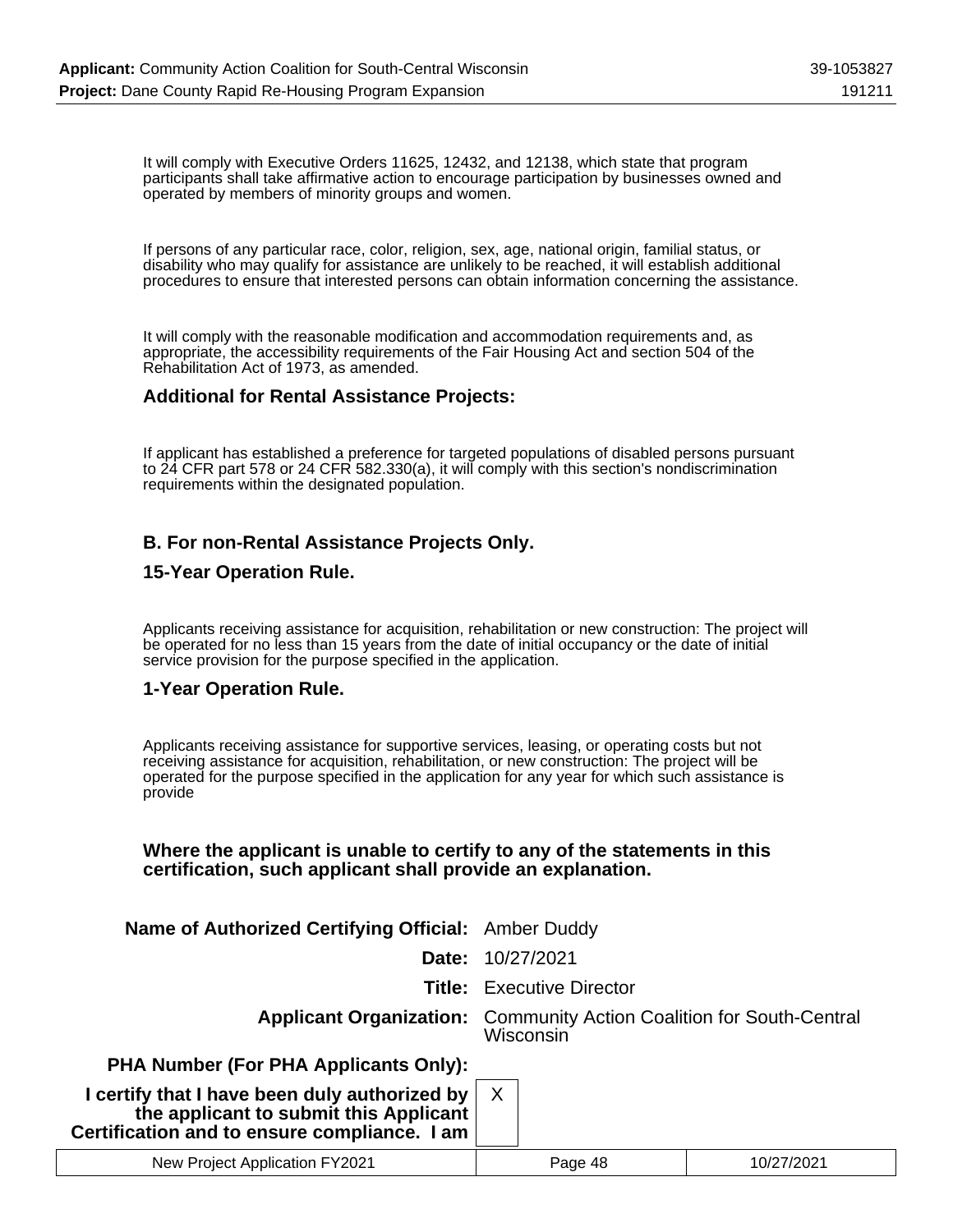**aware that any false, ficticious, or fraudulent statements or claims may subject me to criminal, civil, or administrative penalties . (U.S. Code, Title 218, Section 1001).**

**Active SAM Status Requirement. I certify that our organization has an active System for Award Management (SAM) registration as required by 2 CFR 200.300(b) at the time of project application submission to HUD and will ensure this SAM registration will be renewed annually to meet this requirement.** X

| tion FY2021<br>New Project Application FY. | $\Delta$ C<br>Page<br>᠇៶ | 10/27/2021 |
|--------------------------------------------|--------------------------|------------|
|--------------------------------------------|--------------------------|------------|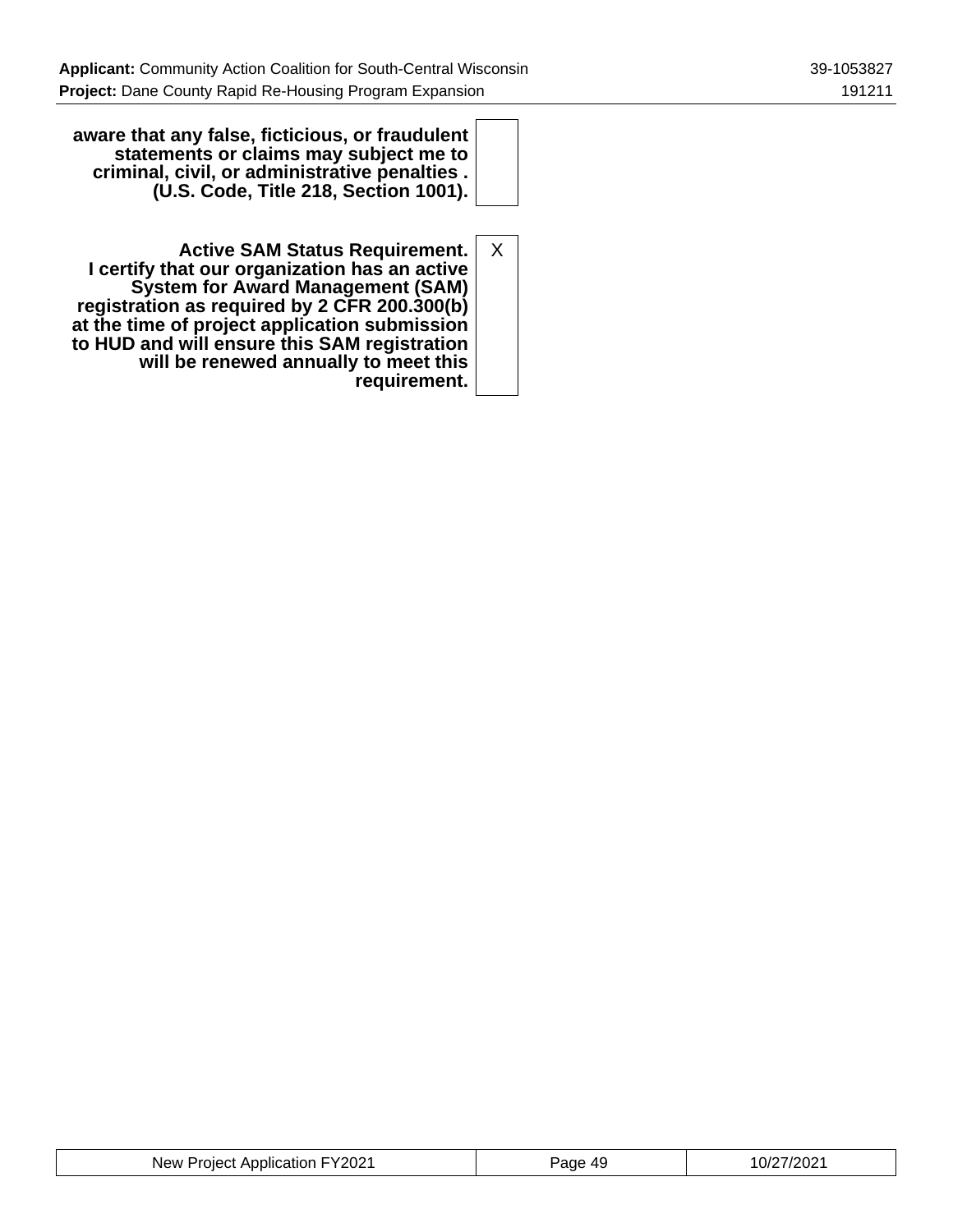# **8B. Submission Summary**

**Applicant must click the submit button once all forms have a status of Complete.**

| Page                           | <b>Last Updated</b> |            |
|--------------------------------|---------------------|------------|
| 1A. SF-424 Application Type    | No Input Required   |            |
| New Project Application FY2021 | Page 50             | 10/27/2021 |